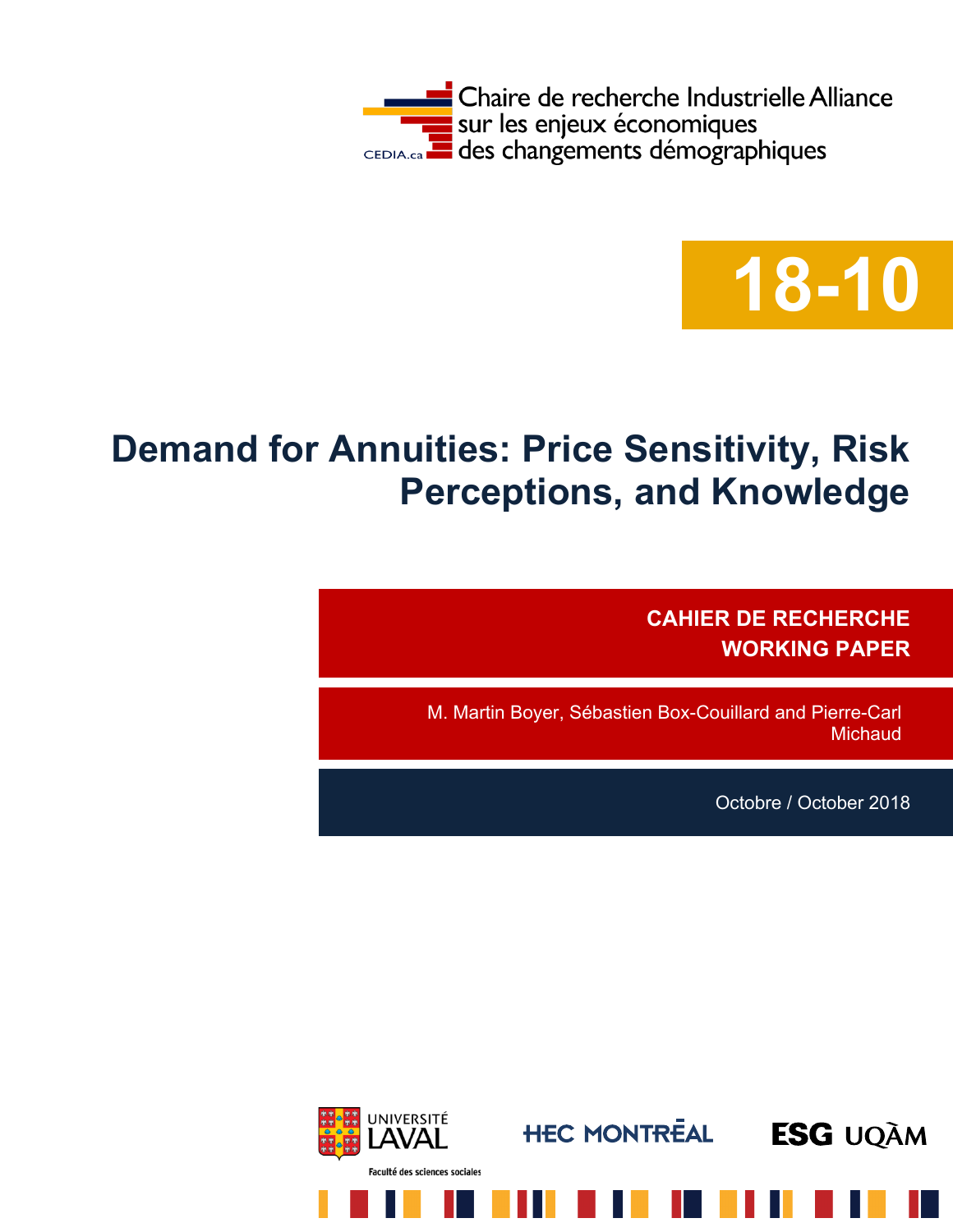La Chaire de recherche Industrielle Alliance sur les enjeux économiques des changements démographiques est une chaire multi-institutionnelle qui s'appuie sur un partenariat avec les organisations suivantes :

**- Centre interuniversitaire de recherche en analyse des organisations (CIRANO) - iA Groupe financier - Retraite Québec**

> Les opinions et analyses contenues dans les cahiers de recherche de la Chaire ne peuvent en aucun cas être attribuées aux partenaires ni à la Chaire elle-même et elles n'engagent que leurs auteurs.

Opinions and analyses contained in the Chair's working papers cannot be attributed to the Chair or its partners and are the sole responsibility of the authors.

© 2018 M. Martin Boyer, Sébastien Box-Couillard and Pierre-Carl Michaud. Tous droits réservés. All rights reserved. Reproduction partielle permise avec citation du document source, incluant la notice ©. Short sections may be quoted without explicit permission, if full credit, including © notice, is given to the source.

. . . . . . . . . . .

H.

Dépôt légal : Bibliothèque et Archives nationales du Québec et Bibliothèque et Archives Canada, 2018. ISSN 2368-7207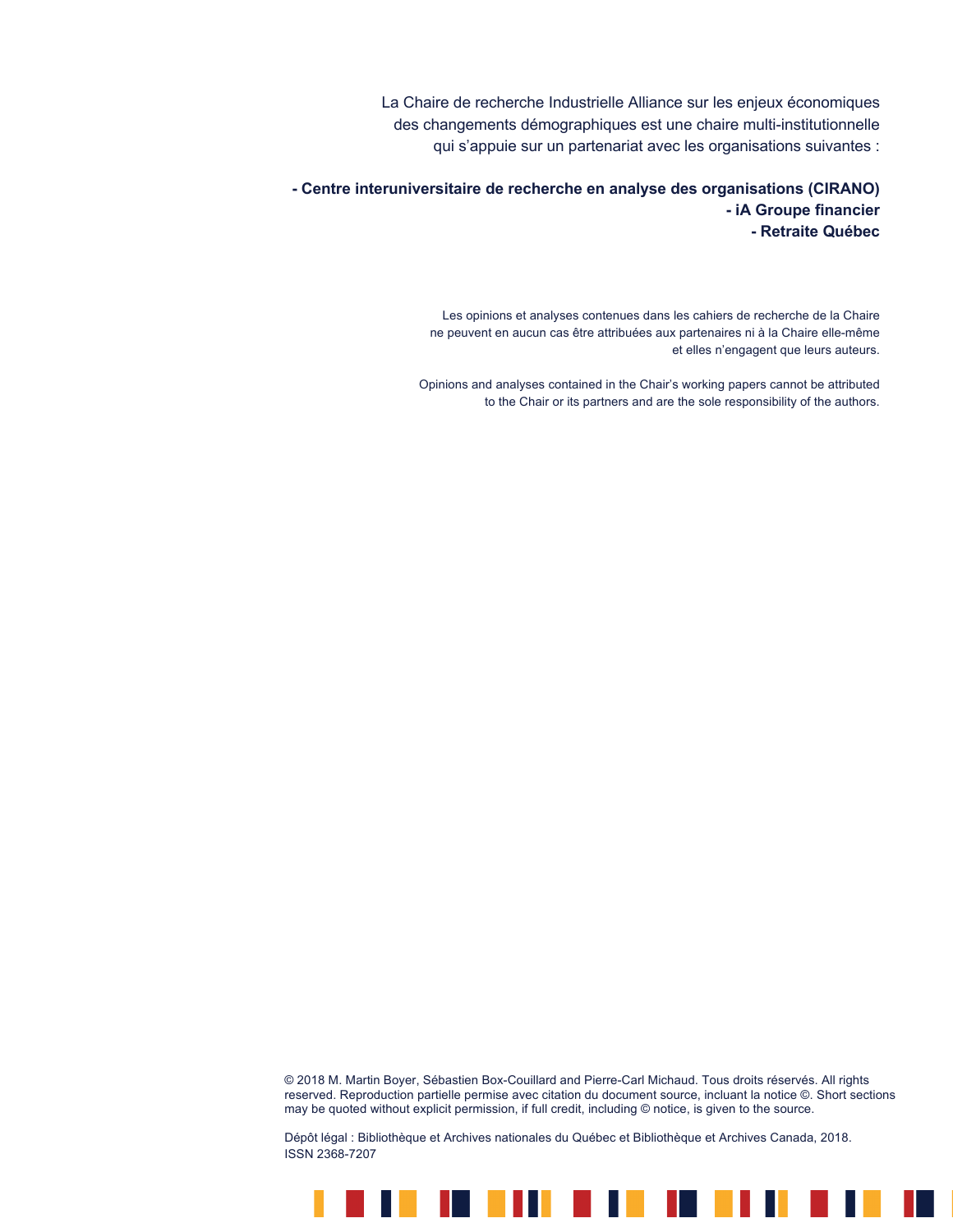## Demand for Annuities: Price Sensitivity, Risk Perceptions, and Knowledge<sup>∗</sup>

M. Martin Boyer HEC Montréal and CIRANO Sebastien Box-Couillard HEC Montréal

Pierre-Carl Michaud HEC Montréal, NBER and CIRANO

October 2018

#### **Abstract**

The demand for voluntary individual lifetime annuities is low. To assess the reasons why, we designed a stated-preference experiment where we vary characteris-tics of annuity contracts to estimate individuals' sensitivity to their value-to-cost ra-tio, a statistic also known as an annuity's money's worth. Using different measures of longevity risk and survival expectations, including individually tailored estimates from a micro-simulation model and subjective expectations, we investigate how knowl-edge of the product and mortality risk misperceptions affect the take-up as well as the sensitivity of the demand for annuities. We find that annuities are objectively not priced fairly, although they can appear to be fairly priced given an individual's sub-jective mortality risk. We also find that demand is somewhat price-inelastic so that, given their current 10% take-up rate, lowering the price of annuities to fair actuarial levels could increase demand by at most 2 percentage points. Lack of knowledge of annuities explains another 1.2 percentage points. We find limited additional inter-est for deferred annuities compared to immediate ones although respondents are less price sensitive when evaluating deferred annuities.

JEL Codes: J26, D14, I13

Keywords: Life annuities' money's worth.; Stated preferences; Subjective survival probabilities.

<sup>∗</sup>We acknowledge financial support from the Social Science and Humanities Research Council (435-2016- 1109), and we thank the Direction de la recherche at HEC Montréal, the Retirement and Savings Institute (ire.hec.ca), as well as CIRANO for their continuing support. We thank David Boisclair for the design of the questionnaire, Moshe Milevsky and CANNEX for providing us with access to pricing data. Boyer holds the Power Corporation of Canada Research Chair in the Finance Department at HEC Montreal, Box-Couillard ´ is a graduate student in the Department of Applied Economics at HEC Montreal, and Michaud holds the ´ Industrielle Alliance Research Chair in the Department of Applied Economics at HEC Montreal. ´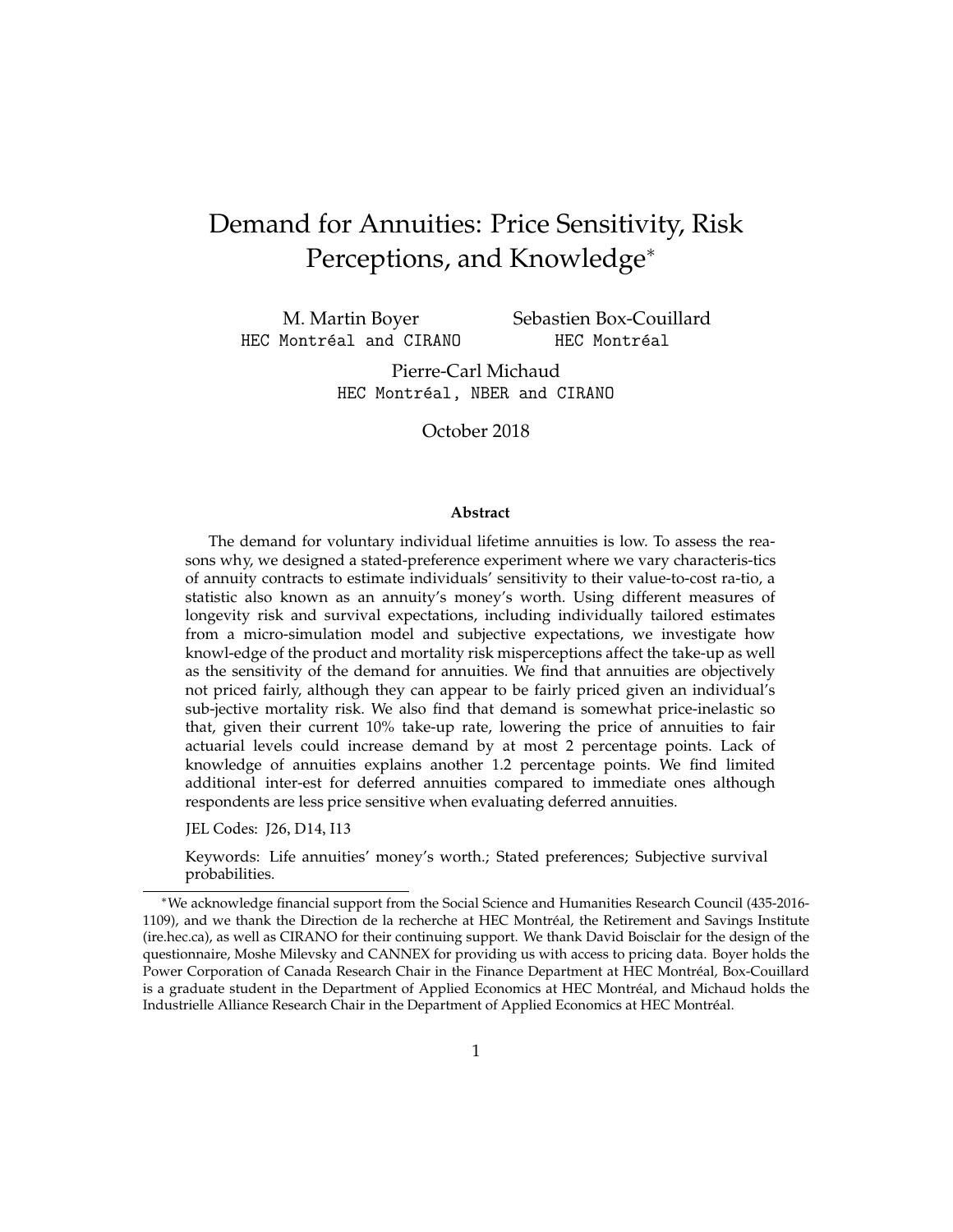### **1 Introduction**

In 2017, the Canadian individual life annuity market was worth 16 billion Canadian dollars in benefits and 14 billion Canadian dollars in premiums [\(CLHIA,](#page-26-0) [2017\)](#page-26-0). In comparison, total assets from individual registered retirement savings plans (i.e., nonemployer sponsored pension plans) was more than 80 times larger and amounted to the equivalent of [1](#page-3-0).15 trillion dollars in  $2016<sup>1</sup>$  With respect to registered employer pension plans, the same source evaluated that total assets under management in Canada were [2](#page-3-1).1 trillion Canadian dollars in 2016. Another source $^2$  suggests that total assets under management in Canada were worth 1.77 trillion USD in 2017. Despite the important increase in total assets in registered saving plans and employer-based pensions plans (23.5% total growth from 2012 to 2016 in the case of the former, and 31.3% total growth for the latter), and, more importantly, despite important longevity gains and a continued increase in the population size of potential consumers, the market for individual annuities has hardly grown in size since 2010. In contrast, the total assets of Canadian pension plans has grown at an average annual rate of 6.5% since  $2007<sup>3</sup>$  $2007<sup>3</sup>$  $2007<sup>3</sup>$  The lack of growth in the individual annuity market has lead some insurers to announce their decision to exit the market in 2018. This was the case<sup>[4](#page-3-3)</sup> of Manulife, one of the largest Canadian insurers, which is known in the United States under the name John Hancock. The number of individual lifetime annuity providers in 2018 is less than half of what it was fifteen years ago.<sup>[5](#page-3-4)</sup>

A similar picture emerges from other countries. In Japan, the variable annuity market in the early 2000s was four times larges (at least based on the total premiums paid) than it became ten years later.<sup>[6](#page-3-5)</sup> In contrast, annuity sales in the United States

<span id="page-3-1"></span><span id="page-3-0"></span> $1$ https://www150.statcan.gc.ca/t1/tbl1/en/tv.action?pid=3610057601

<sup>2</sup>www.willistowerswatson.com/-/media/WTW/Images/Press/2018/01/Global-Pension-Asset-Study-2018-Japan.pdf.

<span id="page-3-2"></span> $3$ The cumulative average growth rate in U.S. dollars of Canadian pension total assets is closer to 3.9% www.willistowerswatson.com *op. cit.*

<span id="page-3-4"></span><span id="page-3-3"></span><sup>4</sup>*Quitting Annuities: Manulife's exit leaves a big gap*, Investment Executive, July 2018. <sup>5</sup>www.cannex.com.

<span id="page-3-5"></span><sup>&</sup>lt;sup>6</sup>See OECD (2016), Life Annuity Products and Their Guarantees, OECD Publishing, Paris,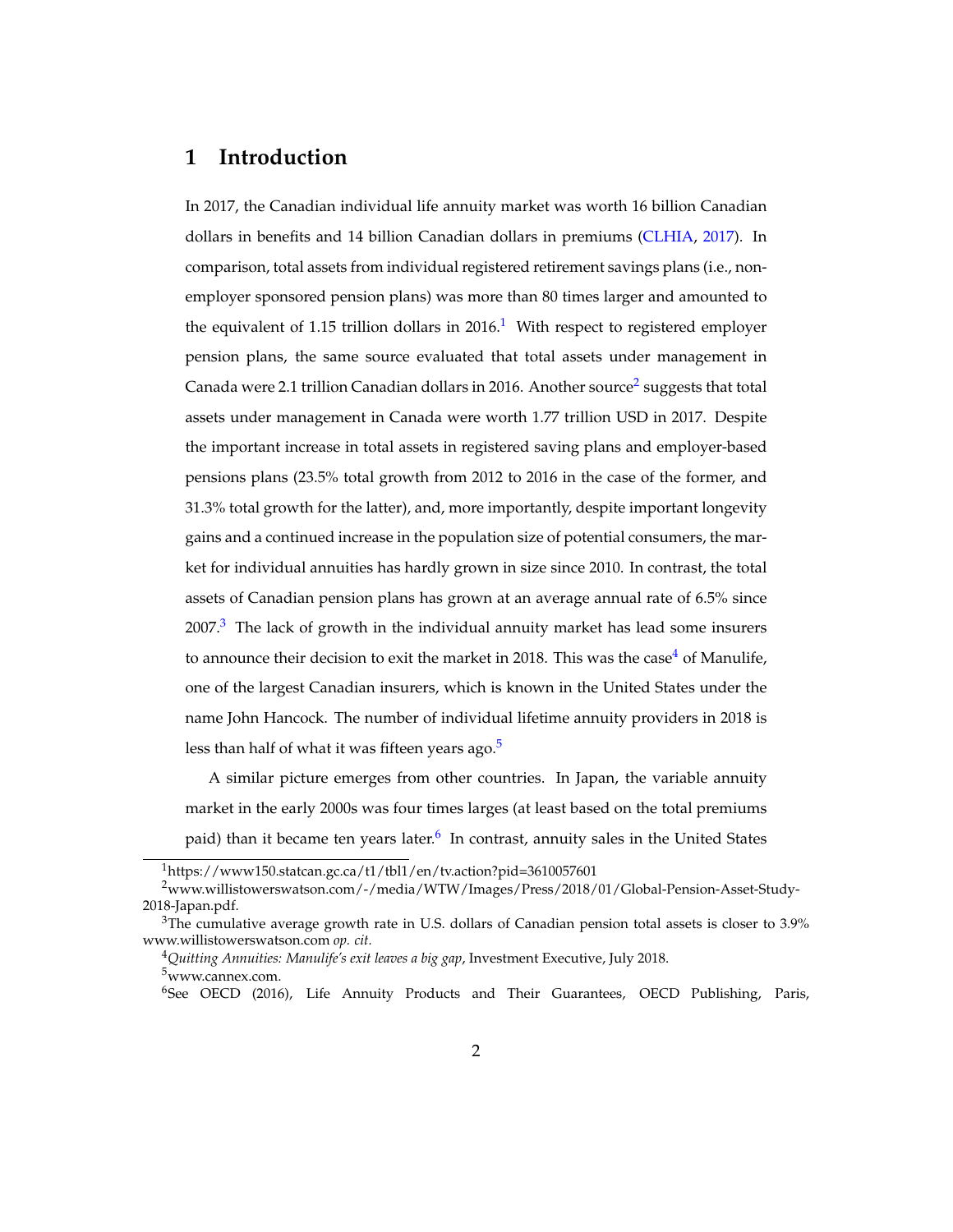increased by 24% between 2013 and 2014 to represent 48 billion U.S. dollars in 2015. Despite this significant growth, the market for annuities remains marginal compared to the country' total pension assets of 25.4 trillion U.S. dollars in  $2017$  $2017$ .<sup>7</sup> With total pension assets of 15.3 trillion dollars in 2007, the U.S. pension system has grown at an average annual rate of 5.2%.

Against the backdrop of this struggling market, the enthusiasm of academics and financial advisors for annuities provides a stark contrast. [Yaari](#page-27-0) [\(1965\)](#page-27-0) showed that in complete markets with fair pricing, full annuitization is optimal for all risk averse agents. Even in relatively general settings, with imperfect markets, unfair pricing, and bequest motives, partial annuitization remains an optimal rational choice [\(Brown,](#page-26-1) [2001;](#page-26-1) [Davidoff et al.,](#page-26-2) [2005\)](#page-26-2). Lifetime annuities provide an excellent hedge against one's longevity risk and are *prima facie* excellent instruments as insurance for all agents worried about outliving their assets. The fact that individuals do not annuitize much of their wealth (or at least not enough of it) is often called the "annuity puzzle"[\(Benartz](#page-26-3)i [et al.,](#page-26-3) [2011\)](#page-26-3).

The low take-up rate of individual annuities is a challenge in many countries. [Rus](#page-27-1)[coni](#page-27-1) [\(2008\)](#page-27-1) writes:

"*While the low demand for lifelong annuities has been strongly established in the literature, and is reasonably well understood, it is not clear what ought to be done about it. Annuitization in the world's largest annuity market, the United Kingdom, continues to be broadly unpopular, despite the efforts of policymakers to improve the flexibility granted around the mandatory requirement to convert savings to a lifelong annuity.*"

One hypothesis that explains this phenomenon is that governments are providing enough financial support to older members of society so that only a few feel the need to annuitize part of their wealth. This is not the case in Canada where the govern-

https://doi.org/10.1787/9789264265318-en.

<span id="page-4-0"></span><sup>7</sup>www.willistowerswatson.com *op. cit.*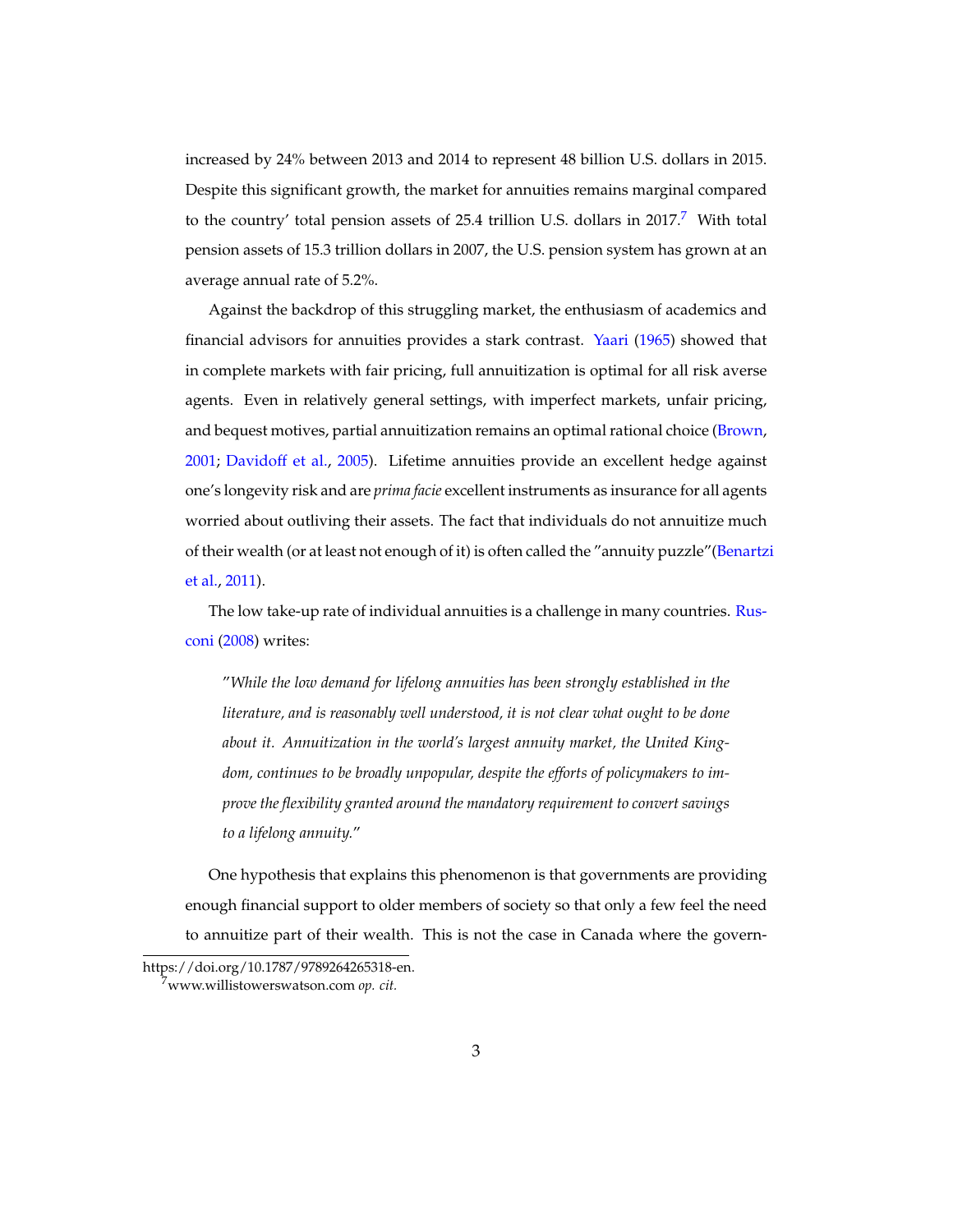ment's retirement income system provides a generous annuity only to poorer households. This suggests that households, which are not in the lower part of the retirement income distribution, should look favourably at the possibility of partially annuitizing some of their retirement wealth. Despite annuitization being optimal in very diverse settings, annuity choices may be influenced by characteristics of the products that deviate from rational calculations. For example, several studies show that consumers are affected by framing, and that a basic understanding of how annuities work is not widespread [\(Benartzi et al.,](#page-26-3) [2011;](#page-26-3) [Beshears et al.,](#page-26-4) [2014;](#page-26-4) [Brown et al.,](#page-26-5) [2017\)](#page-26-5). Hence, understanding the demand for annuities and how it reacts to product characteristics is of paramount importance to design and evaluate the effectiveness of public policies geared toward the adequacy of retirement replacement income.

In this paper, we develop a stated-choice experiment designed to elicit preferences for immediate and deferred annuities in Canada. We first evaluate the value of annuities relative to their cost, a ratio known as an annuity's money's worth [\(Mitchell,](#page-27-2) [1999\)](#page-27-2). To price the annuities in a Canadian context, we first use pricing data from CANNEX, a quotation service used by brokers, which we combine with individualized longevity risk measures using a micro-simulation approach as well as subjective expectations about longevity. We compare those estimates with those obtained using life-tables by age and sex. We then impose exogenous variations to annuity characteristics and prices offered to our survey participants, which allow us to estimate a flexible regression model linking elicited choice probabilities with the annuities' money's worth, controlling for the individual respondent's stated preferences, socioeconomic characteristics, and knowledge of annuities, *inter alia*.

Our work builds on the money's worth framework of [Mitchell](#page-27-2) [\(1999\)](#page-27-2) applied by [Milevsky and Shao](#page-27-3) [\(2011\)](#page-27-3) for Canada for the period 2000-2009. We deviate from their work by using not only a stated preference approach, but also individual-level objective and subjective survival risk measures to compute the money's worth of the proposed annuities. This allows us to obtain the entire distribution of money's worth, exploiting variation in health and expectations across individuals. We use a stated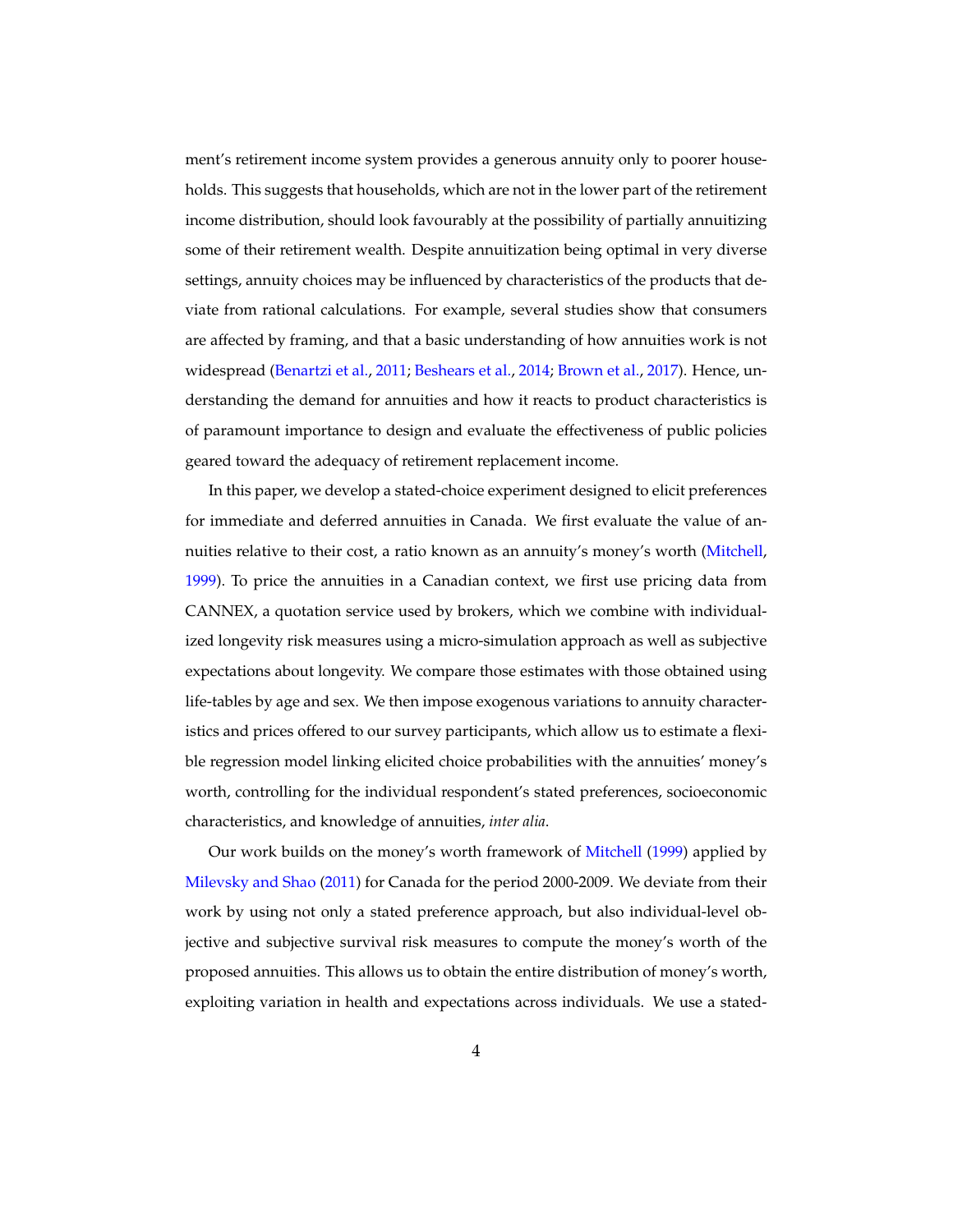preference approach, as opposed to a revealed preference approach, because we lack Canadian data on actual annuity purchase decisions. Moreover, the Canadian individual lifetime annuity market does not present much exogenous variation in prices that could be used to investigate how price sensitive consumers are (see [Btler et al.](#page-26-6) [\(2013\)](#page-26-6) and [Chalmers and Reuter](#page-26-7) [\(2009\)](#page-26-7) for approaches using actual experiments). Studies investigating the demand for annuities based on stated-preference experiments include [Brown et al.](#page-26-8) [\(2007\)](#page-26-8), [Agnew et al.](#page-26-9) [\(2008\)](#page-26-9), and [Bateman et al.](#page-26-10) [\(2017\)](#page-26-10). An internet-based stated-preference experiment has several advantages. As argued by [Louviere et al.](#page-27-4) [\(2000\)](#page-27-4), we can generate, for instance, exogenous variations in the characteristics of the product offered and control the choice set faced by consumers. In addition, we can elicit, as suggested by [Manski](#page-27-5) [\(1999\)](#page-27-5), choice probabilities which provide more information than binary purchase decisions, an approach which is better suited to scenarios that are often incomplete. Finally, we are able to make use of both objective and subjective survival risk which are often not available in other data sources such as data from insurers and may provide additional variation to assess how consumers react to the value of an annuity contract [\(Hurd,](#page-26-11) [2009\)](#page-26-11).

We find that annuity pricing is unfair when assuming reasonable discount rates and objective survival probabilities. In particular, using personalized objective longevity risk measures, we find that annuity contracts provide, in terms of expected present value, 0.84 dollar for each dollar of premium paid, a result that is similar to what [Milevsky and Shao](#page-27-3) [\(2011\)](#page-27-3) found in Canada for the period 2000-2009. Using prospective life-tables from Statistics Canada, annuity contracts provide, in expectation, 0.90 dollar for each dollar of premium. The ratio of value-to-price grows smaller the older is the individual purchasing annuities to hedge his or her longevity risk. The ratio is also smaller for individuals who have less than a high school education, lower income, and lower wealth and savings. Unfair pricing is not a sufficient explanation for the low demand for annuities. After all, insurers must incur operating expenses that must be covered by premiums. What is more interesting about our results is that annuities are perceived as fairly priced with a money's worth equal to one when we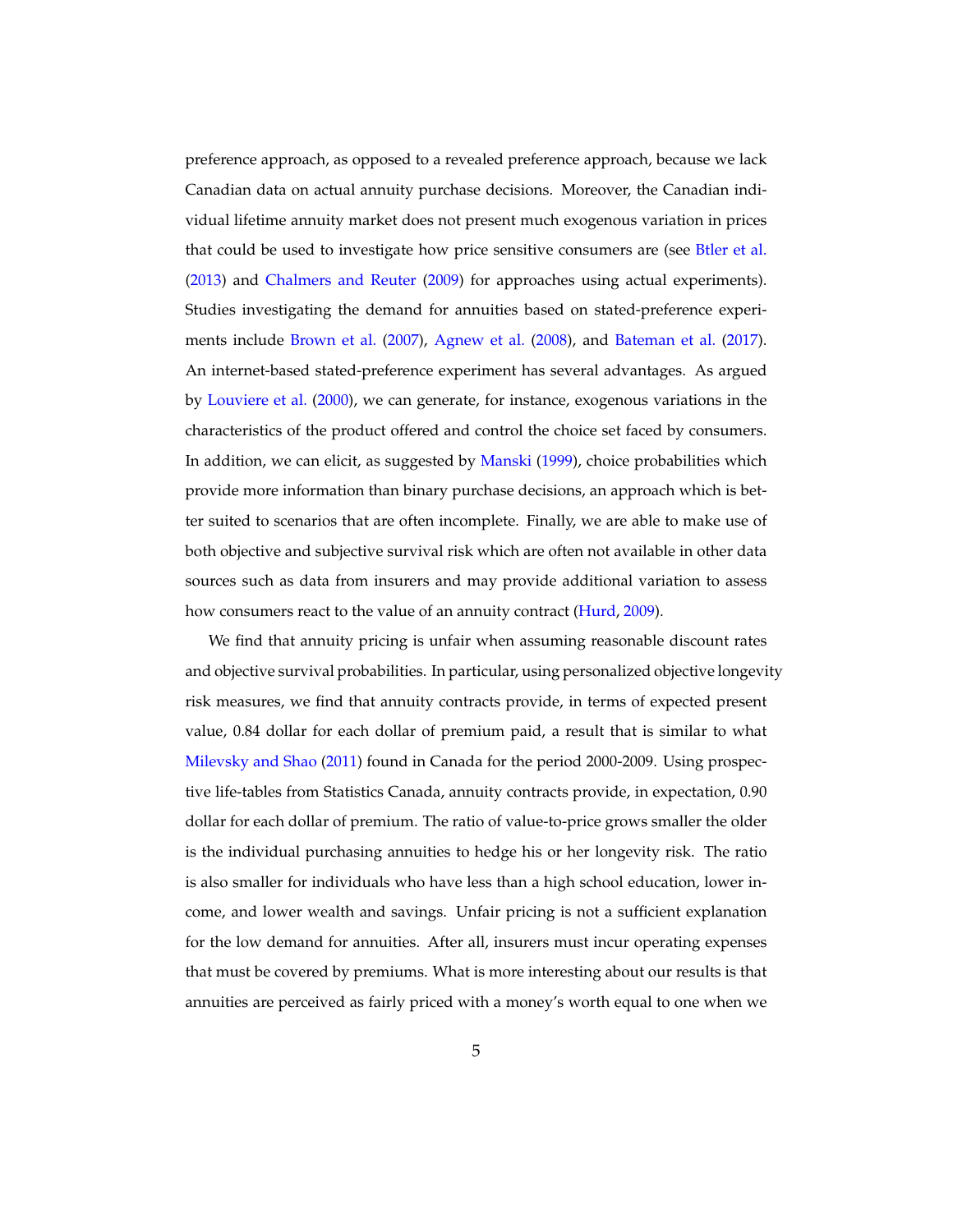use the individuals' subjective survival risk instead of the objective measures calculated based on prospective life-tables from Statistics Canada. Hence, longevity risk misperceptions cannot explain the low demand for annuities.

When we regress choice probabilities on money's worth, we find that individuals respond to changes in the value of the annuities offered to them. We find their preferences to be price responsive but relatively inelastic (elasticity ranges from 0.36 using subjective mortality risk to 0.82 using life-table risk). While pricing is unfair, correcting pricing would only lead to an increase in demand of roughly 2 percentage points. We further find that individuals with a better understanding of annuities tend to purchase more of them. Although one could conclude that financial education could increae the take-up rate of annuities, we find that a better awareness of annuities would increase demand by only 1.2 percentage points using our baseline specification.

The paper is structured as follows. Section 2 presents the data we collected from our panel of online respondents. In Section 3 we present evidence on the survey respondents' knowledge of annuities, or lack thereof, as well as the valuation framework we shall use to examine individual lifetime annuities. Section 4 presents the stated-choice experiment we conducted, whereas Section 5 provides the econometric model and methodology that is appropriate in our context. Results are presented and analyzed in Section 6. Finally, Section 7 concludes.

#### **2 Data**

As outlined previously, two methods can be used to obtain an estimate for the price elasticity of demand for annuities. The first is a natural experiment, where the exogenous price variation usually comes from a change in the regulatory environment. The second method, which is employed here, is to survey individuals' willingness to buy the product at different price levels. To our knowledge, this type of survey has never been conducted in Canada to examine the demand for annuity products.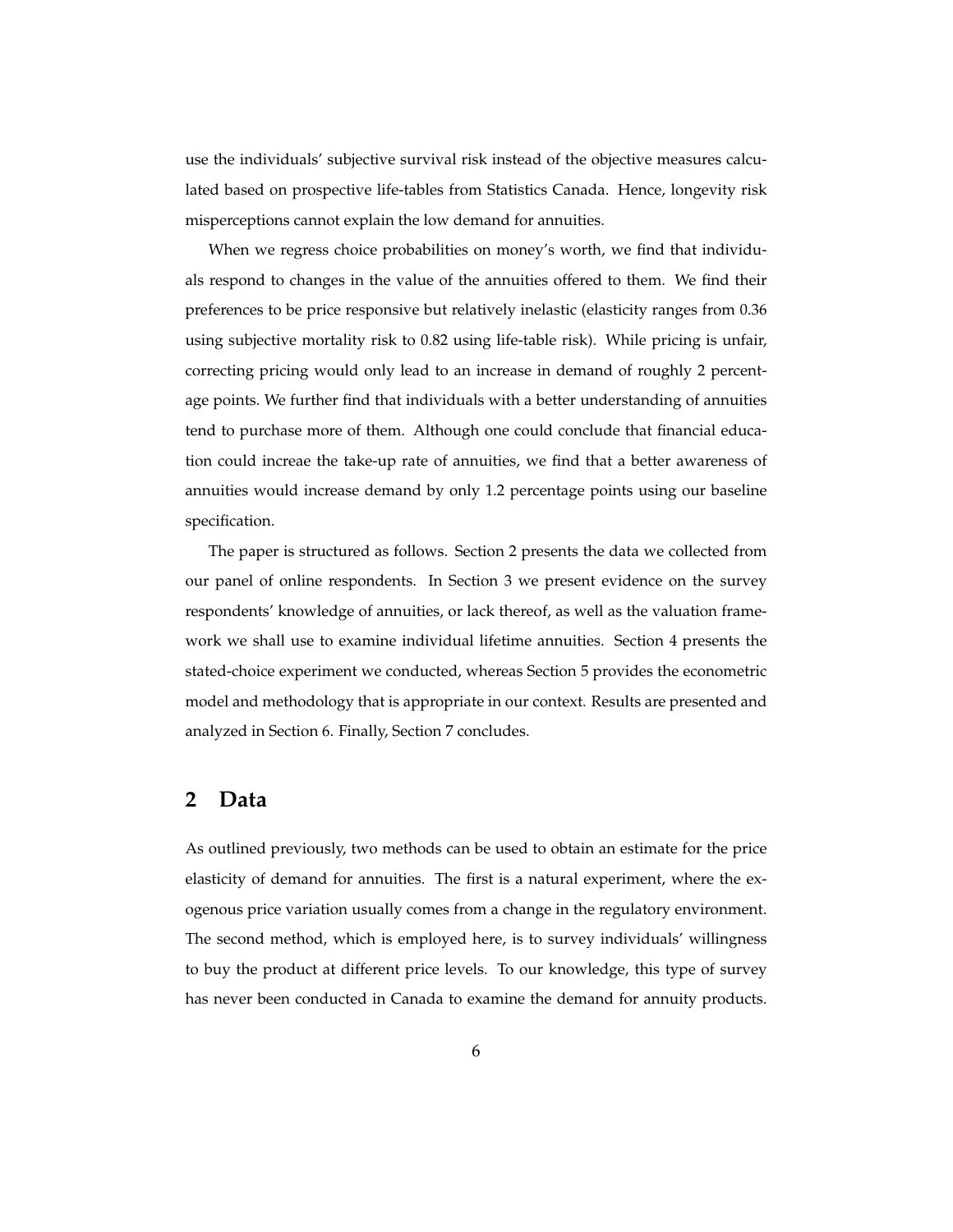We partnered with *AskingCanadians*,<sup>[8](#page-8-0)</sup> which is a marketing research firm that designs and implements online surveys, in order to field a survey and conduct our experiment. Members of *AskingCanadians*' panel answer surveys for which they receive points they can redeem through various loyalty programs such as Aeroplan, Petro-Canada, Hudson's Bay, and Via Rail. In June 2017, 3000 randomly chosen Canadians between the ages of 55 and 75 living in British Columbia, Ontario or Quebec (1/3 from each province) answered the survey. Half of the respondents came from the metropolitan areas of Vancouver, Toronto, and Montreal.<sup>[9](#page-8-1)</sup> We selected the age range of 55 to75 to represents the age at which most individuals would consider purchasing an annuity.

Because answering this survey required Internet access, it is not perfectly representative of the Canadian population. This is mostly seen in the educational attainment of respondents. The divergence is especially apparent in the tails of the distribution as there are less very poorly educated (less than high school) and more highly educated (university) individuals in the survey than in the Canadian population as a whole. Our survey also over-weighs metropolitan areas. We stratify by age, gender, province and education and re-weigh the data using the 2010 Canadian Community Health Survey, a nationally representative survey. When presenting descriptive statistics, we use these weights. We will not weight the regressions since the variables we examine are already taking into account the representative survey wieghts.

The questionnaire is composed of five sections which are relevant for the study of the demand for annuities $10$ :

1. Sociodemographic background, including education, income, health, marital status, number of children, retirement status, and access to a pension plan;

<span id="page-8-1"></span><span id="page-8-0"></span><sup>8</sup>www.askingcanadians.com

 $9$ This condicion was included because a sub-component of the survey focused on housing and insurance products aimed to extract home equity to finance current spending. We reweighted all survey answers to reflect the actual weight of cities according to the 2010 Canadian Community Health Survey.

<span id="page-8-2"></span> $10$ The full questionnaire can be found in the appendix. The two sections of the internet-based questionnaire that are not relevant to the current study are those related to reverse mortgages and the value of housing.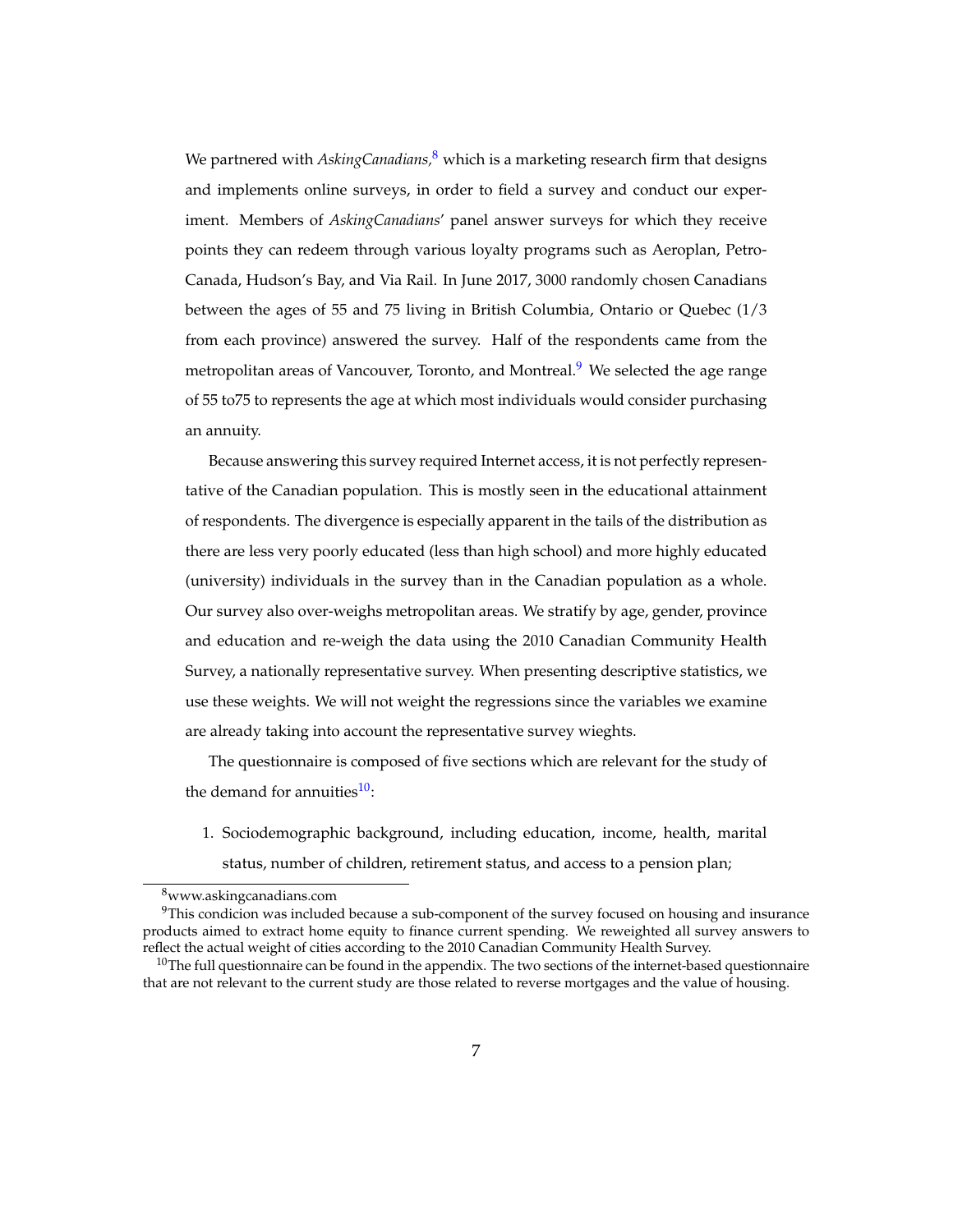- 2. Opinions and perceptions on bequest motives, chances of living to 85, riskaversion, and the role of family in retirement;
- 3. Financial literacy, such as compound interest and inflation, and knowledge, such as probabilities;
- 4. Knowledge of annuities;
- 5. Preference for annuities using scenarios whereby individuals are asked to evaluate, on a scale of 0-100, the probability of buying the annuity product presented to them.

### **3 Annuity Design and Valuation**

Annuities are some of the simplest financial instruments that exist. They offer a stream of (generally) fixed cash flows for a given period time. Mathematically, from basic finance text books, the present value of a *plain vanilla annuity*, which pays fixed amount *A* per period for *N* periods starting one period from today is given by

$$
PV(A,0) = \sum_{t=1}^{N} \frac{A}{(1+r)^t} = A \left[ \frac{1 - (1+r)^{-1}}{r} \right],
$$

where  $r$  is the appropriate discount rate that reflects the risk of this cash flow. This *plain vanilla annuity* is also known as an immediate annuity. If the first annuity payment is delayed for  $M$  periods (so that the payments start  $M + 1$  periods from today), then the present value of this *deferred annuity* is equal to

$$
PV(A, M) = \frac{1}{(1+r)^M} \sum_{t=1}^N \frac{A}{(1+r)^t} = \frac{A}{(1+r)^M} \left[ \frac{1-(1+r)^{-1}N}{r} \right].
$$

The difference between traditional annuities and lifetime annuities comes from the fact that the last payment is associated with an annuitant's death rather than some arbitrary period *N*. This means that, for a given group of individuals, the expected present value of the plain annuity (or of the deferred annuity) is reduced by the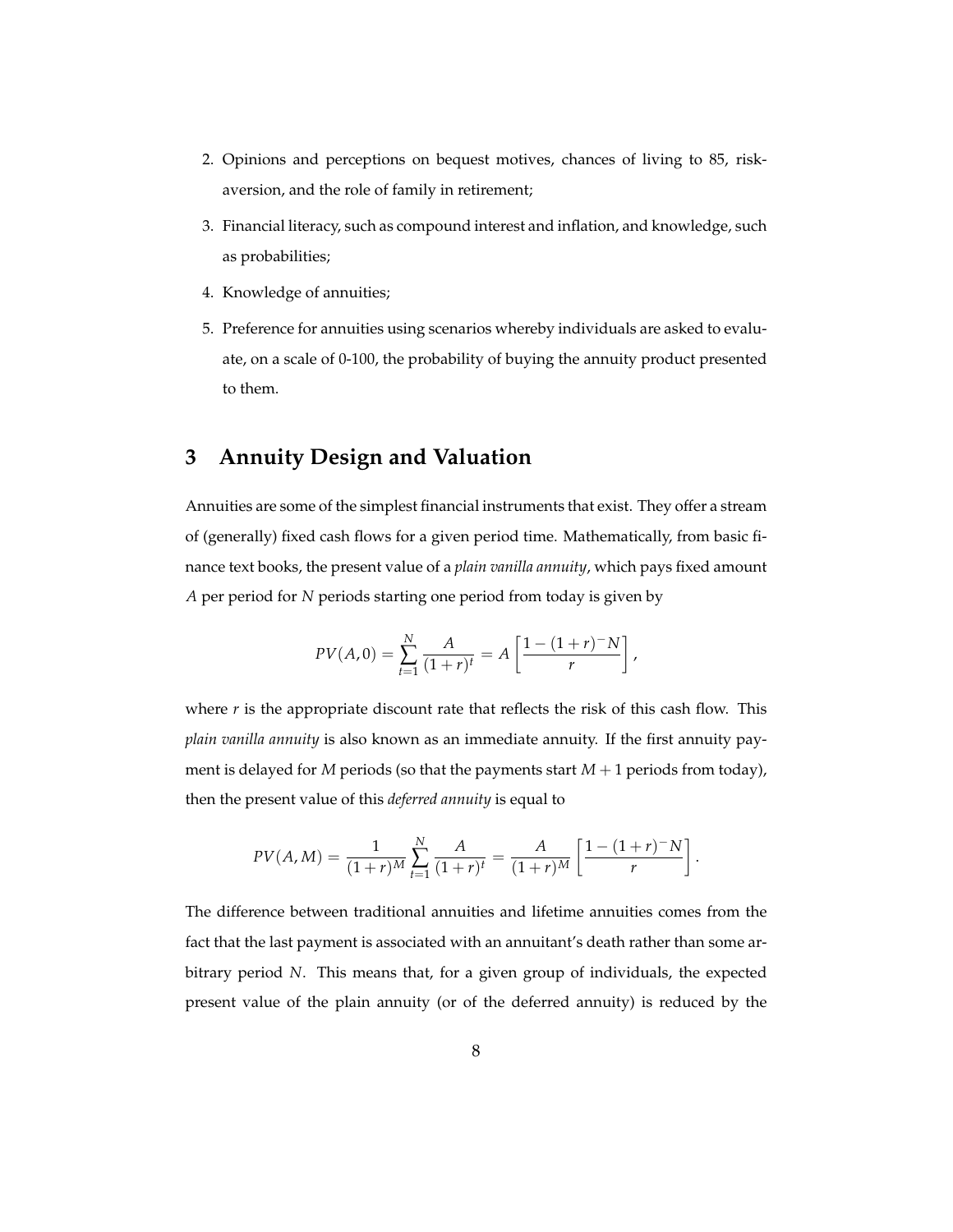group's survival probability curve, which can be defined as the probability of surviving to age *a* + *t* given survival to age *a*. Although there are many types of lifetime annuity products in the market place (de-escalating, advanced life deferred, enhanced, inflation indexed, participating, variable to name a few), the most common in most  $\rm{OECD}$  countries<sup>[11](#page-10-0)</sup> remain the fixed lifetime annuity and the deferred lifetime annuity products. In Canada, in particular, the most common product is the Individual immediate fixed payment annuity. This product, which is often provided by Canadian insurers in an account which is segregated from the insurer's general funds, essentially behaves as a *plain vanilla annuity*, with the survival probability provison. We will be concentrating on these simpler products in our study of the stated-demand for annuities.

#### **3.1 Knowledge**

We asked respondents whether they had purchased an annuity. In Table [1,](#page-29-0) we find that roughly one of out ten respondents (10.7%) report having an annuity while 78% do not have an annuity. Another 11.4% do not know whether or not they one purchased or currently have an annuity. Hence, the take-up of annuities among respondents aged between 55 and 75 is rather low compared to other insurance products such as life insurance. Table 2 provides weighted descriptive statistics with respect to the entire sample of respondents. We note, in particular, that although one third of respondents came from each of the three largest Canadian provinces, the averages of the stratefied samples are different as they take into account the demographics of each province and the socioeconomic composition of the Canada population. As a result, 18.0% of weighted respondents live in British Columbia, 48.7% live in Ontario, and the balance of 33.3% live in Quebec.

Knowledge of annuities is higher among those with annuities. Close to 28% of respondents who own an annuity report they know *a lot* compared to 12.4% among

<span id="page-10-0"></span><sup>&</sup>lt;sup>11</sup>See Table 2.1 in OECD (2016), Life Annuity Products and Their Guarantees, OECD Publishing, Paris, https://doi.org/10.1787/9789264265318-en page 24.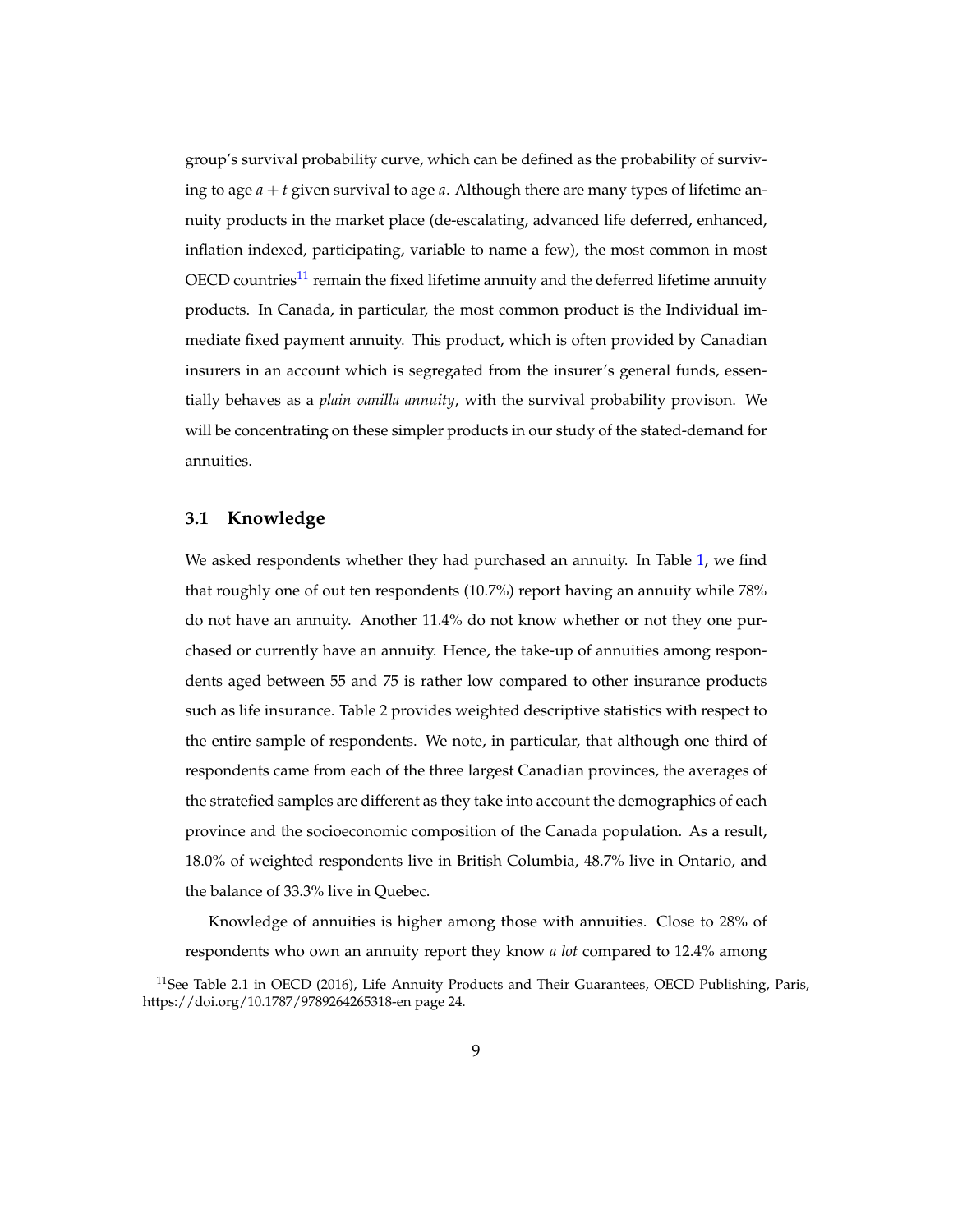those who did not purchased an annuity. Interestingly, the fraction of respondents reporting no knowledge of annuities is low, even among those without an annuity (24.7%).

We find that there is a range of reasons reported for not having an annuity. Three reasons stand out: 1- never offered or thought about (19.7%) or not knowing what annuities are (9%), 2- insufficient savings (17.4%), and 3- no need (21.3%). The group of individuals who report having never been offered or thought about an annuity is in part composed of individuals who reported no knowledge of annuities. This group of individuals is otherwise quite heterogeneous on other dimensions. Among respondents who report not having sufficient savings to acquire annuities, only 23% report having more than 50,000\$ in savings accumulated compared to 60% among those without an annuity but who reported another reason (t-stat of difference = - 14.24 , p-value = 0.000 ). Hence, a significant fraction of those who do not own an annuity have limited resources available. Among respondents who feel they do not need an annuity contract, we find that, compared to the rest of the sample, they are disproportionately more likely to have access to an employer-provided pension plan (t=6.17,  $p < 0.001$ ) and have higher earnings (t = -3.99, p=0.000). Only 9.2% of respondents without an annuity report that pricing is an issue (*Bad value for money*).

Table [2](#page-30-0) presents basic demographic characteristics of annuitants and non-annuitants. Both groups of respondents have approximately the same education levels and similar income levels. Annuitants are slightly more likely to be married and to have children than non-annuitants. Annuitants do have higher median savings, but lower mean savings, which is consistent with the fact that purchasing an annuity requires a significant amount of accumulated savings. The mean projected income at retirement is only slightly higher among annuitants. Finally, respondents with annuities are more likely to be retired and to have contributed to an employer-provided pension plan.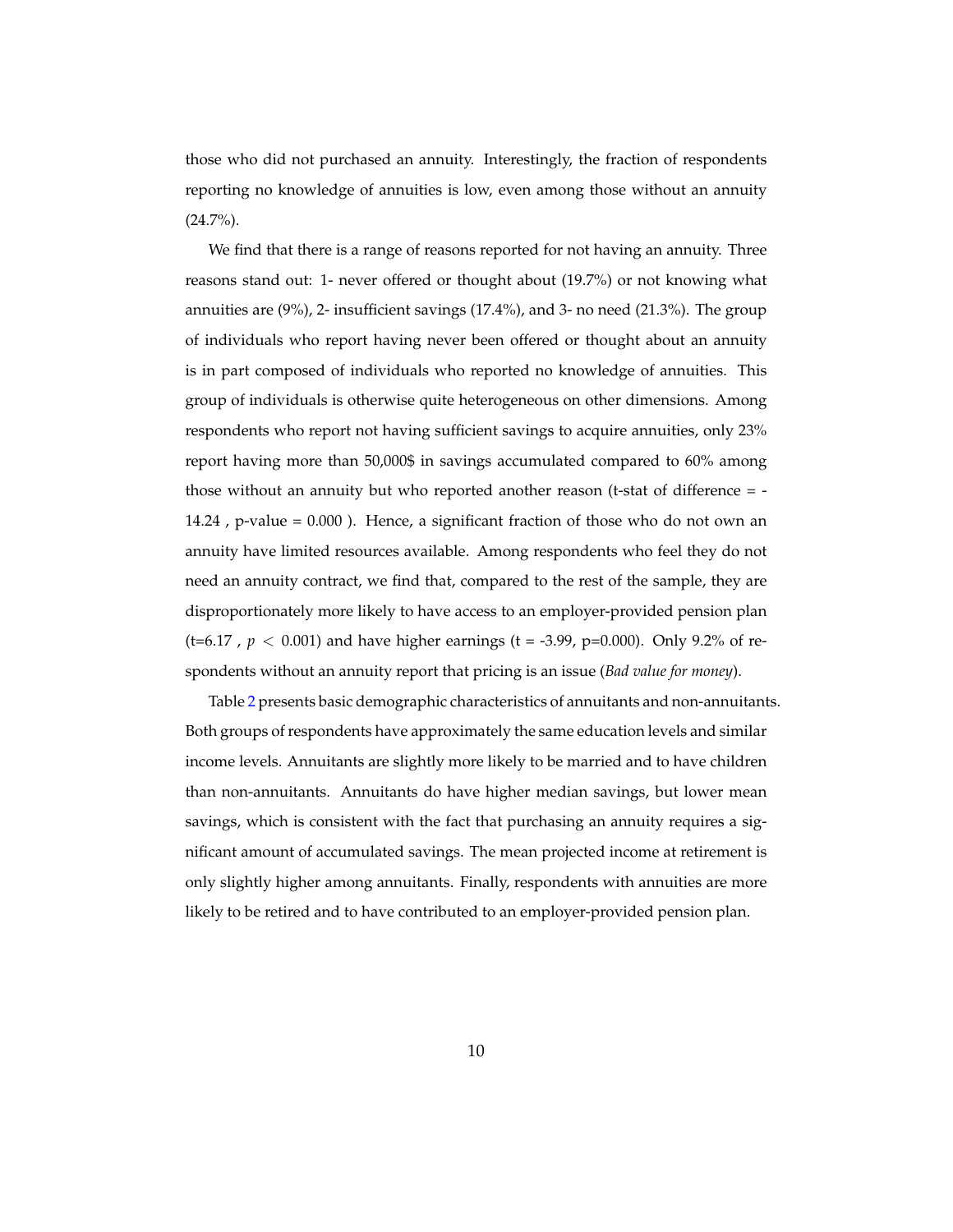#### **3.2 Calculating an Annuity Contract's Money's Worth**

One reason why the pricing might reduce the demand for individual annuities below its social optimum in the Canadian market place (and elsewhere in the OECD) is that annuities are not fairly priced neither in an actuarial sense nor from an individual's perspective. Unfair pricing in an actuarial sense reflects the fact that annuity providers face operational costs (such as rent, salaries, commissions and other overhead costs) and a profit margin, all of which must be reflected in the price of the annuity contract. At the same time, annuity providers are able to keep the excess investment income they made with the annuitants' premium. Subjective unfair pricing comes from various sources, which are specific to an individual, such as one's perceived mortality risk. If, for instance, a respondent perceives his or her mortality risk as higher than what pricing of annuities has been based on, then an annuity's money's worth, which is calculated as the expected discounted payout value (*EDPV*) divided by the premium paid (*P*), or  $MW = \frac{EDPV}{P}$ , could be much less than unity even if the premium was fair by actuarial standards.

There are two key ingredients to computing the expected present value of the annuity: the interest rate used to discount the cash flows, and the mortality risk to adjust for the fact that not every individual will live to the maximum possible age. The *EDPV* of an annuity paying fixed *A* is given by

$$
EDPV = \sum_{t=1}^{T-a} \frac{s_{a,a+t}}{(1+r)^t} A
$$

where *T* is some arbitrary maximum possible age (say 99 or 125 years old), *sa*,*a*+*<sup>t</sup>* is the probability of surviving to age  $a + t$  given survival to age  $a$ . This is nothing more than the present value of an annuity corrected for the projected survival rate of an individual (or of a cohort of individuals). We use a common rate of return (*r*) of 3%, which represents the rate of return on invested savings that can be obtained elsewhere for a similar amount of risk (for example the real rate of return on long-term senior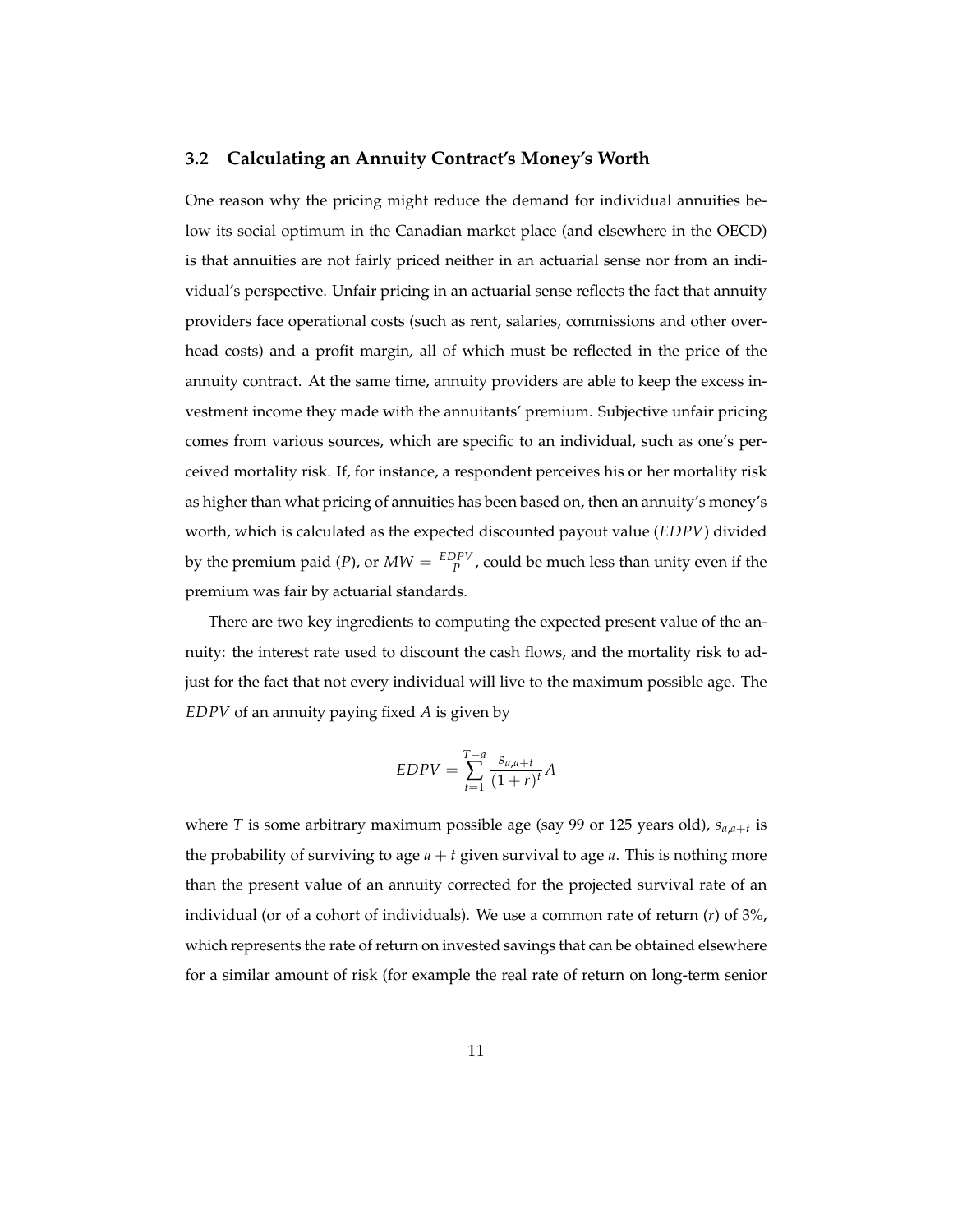unsecured Corporate bonds is close to 4% in Canada).

#### **3.2.1 Survival Risk**

For survival risk, we use three sources. First, we make use of prospective survival rates by gender and province produced by Statistics Canada [\(Bohnert et al.,](#page-26-12) [2015\)](#page-26-12). We merge each respondent with mortality rates by cohort, gender and province. This yields survival rates  $\{s_{a,a+t}^C(x_i)\}_{t=1}^{T-a}$ , where  $x_i$  denotes characteristics of the respondent *i*.

Although this allows for good measures of aggregate mortality, it does not account for the fact that respondents differ in terms of predictable mortality risk beyond their province of origin, their age, and their sex. We used a micro-simulation model designed to simulate future health of individuals based on a rich set of demographic and health dimensions [\(Boisclair et al.,](#page-26-13) [2016\)](#page-26-13). Specifically, we feed into the micro-simulation information about each respondent's current age, gender, education, and their self-reported diagnosis of health conditions (heart disease, diabetes, cancer, lung disease and hypertension). Denote by  $x_i$  the vector of characteristics used in the micro-simulation model. We run 1000 simulations until death for each respondents. We compute survival rates at each age as the average of those simulations, which yields  $\{s_{a,a+t}^O(x_i)\}_{t=1}^{T-a}$ . This provides a set of prospective individual mortality risk profiles.

While actual risk is what determines the profitability of insurance contracts from the insurers' perspective, it is subjective risk that determines the choice made by consumers. Hence, subjective expectations about survival are as important to understanding demand as actual risk. As part of the survey, we ask respondents for their subjective probability they will live to age 85 (see [Hurd](#page-26-11) [\(2009\)](#page-26-11) for a survey of the literature using such measures). We can compare those subjective probabilities with the objective probability of surviving to age 85 from the micro-simulation model. We construct subjective survival curves by making use of the objective risk to age 85.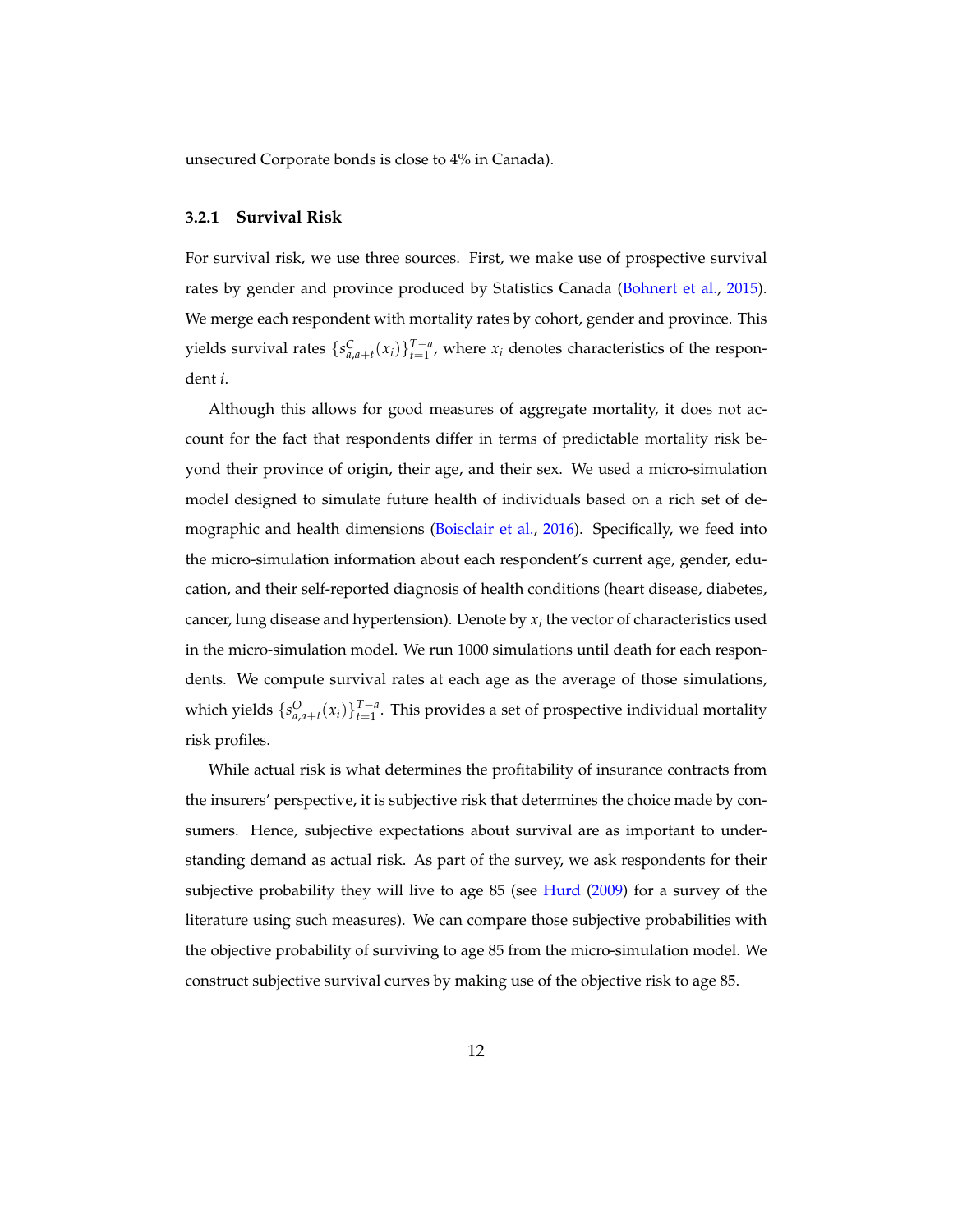Denote by  $s_{a,85}^O(x_i)$  the objective risk of surviving to age 85, and by  $s_{a,85}^S(x_i)$ , the subjective risk. By definition  $s_{a,85}^O(x_i) = \exp(-\Lambda_{a,85}^O(x_i))$  where  $\Lambda_{a,85}^O(x_i)$  is the integrated hazard. In our calculations of an individual's subjective probability of surviving to age 85, we will assume that  $s_{a,85}^S(x_i) = \exp(-\psi \Lambda_{a,85}^O(x_i))$ . We can easily compute  $\psi$  by making use of the two data points<sup>[12](#page-14-0)</sup> at age 85. We can then reconstruct subjective curves assuming that  $\psi$  is a constant across ages for a given individual. There are cases where respondents report they have a 100 percent chance of surviving to age 85. In such cases, and because having a 100 percent probability of reaching 85 years of age implies  $\psi = -\infty$ , we substituted the 100 percent subjective probability with a value of 99 percent to obtain finite estimates of  $\psi$ . These subjective survival curves generate additional variation relative to objective survival curves. Fortunately, there is a sizable correlation between the subjective and the objective probability of living ten more years as the Spearman rank correlation between  $s_{a,a+10}^O(x_i)$  and  $s_{a,a+10}^S(x_i)$  is 0.373, which is significant at the better than 0.1 percent level.

Table [3](#page-31-0) reports the average remaining life-expectancy of our respondents calculated using the Statistics Canada forecast, the micro-simulation model, and each respondent's subjective expectations. First, we see that a 55 year old female has on average 31.4-31.9 years to live according to Statistics Canada projections. The microsimulation model, which accounts for the current risk composition of that population, yields similar albeit more conservative figures, in particular for Quebec (3 years difference). It still generates higher remaining life expectancy among females. The average subjective remaining life expectancy of our respondents is much more optimistic than what we calculated using the Statistics Canada or the micro-simulation forecasts. There are even cases where, depending on the province and the respondent's age group, some men subjectively believe their life expectancy to be higher than that of women.

<span id="page-14-0"></span><sup>12</sup>That is, knowing  $s_{a,85}^O(x_i) = \exp(-\Lambda_{a,85}^O(x_i))$  and  $s_{a,85}^S(x_i) = \exp(-\psi \Lambda_{a,85}^O(x_i))$  we can back out  $\psi$ .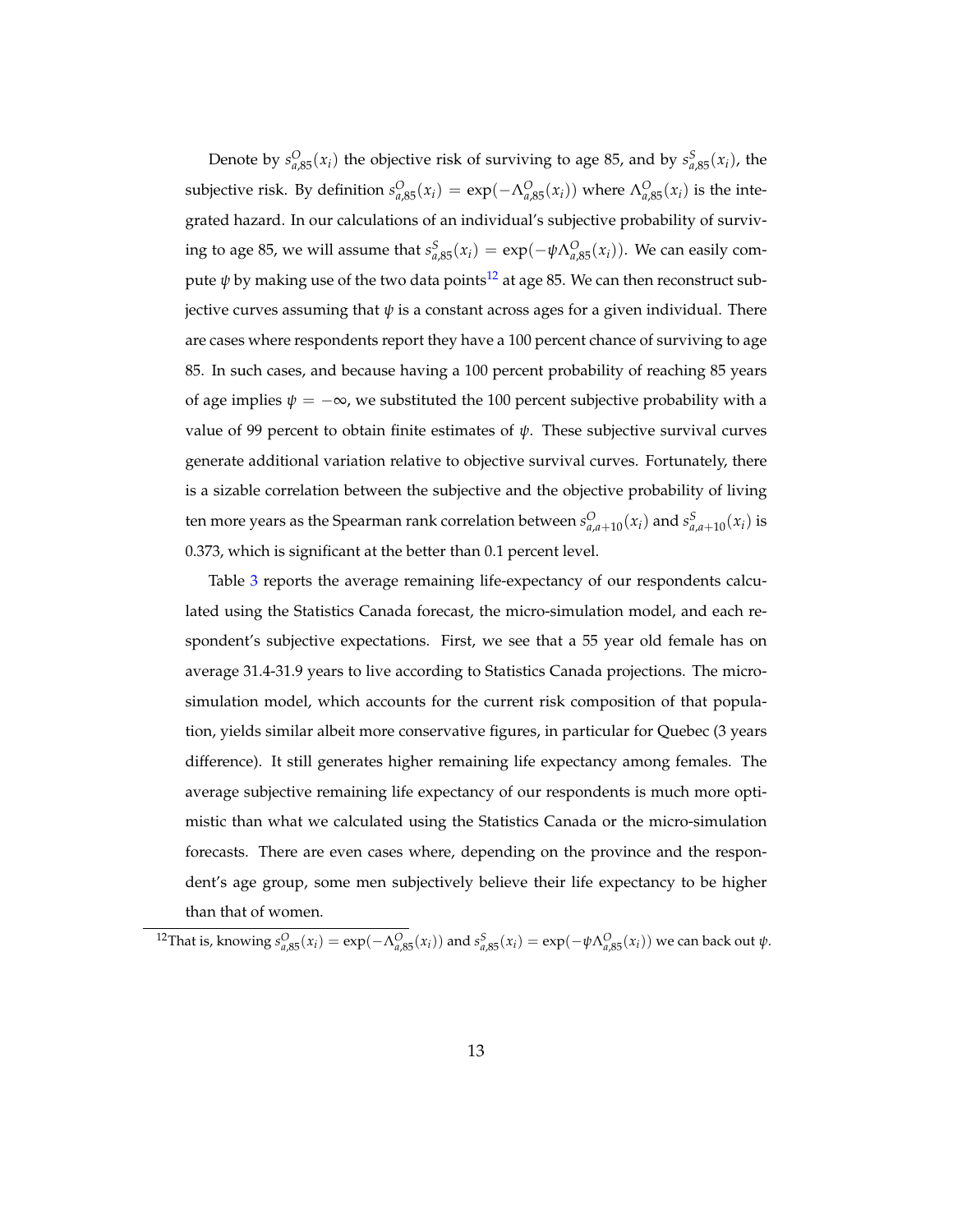#### **3.3 Actual Money's Worth Calculations**

We accessed CANNEX, a quotation system for annuities in Canada in June 2017. We considered immediate and deferred life annuities. We obtained quotes by age and gender, on annuity payouts, *A*, and premiums, *P*, to compute money's worth. We used the average payout across quotes from multiple competitors. Table [4](#page-32-0) reports average money's worth by gender and age groups for the three longevity risk measures.

We first note in Table [4](#page-32-0) that annuities are not priced at actuarial fair levels when using either the micro-simulation survival probabilities or the life-table survival rates of Statistics Canada. As the average money's worth is 0.90 using life-tables and 0.84 using the micro-simulation model, we have that for a premium of \$100, individuals received an expected present value of the purchased annuity of between \$84 and \$90. When we compute the annuities' money's worth using the respondent subjective survival risk,  $s^S_{a,a+t}(x_i)$ , instead of the two more objective measures,  $s^O_{a,a+t}(x_i)$ , annuities appear to be priced quite fairly since we find an average money's worth of 1.00. Our objectively calculated money's worth are quite comparable to what others have found previously for the Canadian experience. For instance OECD (2016) reports<sup>[13](#page-15-0)</sup> annuities' money's worth for Canada of between 0.85 and 0.90 using a discount rate base on corporate bond returns, and over 1.00 when using the risk free rate of return (see also [Milevsky and Shao](#page-27-3) [\(2011\)](#page-27-3)).

Interestingly, the money's worth of annuities is decreasing in age and larger for females. Differences across provinces are rather small. However, differences by socioeconomic status are rather large. Those with more than a high school education have money's worth closer to 1 while those with limited education face relatively unfair pricing. Similar differences are observed by savings level and income level. One possibility why pricing may appear unfair is adverse selection. If those purchasing annuities are expected to live longer, fair pricing would be based on their survival prospects and not those in the population. We find some evidence that those who own

<span id="page-15-0"></span><sup>13</sup>OECD (2016), Life Annuity Products and Their Guarantees, OECD Publishing, Paris, https://doi.org/10.1787/9789264265318-en.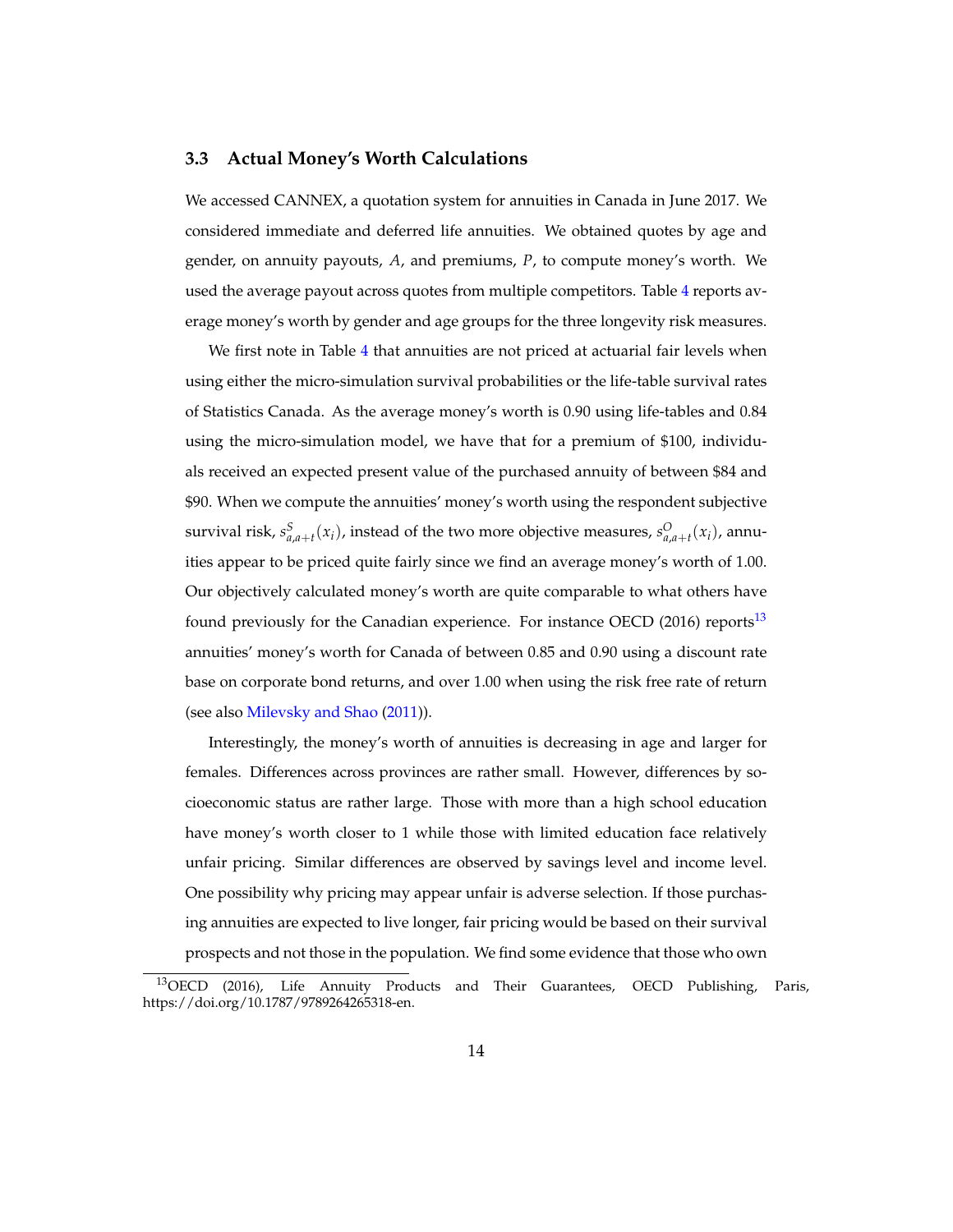annuities are positively selected on survival. Controlling for age, those with an annuity have a micro-simulation remaining life expectancy 0.22 years higher (t-stat=3.28, p-value<0.001).

Since averages can be deceptive, we report in Figure [1](#page-28-0) the distribution of money's worth using both subjective risk and individual objective risks. We see that the distribution of money's worth using subjective risks has much more variance. Almost all respondents have MW less than one using objective risks while this fraction is less than 0.5 using subjective risks. Of course, these estimates are somewhat sensitive to the discount rate used. Using a discount rate of 2%, close to 40% of respondents have a money's worth larger than 1 using micro-simulation risk (almost zero if discount rate is 3%). Figure [A.1](#page-28-0) reports the distribution of money's worth under alternative discount rates.

### **4 The Experiment**

We designed an experiment to investigate preference for immediate and deferred annuities as well as price sensitivity. First, all respondents were shown this introductory text with respect to the section in the questionnaire that was related to annuities:

*We are going to show you some simple annuities and ask you to rate them. You can assume that the institution offering the annuity will pay the monthly benefit no matter the circumstances. Once you pay the premium, you receive monthly benefits and have nothing else to pay. Each product has two attributes: a) a premium you have to pay; b) a monthly benefit starting at a given age and lasting until death. The benefit is adjusted for inflation (indexed).*

They are then asked:

*What are the chances, 0% meaning no chance and 100% meaning for sure, that*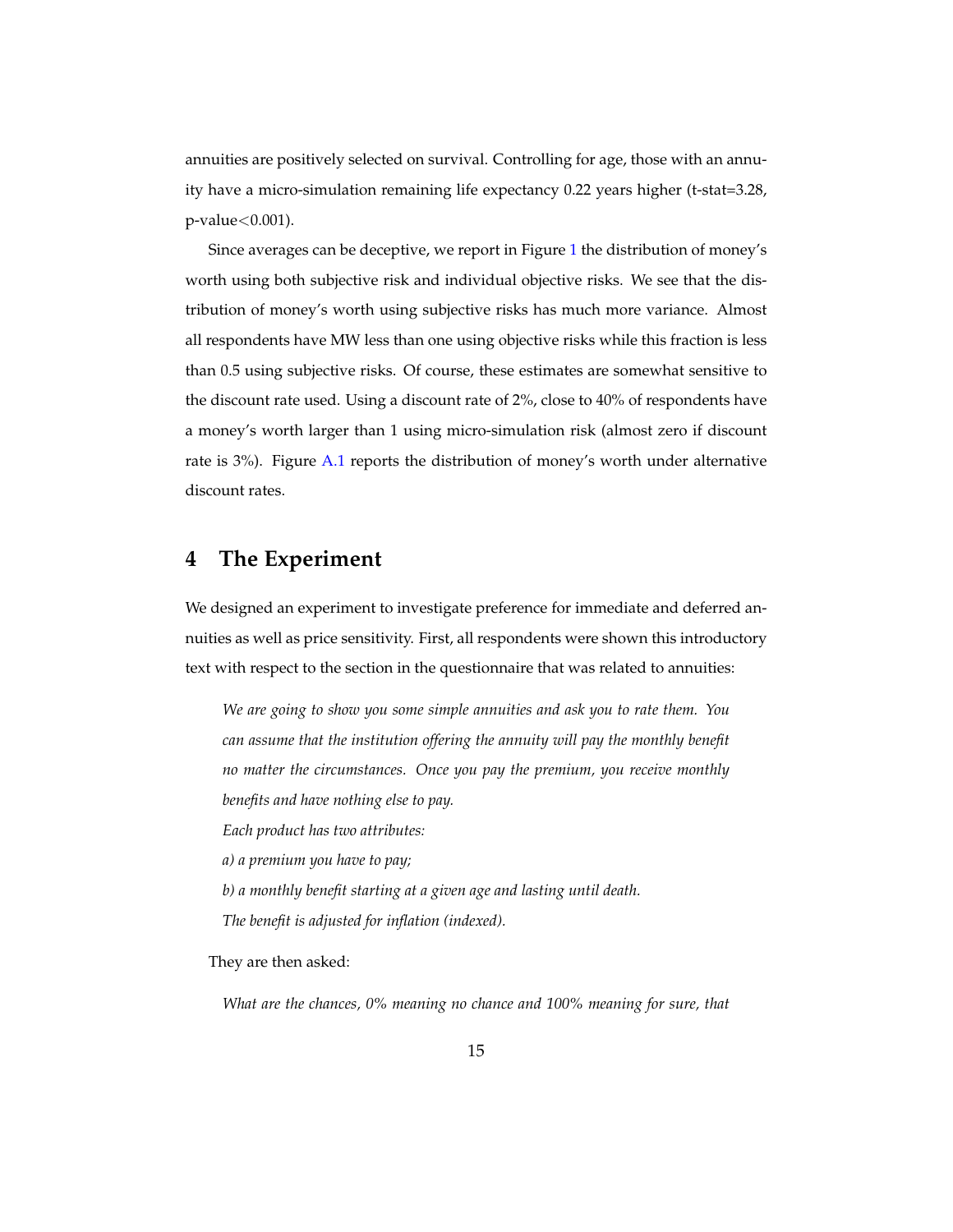*you would purchase this product if it were offered to you by [a trusted/ an] insurance company*[14](#page-17-0) *within the next year?*

Each scenario is presented in the following manner to the respondent with age *a*, where *P* represents the premium amount,  $a + j$  represents the age at which the benefits come into force and *A* the monthly benefit (which we convert to annual):

| When you buy the annuity | Starting at age $a + j$              |
|--------------------------|--------------------------------------|
| You pay $P$              | You receive A per month until death, |
|                          | indexed annually for inflation       |

Each individual is then presented with five scenarios, which are randomized on three levels: The age at which the first benefit is paid  $(a + j)$ , the monthly benefit  $(A)$ and the load  $(\tau)$  on the annuity premium. These values are randomized in the following way:

- *j* = [1,75 − *a* + 1,85 − *a* + 1] with probability [2/5, 2/5, 1/5]
- $s = [\$200, \$600, \$1,000]$  each with probability  $1/3$

*τ* = [0.5, 0.6, 0.7, ...., 1.8, 1.9, 2.0] each with probability 1/16

By varying the age at which the annuity starts (*j*), we are able to study both immediate and deferred annuities. By varying the monthly benefit paid (*s*), we are able to examine whether the demand for annuities is linear in the quantity. Finally, the variation in  $\tau$  provides the exogenous price variation necessary to estimate the price-elasticity of demand.

Letting  $EDPV(A, r, s, i)$  be the expected discounted present value of the benefits (or the actuarial fair premium for the annuity), the premium in the different scenarios, *P*, is obtained using the following formula:

$$
P = \tau \times EDPV(A, r, s, j) \tag{1}
$$

<span id="page-17-0"></span> $14$ For half the individuals, the word "trusted" was included, but it did no appear for the other half. This is done to test the importance of behavioral factors in decision making. By varying the use of the word "trusted" we are able to study the impact of framing on the annuity purchase decision.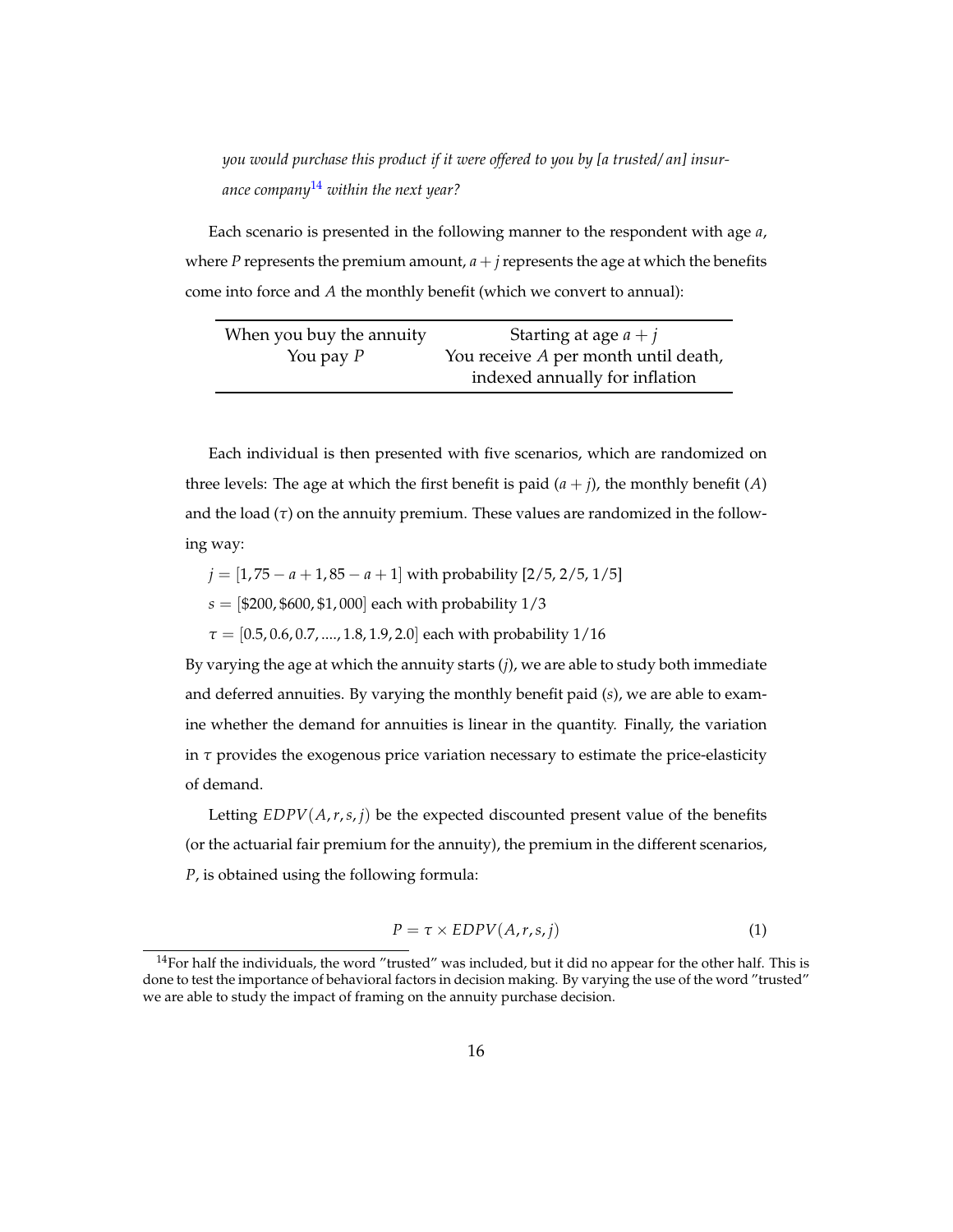with

$$
EDPV(A,r,s,j) = A \sum_{t=1}^{T-a} \iota_{a+j,a+t} \frac{s_{a,a+t}}{(1+r)^t}
$$
 (2)

where *a* represents the age at which annuity payouts begin so that *ιa*+*j*,*a*+*<sup>t</sup>* is equal to one if current age is older than the age at which the annuity starts  $(j = 1$  for an immediate annuity). The actuarial fair premium *EDPV* is therefore the expected present value of the annual constant income *A*, given objective survival probability *s<sup>t</sup>* , and the appropriate discount rate *r*. [15](#page-18-0) Setting the monthly benefits to \$200, \$600 and \$1000 (which correspond to annual benefits of \$2,400, \$7,200, and \$12,000 respectively), we are able to calculate the actuarial fair premium (*EDPV*) for each of these life annuities. Multiplying the fair premium by a loading factor *τ* gives the premium (*P*), rounded to the nearest \$500, shown to respondents.<sup>[16](#page-18-1)</sup>

For given values for *P*, *A*, and *j*, individuals can then express their preference with respect to the contracts offered. Each respondent was presented 5 different randomly drawn scenarios from the triple  $(j, s, \tau)$ . Coincidentally, the average choice probability across scenarios was 13.1%, which is not far from the fraction of respondents who said they had an annuity (10.65%).

### **5 Methodology**

There are different routes to studying preferences for annuities. One would be to construct a life-cycle model and map the choice probabilities to the underlying structural parameters of the model. This requires strong assumptions, in particular with respect to each respondent's subjective expectation about the socioeconomic environment they expect in the future. It also requires that we specify a functional form for preferences. Instead, we follow an a-theoretical approach of mapping choice probabilities onto some of the characteristics of the product offered, as well as characteristics

<span id="page-18-1"></span><span id="page-18-0"></span><sup>15</sup>We base *s* on COMPAS (microsimulation) rates, and we set *r* to a real rate of return of 2%.

<sup>&</sup>lt;sup>16</sup>See the detailed questionnaire in the paper's appendix for different examples of actuarial premiums showed to respondents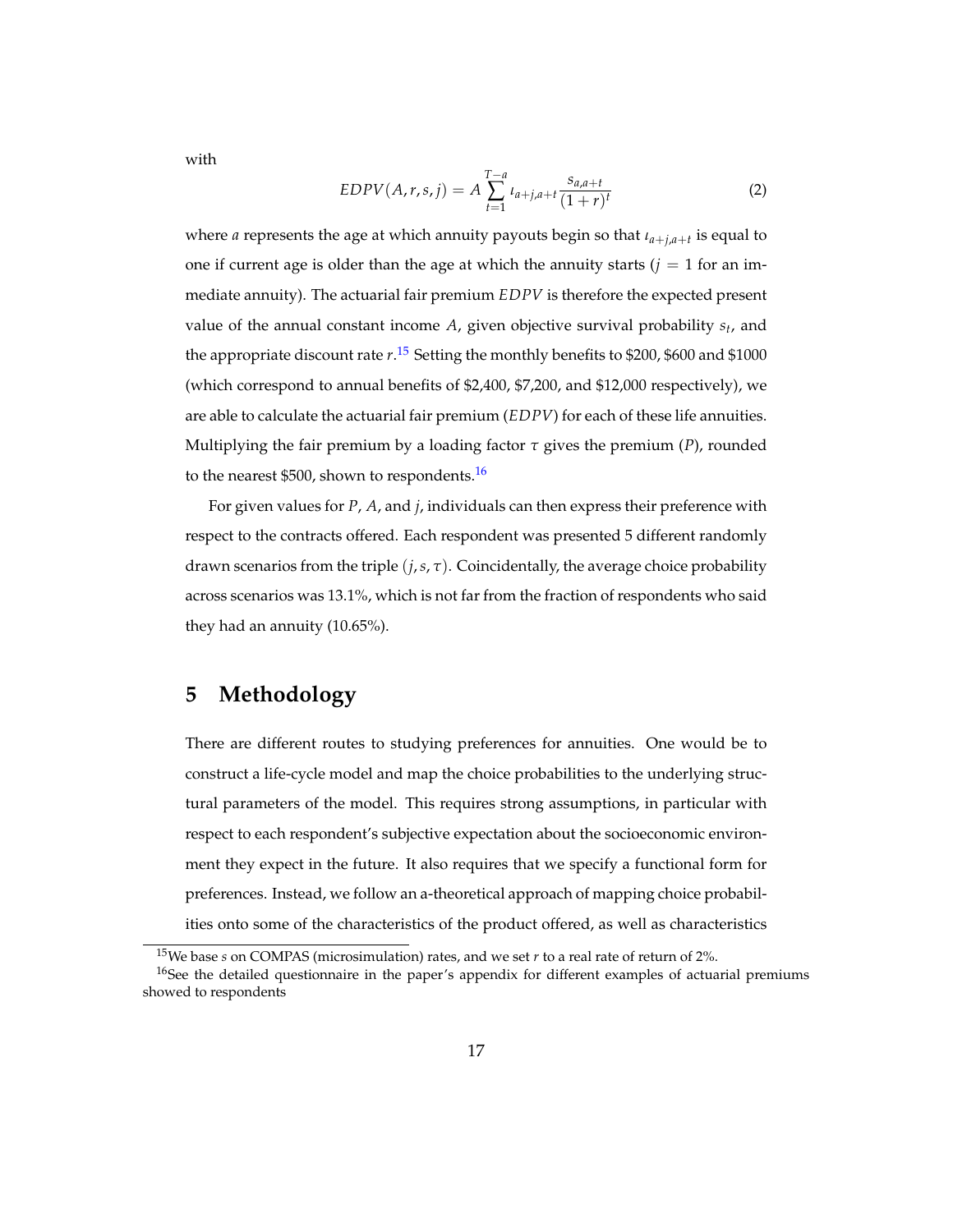of the respondent. We think this approach is particularly suited to our setting since we can allow for considerable heterogeneity in preferences. We posit the following model for choice probabilities, *Ci*,*n*:

<span id="page-19-0"></span>
$$
C_{i,n} = X_i \beta + \gamma \log MW_{i,n} + \psi T_{i,n} + \alpha D_{i,n} + \epsilon_{i,n}
$$
\n(3)

for respondent *i* in scenario *n*. The choice probabilities are assumed to be a function of characteristics of the respondent *X<sup>i</sup>* , the money's worth of the annuity, *MWi*,*n*, whether the scenario mentions that the provided is a trusted insurance company (*Ti*,*n*) and whether the annuity is deferred  $D_{i,n} = 1$ . We choose a semi-log specification since choice probabilities can be zero. We can compute the price elasticity of demand as *ηMW* = *γ*ˆ  $\frac{V}{C}$  where  $\hat{\gamma}$  denotes an estimate of the parameter  $\gamma$  and *C* is the average choice probability in the sample. Finally,  $\epsilon_{i,n}$  is a disturbance that is assumed orthogonal to all variables, including in particular to *MWi*,*n*. Given that we randomize some characteristics of the proposed annuities, this assumption is not restrictive. We can estimate parameters of this equation by least squares using clustered standard errors at the respondent's level. This allows for arbitrary correlation across a respondent's responses and heteroscedasticity across respondents.

We first compute the money's worth of each contract for each scenario using microsimulation survival risk and a real disount rate of future cash flows of 2%. Hence, money's worth estimates vary across scenarios but also across respondents for the same draw of the contract parameters. This provides additional variation to help in identifying *γ*. We use four different sets of control variables. First, we control for age, gender, education, marital status and province of residence. Second, we control for the financial situation of these respondents (savings, income, home ownership and value of house). Third, we control for preference "shifters" such as risk aversion, belief that sacrificing current consumption to leave money to children is desirable (measure of bequest motives) and belief that the family should take care of sick parents. Lastly, we control for knowledge of annuities in general and for financial literacy in particu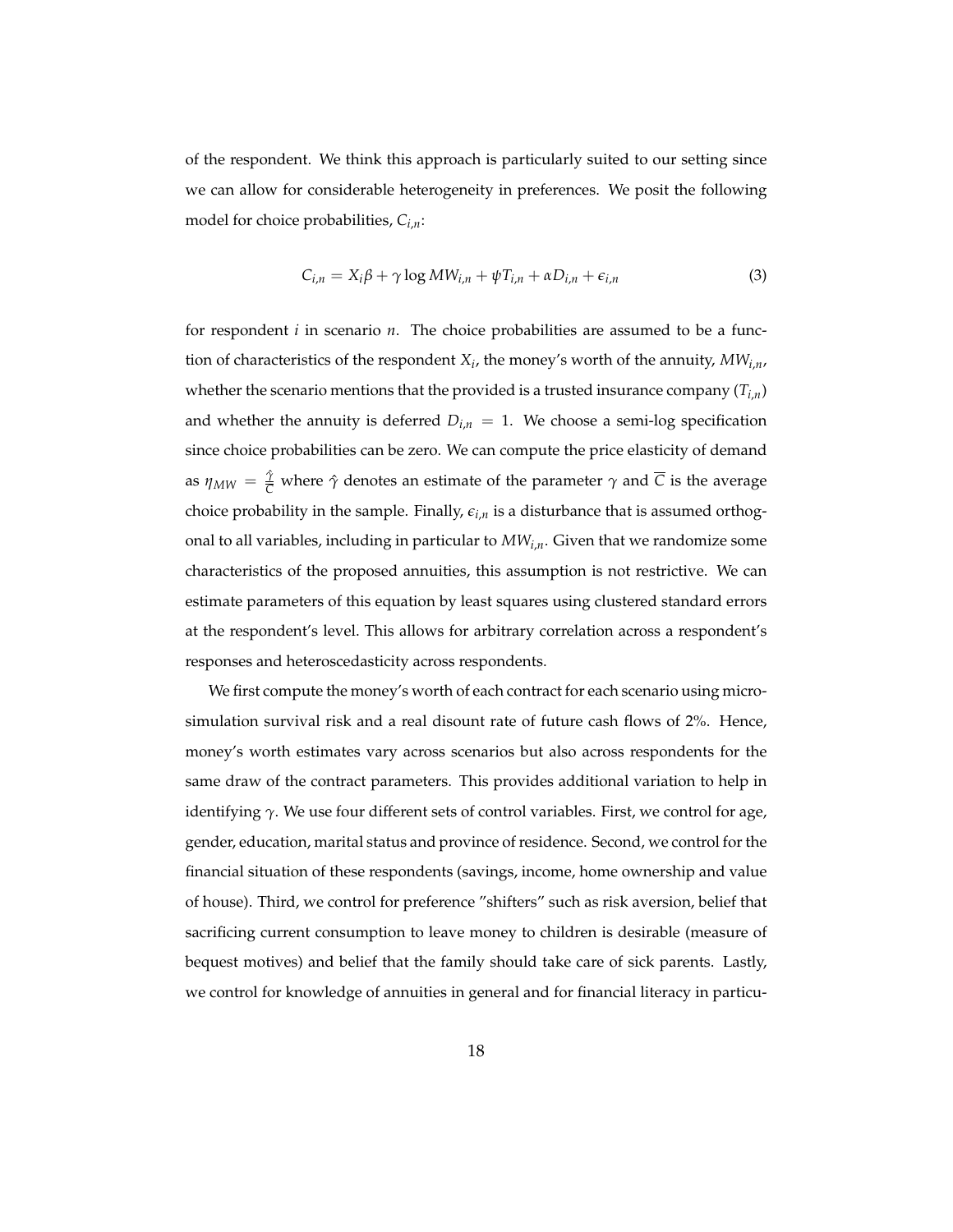lar (whether the respondent could answer three basic questions on inflation, interest compounding and diversification) following the work of [Lusardi and Mitchell](#page-27-6) [\(2014\)](#page-27-6). Table [5](#page-33-0) reports descriptive statistics on the control variables we use.

Equation [3](#page-19-0) is restrictive in the sense that it does not allow  $\gamma$  to vary across respondents and scenarios. To relax this assumption, we also consider a model where

<span id="page-20-0"></span>
$$
C_{i,n} = X_i \beta + \gamma (Z_{i,n}) \log MW_{i,n} + \psi T_{i,n} + \alpha D_{i,n} + \epsilon_{i,n}
$$
\n
$$
\tag{4}
$$

with  $\gamma(Z_{i,n}) = \gamma_0 + \sum_k \gamma_k Z_{i,n,k}$ . We vary the vector  $Z_i$  of dimension *K* to tease out heterogeneity in the price sensitivity. We consider three sets of characteristics: demographics, product characteristics and knowledge.

#### **6 Results**

#### **6.1 Main Specification**

Table [6](#page-34-0) reports OLS estimates for the entire sample (column 1), males (column 2) and females (column 3) using survival risk as estimated from the micro-simulation model. The semi-elasticity of choice probabilities to money's worth of an annuity is 0.090 (standard error of 0.006) in the full sample. This translates into an elasticity (at the mean) of 0.68. Price sensitivity does not vary much by gender as the elasticity is 0.664 for males and 0.714 for females (semi-elasticity of 0.101 for males and 0.0796 for females). Hence, demand is relatively inelastic. On average, respondents report a probability of purchasing an annuity of 0.131. The average predicted choice probability if everyone had an annuity with a money's worth of one is 0.147. Therefore, eliminating completely unfair pricing (which would be tantamount to saying that annuity-providers have no operational costs of that their excess investment income exactly offsets those costs) would increase demand by only 1.6 percentage points or 12%. If the money's worth of annuities' was 0.92 instead of 0.84, then demand would increase by only 0.8 percentage points.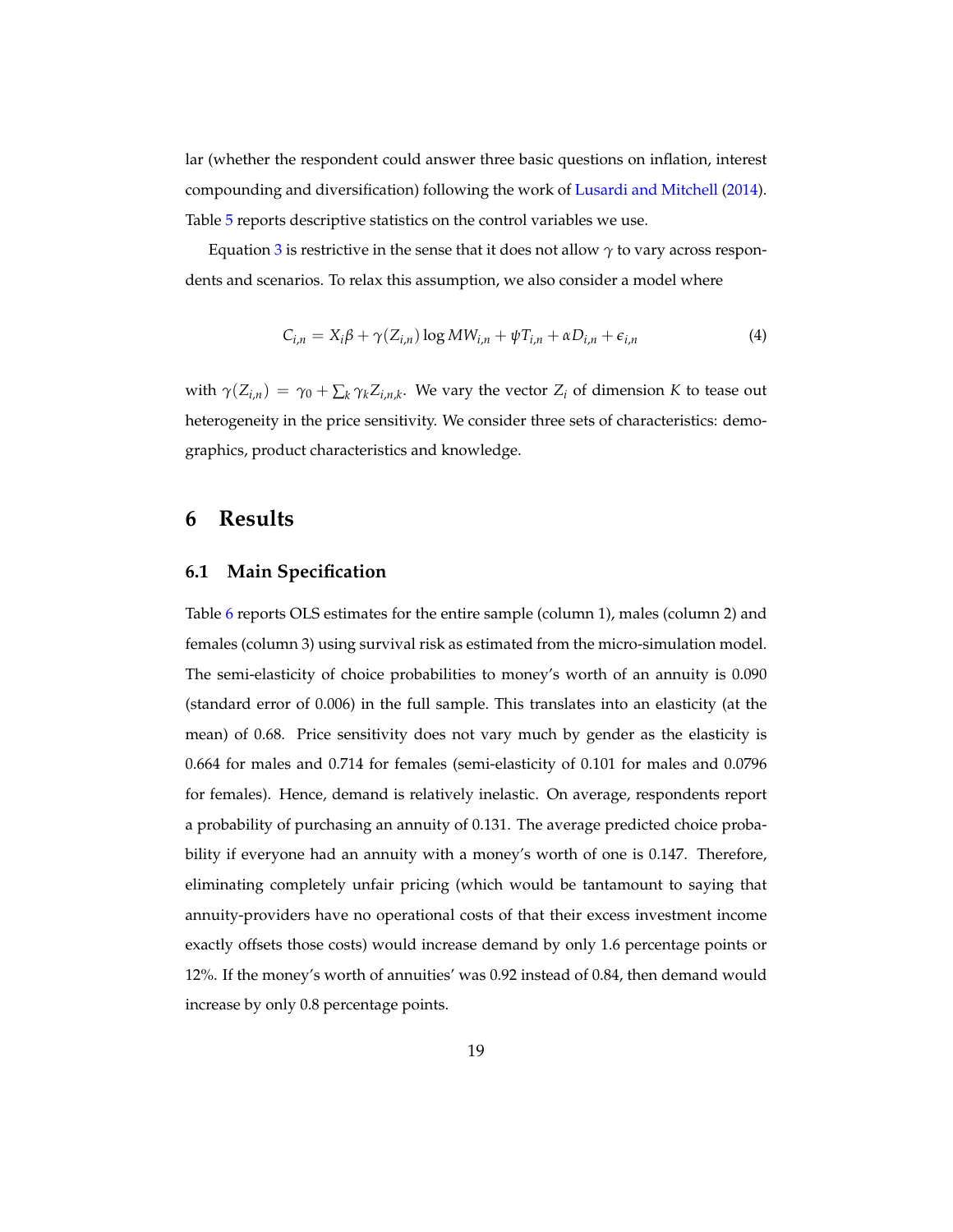Demand for annuities, shown in Table [6,](#page-34-0) is larger among males and decreases with age. It is larger in British Columbia and Ontario than in Quebec, in particular among females. Interestingly, few of the economic variables such as home value, income and savings have an effect on the demand for annuities, contrary to what theory would predict. In the full sample, demand seems to be lower among those with larger income while estimates suggest it might be larger among those with larger savings but only for females. Overall, these effects are very small. Low demand for annuities cannot be explained easily by differences in economic resources.

Those who have a stronger bequest motive are more likely to purchase annuities, which is not what one would expect unless respondents think that their heirs are entitled to the annuity once they die. Risk aversion is negatively correlated with demand for annuities which could be explained by a larger need for precautionary savings. Interestingly, those who think the family should care for aging parents also have a higher demand for annuities which may suggest that their need for liquidity to pay for long-term care is less of a concern.

Product characteristics in the scenarios we presented appear to be connected to demand, albeit in a modest way. First, there is a premium to having a trusted financial institution offer an annuity as demand increases by 1.9 percentage points in the full sample (1.7% for males and 2.3% for females). This might indicate that reputation effects are important in this market as the consumer sacrifices large amounts of savings against a promise to be paid until death. A consumer therefore relies on the insurer's solvency for what can become decades. This result is in line with existing research that shows how the demand for insurance decreases with increasing default risk, as in [Zimmer et al.](#page-27-7) [\(2018\)](#page-27-7). Second, we find a small premium for deferred as opposed to immediate annuities. Demand is 0.9 percentage points larger when a deferred annuity is offered, an effect that is mostly found for males. Deferred annuities are often presented as a promising product that combines longevity risk protection at a lower cost than immediate annuities. However, our estimates suggest limited demand for such products.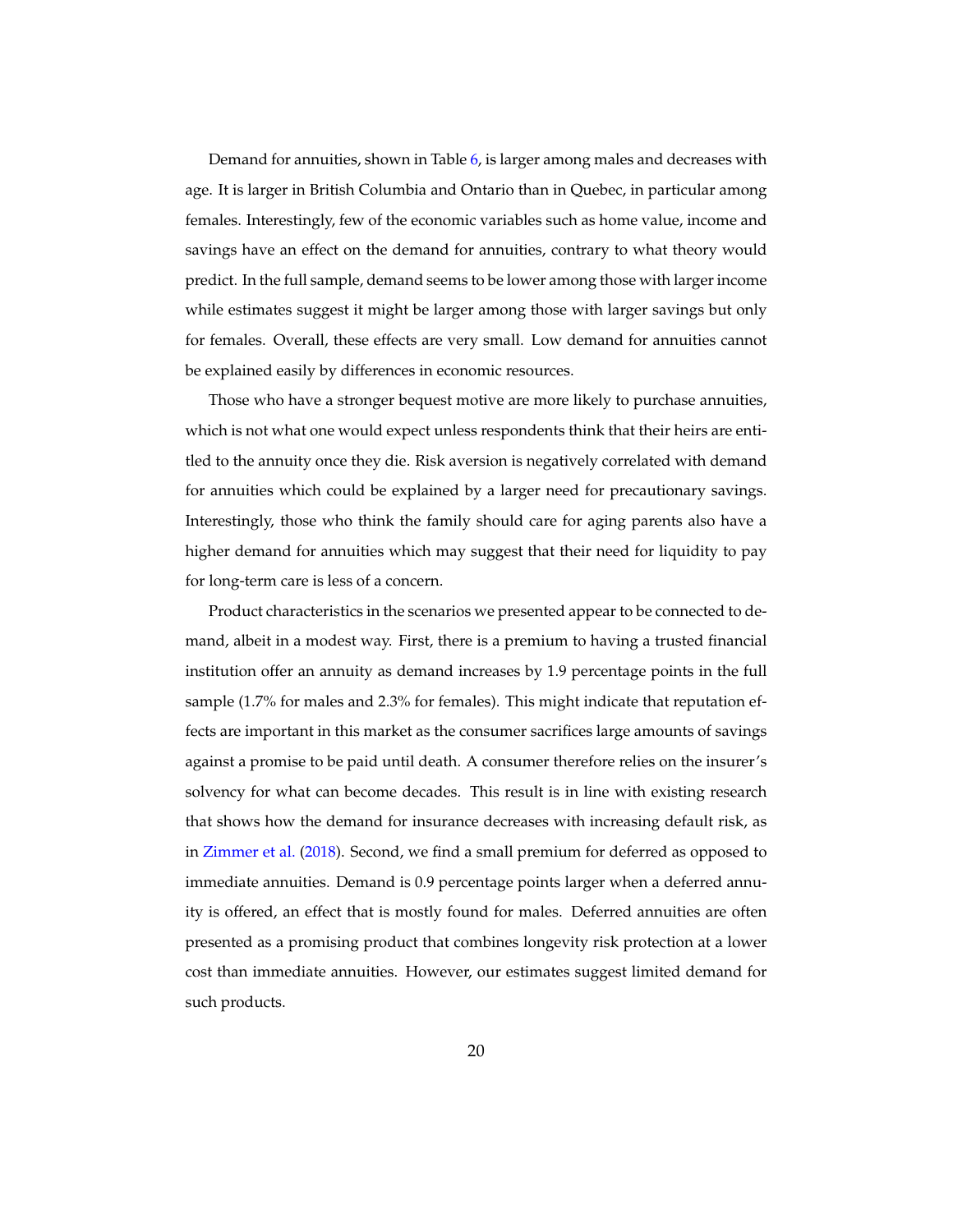We find that no knowledge of annuities prior to taking part in the experiment is associated with much lower demand for annuities. In the full sample, demand is 4.04 percentage points lower among those with no prior knowledge of annuities. This effect is even larger among males (-5.8 percentage points compared to -3.1 for females). We documented relatively low knowledge of annuities in Table [1.](#page-29-0) A total of 27.3 percent of respondents respond not knowing about annuities. Hence, the effect of the absence of knowledge among this group on aggregate demand is of 1.2 percentage points.

#### **6.2 Other Specifications and Price-Elasticity Measures**

#### **6.2.1 Source of longevity risk**

In Table [7,](#page-35-0) we assess the robustness of our main results to the source of longevity risk used to construct our estimates of the annuities' money's worth. Column 1 replicates the specification presented in Table [6](#page-34-0) using survival probabilities as calculated from a micro-simulation. In column 2, we use survival probabilities taken from Canadian life tables. We find that the semi-elasticity is slightly larger (0.109 with a standard error of 0.006) while other parameter estimates are very similar. Finally, column 3 uses subjective risk and reports a smaller semi-elasticity than using objective or life-table risk.

If longevity risk misperceptions (or privately known risk) were the main drivers of our respondents' decision to purchase life annuities, we should expect to see a larger price effect. We do not see much price-elasticity in the demand for annuities, however (see Tables 8 for the elasticity by gender and Table 9 for the elasticity by survival risk perception). One possible interpretation for the low price-elasticity is that respondents have trouble coupling their expectations regarding survival with the valuation of annuities. Another interpretation is that subjective estimates contain a considerable amount of noise. This interpretation is more likely given that we elicit and the estimate the baseline shift in the mortality hazard from one data point (i.e.,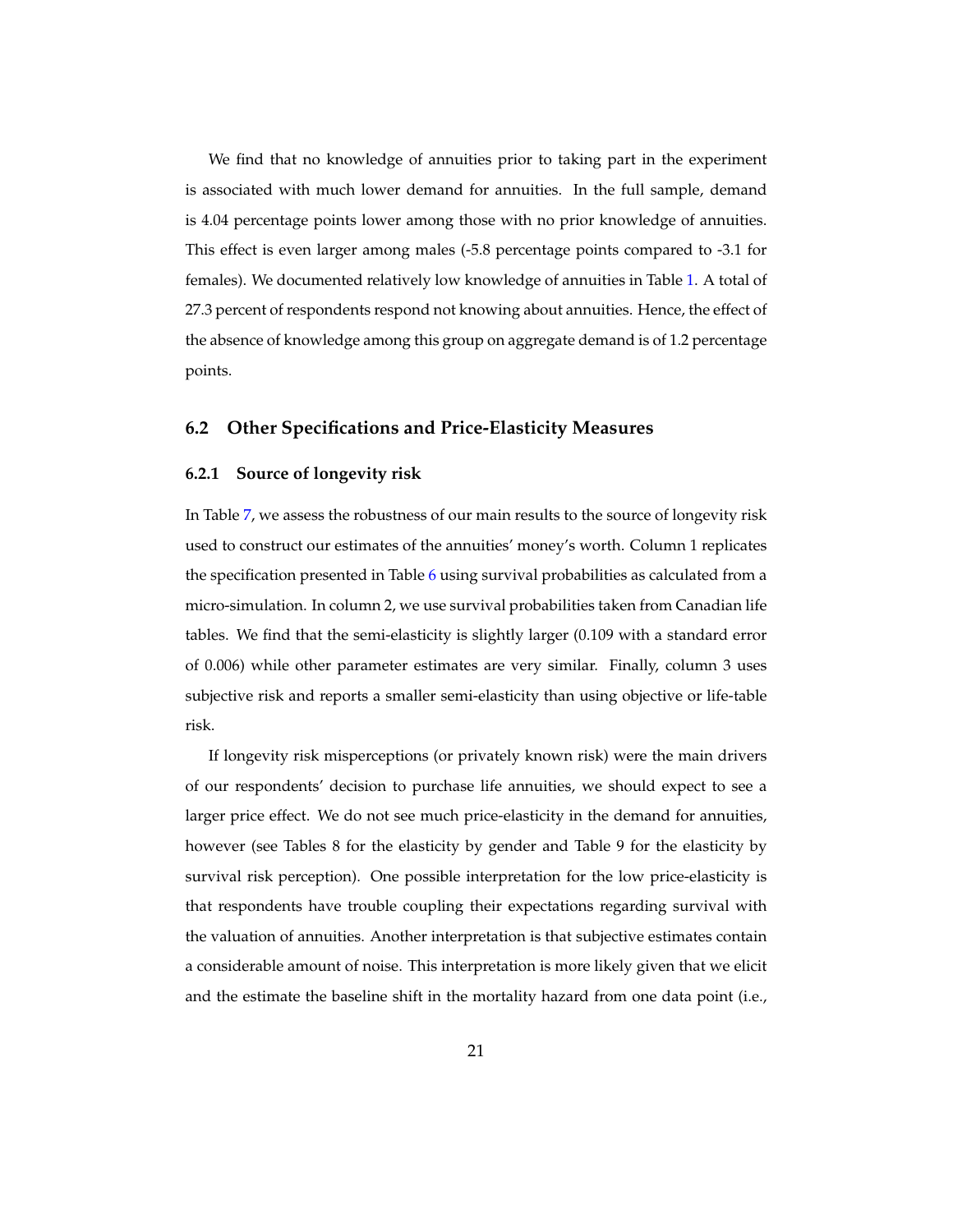from  $s_{a,85}^O(x_i) = \exp(-\Lambda_{a,85}^O(x_i))$  and  $s_{a,85}^S(x_i) = \exp(-\psi \Lambda_{a,85}^O(x_i))$  we can back out *ψ*, which we apply to all survival probabilities, *s S a*,*a*+*t* (*xi*)). Hence, measurement error may bias the price sensitivity towards zero.

Looking more carefully at the elasticity estimates in Table [9,](#page-36-0) which differ with respect to the survival probability measures used, we note that the price elasticity of the demand for annuities is much smaller when we use the individuals' subjective survival probability than for the other two objective probabilities. This tells us that if we were to educate our respondents about their true survival probabilities, then their demand for annuities would become much more responsive to the premium.

#### **6.2.2 Heterogeneity in price sensitivity**

Table [10](#page-37-0) presents OLS estimates for the interaction terms in Equation [4.](#page-20-0) Our results show that there is a certain degree of heterogeneity in price elasticity. Older individuals are less price sensitive, whereas respondents from British Columbia are relatively more price sensitive than those from other provinces. Insurers may already be aware of the fact that price sensitivity decreases with age since we observe that the money's worth of annuities decreases in the age of the respondent (as seen in table [4\)](#page-32-0). Although there is no segmentation in pricing by province, the heterogeneity in the responses we have suggests that insurers could benefit from a greater use of price discrimination. Price sensitivity is decreasing in income and increasing in home value, although the second effect is relatively small.

From a public policy's point of view, as well as from the point of view of marketing annuities in general, the most facinating result that can be observed in the paper's last table is related to the heterogeneity of the price elasticity of deferred versus immediate lifetime annuity. Being presented a deferred annuity (which we denoted *PV*(*A*, *M*) earlier in the paper) results in lower price sensitivity. This result is particularly interesting as it suggests insurers could use product characteristics to price discriminate and charge higher premiums for deferred annuities since they are valued more and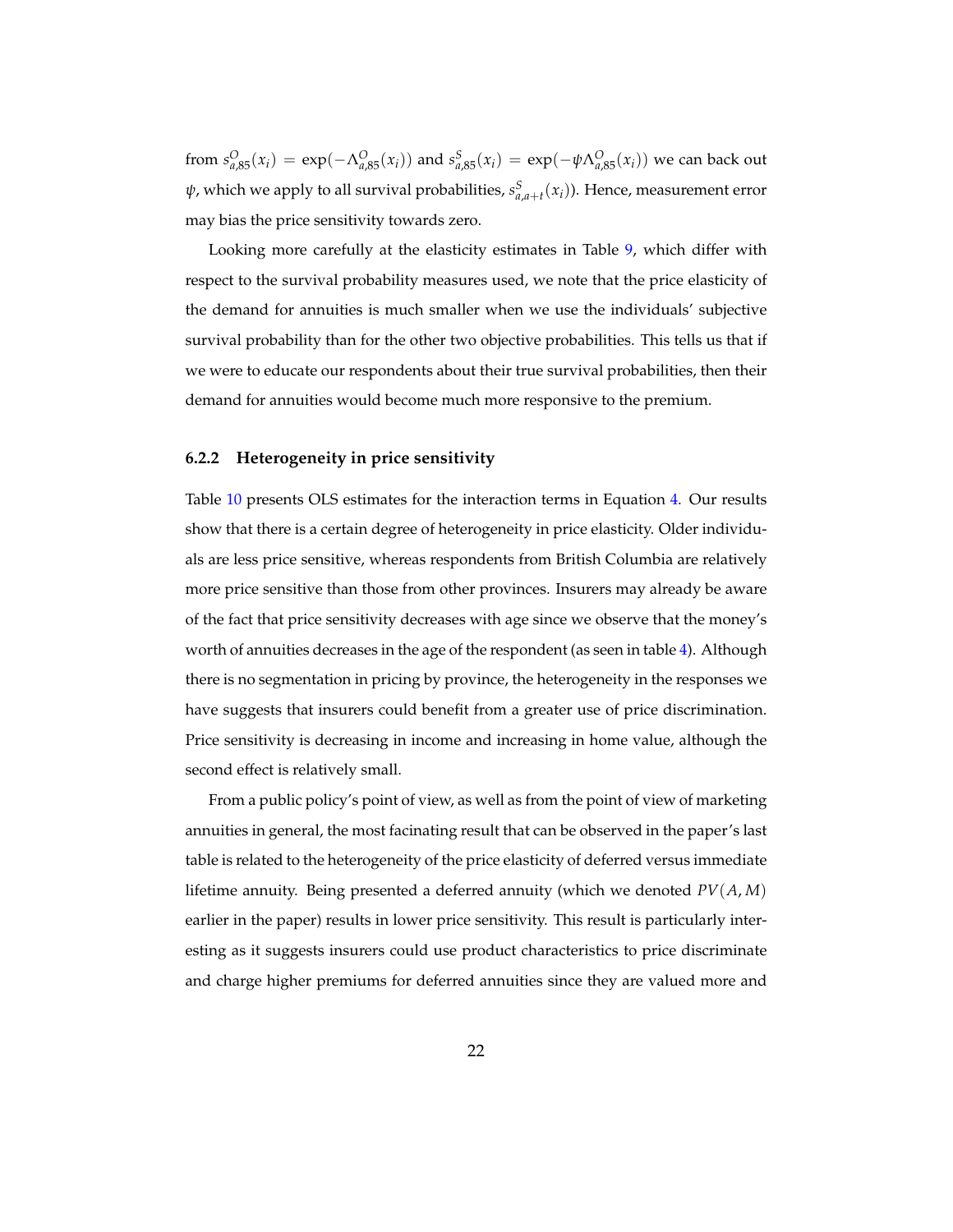customers are less price sensitive to them. Currently, the most common annuity product in Canada remains the immediate annuity (which we denoted  $PV(A, 0)$ ). By having access to a deferred annuity, asymmetric information cost betweed the annuity provider and consumer would be reduced, and individuals would, perhaps, be able to protect better those years when they no longer have the ability to supplement their retirement income with part-time work.

### **7 Conclusion**

Using a stated-preference experiment, this paper examines the demand for individual annuities in Canada. Our results can be summarized along three main themes: 1- Product mispricing, 2- Small but non-zero price-elasticity of demand, and 3- Little potential growth in absolute terms, but large in relative terms.

With respect to product mispricing, we calculated the money's worth of different individual annuity products and examined the demand for them. The money's worth of an annuity is calculated as the present value of the stream of benefits it will pay divided by the current price of such a contract. The money's worth thus depends on the discount rate, which is independent of each individual's personal characteristics, and the purchasing individual's survival probability, which is not. We find that, in Canada, individual annuities are very expensive when analyzed through the scope of an individual's objective survival probability. In fact, we find that individual annuities are objectively over-priced between 11% and 19%, which represent respectively a present value of benefits of \$90 and \$84 for an initial price of \$100. With respect to subjective survival probabilities, however, individual annuities are fairly priced in Canada with a money's worth of 1.

The difference between the objective and the subjective money's worth explain our second important result, which is that demand for annuities is price responsive but not very elastic. Unsurprisingly given the result from the money's worth experiment, we find a price elasticity of the demand that is much lower using subjective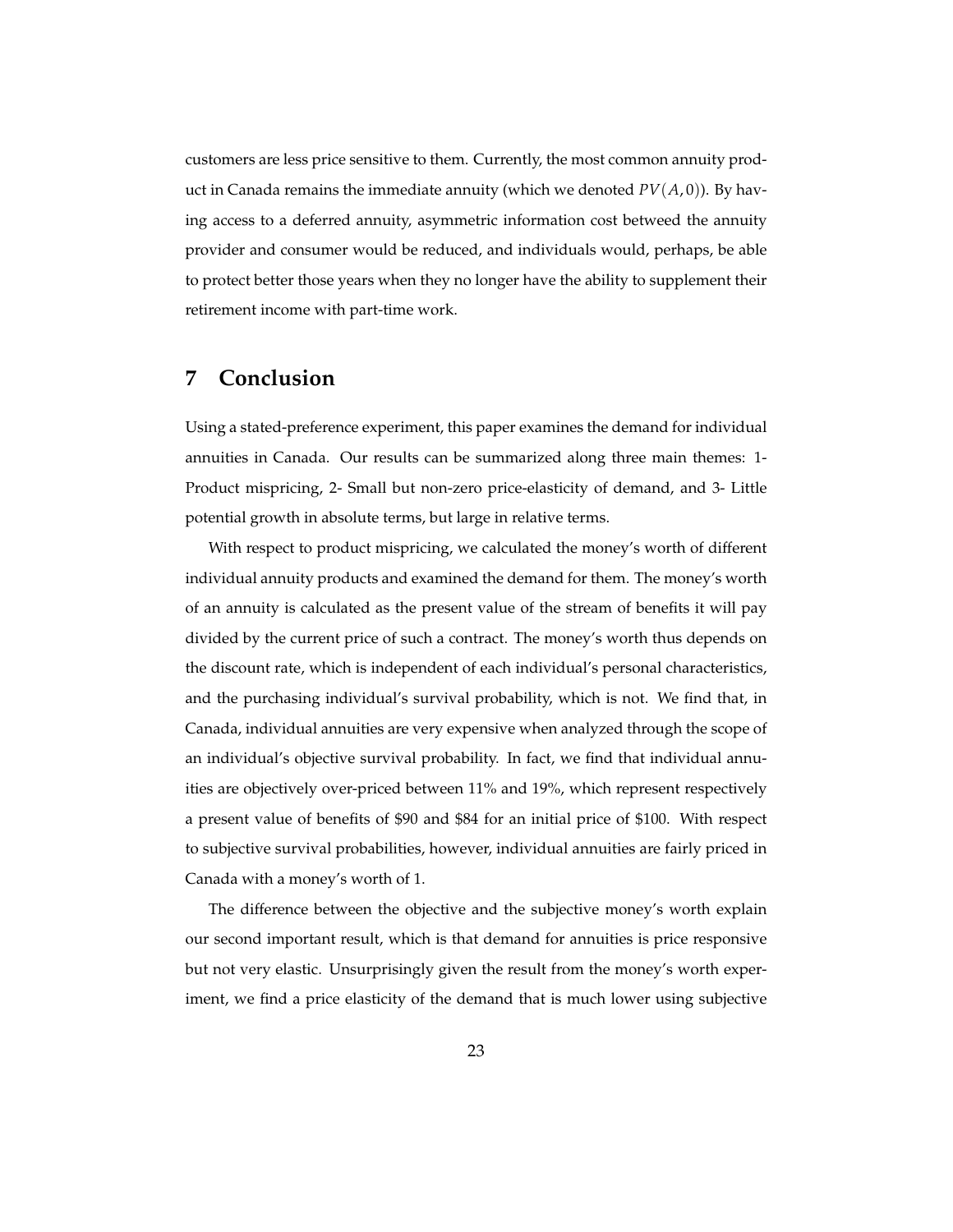mortality risk (an elasticity of -0.33) than using personalized objective risk measures of longevity risk (an elasticity of -0.86).

Despite individual annuities being objectively unfairly priced in Canada, increasing competition in the market place, which would surely reduce the price of such a longevity hedging instrument, could lead to an increase in the number of households and/or individuals purchasing annuities. Our estimate is that the increase in the take-up rate would approximately be around 2 percentage points. Given the current take up rate of 10.65%, a 2 percentage point increase, although small in absolute terms, would represent almost 20% increase in the number of annuity contracts sold. In contrast, increasing the consumers' knowledge of annuities would increase demand by 1.3 percentage points. Consequently, the potential increase in the number of households that would hedge their longevity risk with annuity products is, in the best possible market conditions, 31%, although the absolute increase would only be 3.3 percentage points (from a take-up rate of 10.65% to 13.95%).

The 1.3 percentage point increase in the take-up rate associated with larger awareness of Canadians has to be weighted against the decrease in the take-up rate associated with telling Canadians that they over-estimate their survival probability. In contrast to increasing competition in the market place which cannot result in fewer consumers acquiring an annuity contract, education is a double-edge sword that could lead current purchasers of annuities to realize that they are paying too high a price compared to the objective expected present value of the stream of cash flows they are being promised. Moreover, the price-elasticity of individuals would be likely to increase if they were better educated about their survival probability, thus further reducing their willingness to acquire an annuity if these are not fairly priced.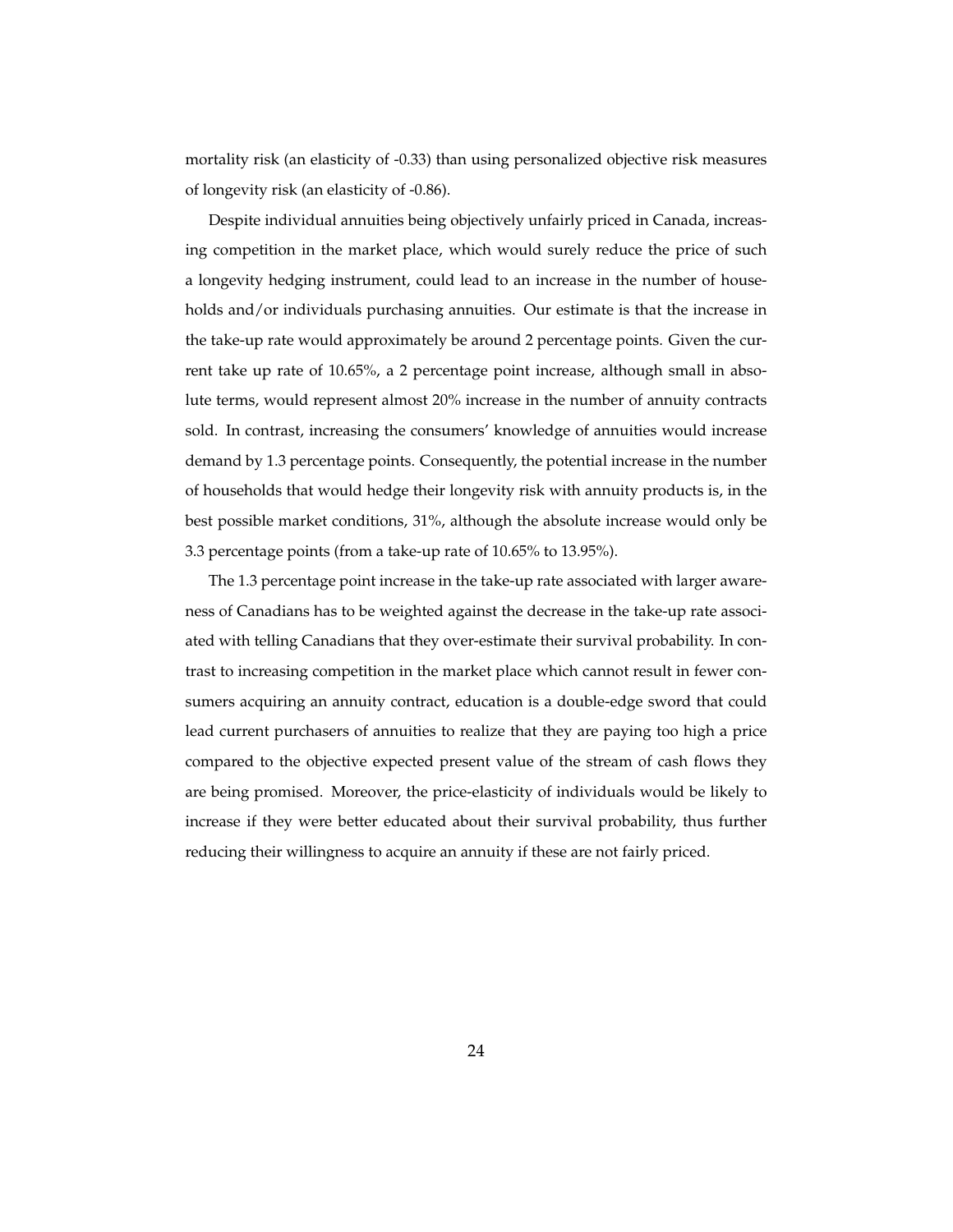### **References**

- <span id="page-26-9"></span>Agnew, J. R., Anderson, L., Gerlach, J. R., and Szykman, L. R. (2008). Who chooses annuities? an experimental investigation of the role of gender, framing, and defaults. *American Economic Review*, 98(2):418–22.
- <span id="page-26-10"></span>Bateman, H., Eckert, C., Iskhakov, F., Louviere, J., Satchell, S., and Thorp, S. (2017). Default and naive diversification heuristics in annuity choice. *Australian Journal of Management*, 42(1):32–57.
- <span id="page-26-3"></span>Benartzi, S., Previtero, A., and Thaler, R. (2011). Annuitization puzzles. *Journal of Economic Perspectives*, 25(4):143–64.
- <span id="page-26-4"></span>Beshears, J., Choi, J. J., Laibson, D., Madrian, B. C., and Zeldes, S. P. (2014). What makes annuitization more appealing? *Journal of Public Economics*, 116(C):2–16.
- <span id="page-26-12"></span>Bohnert, N., Chagnon, J., Coulombe, S., Dion, P., and Martel, L. (2015). Population projections for canada (2013 to 2038): Technical report on methodology and assumptions. (91-620).
- <span id="page-26-13"></span>Boisclair, D., Cote-Sergent, A., Laliberte-Auger, F., Marchand, S., and Michaud, P.-C. (2016). A health microsimulation model for Quebec and Canada. Technical report, HEC Montreal - CEDIA.
- <span id="page-26-8"></span>Brown, J., D. Casey, M., and Mitchell, O. (2007). Who values the social security annuity? new evidence on the annuity puzzle. Technical report, NBER.
- <span id="page-26-1"></span>Brown, J. R. (2001). Private pensions, mortality risk, and the decision to annuitize. *Journal of Public Economics*, 82(1):29–62.
- <span id="page-26-5"></span>Brown, J. R., Kapteyn, A., Luttmer, E. F., and Mitchell, O. S. (2017). Cognitive constraints on valuing annuities. *Journal of the European Economic Association*, 15(2):429– 462.
- <span id="page-26-6"></span>Btler, M., Staubli, S., and Zito, M. G. (2013). How much does annuity demand react to a large price change? *Scandinavian Journal of Economics*, 115(3):808–824.
- <span id="page-26-7"></span>Chalmers, J. and Reuter, J. (2009). How do retirees value life annuities? evidence from public employees. NBER Working Papers 15608, National Bureau of Economic Research, Inc.
- <span id="page-26-0"></span>CLHIA (2017). Canadian life and health insurance facts: 2016 edition. Annual fact book, Canadian Life and Health Insurance Association.
- <span id="page-26-2"></span>Davidoff, T., Brown, J., and Diamond, P. (2005). Annuities and individual welfare. *American Economic Review*, 95(5):1573–1590.
- <span id="page-26-11"></span>Hurd, M. D. (2009). Subjective probabilities in household surveys. *Annual Review of Economics*, 1(1):543–562.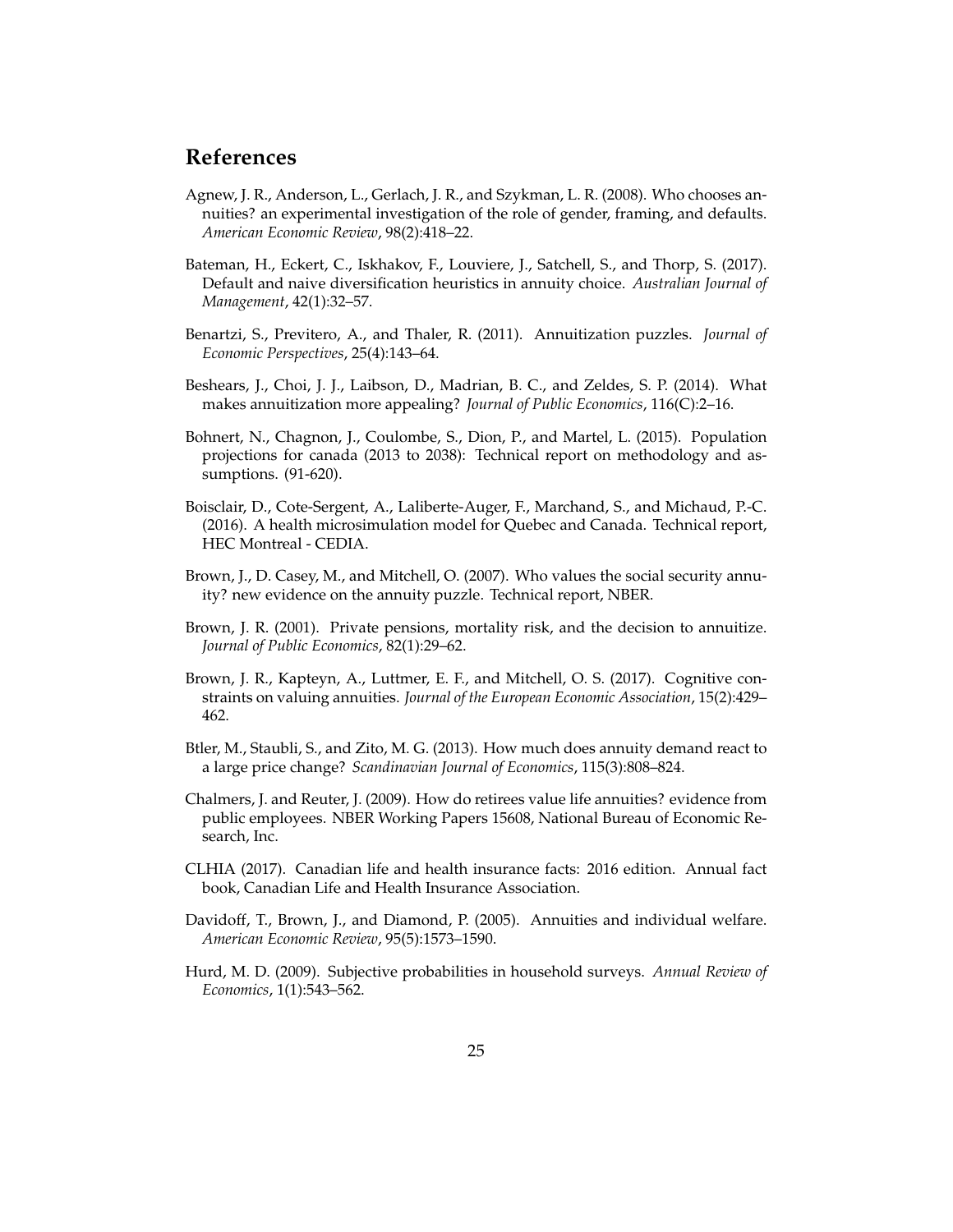- <span id="page-27-4"></span>Louviere, J., Hensher, D., and Swait, J. (2000). *Stated choice methods: analysis and application*, volume 17.
- <span id="page-27-6"></span>Lusardi, A. and Mitchell, O. S. (2014). The Economic Importance of Financial Literacy: Theory and Evidence. *Journal of Economic Literature*, 52(1):5–44.
- <span id="page-27-5"></span>Manski, C. F. (1999). Analysis of choice expectations in incomplete scenarios. *Journal of Risk and Uncertainty*, 19(1):49–66.
- <span id="page-27-3"></span>Milevsky, M. A. and Shao, L.-W. (2011). Annuities and their derivatives: The recent canadian experience. In Olivia S. Mitchell, John Piggott, N. T., editor, *Securing lifelong Retirement Income:Global Annuity Market and Policy*, chapter 4, pages 51–62. Oxford University Press, Oxford.
- <span id="page-27-2"></span>Mitchell, O. (1999). New evidence on the money's worth of individual annuities. *American Economic Review*, 89(5):1299–1318.
- <span id="page-27-1"></span>Rusconi, R. (2008). National annuity markets: Features and implications", oecd working papers on insurance and private pensions. Technical Report 24, OECD Working Papers.
- <span id="page-27-0"></span>Yaari, M. E. (1965). Uncertain Lifetime, Life Insurance, and the Theory of the Consumer. *Review of Economic Studies*, 32(2):137–150.
- <span id="page-27-7"></span>Zimmer, A., Grndl, H., Schade, C. D., and Glenzer, F. (2018). An Incentive-Compatible Experiment on Probabilistic Insurance and Implications for an Insurer's Solvency Level. *Journal of Risk and Insurance*, 85(1):245–273.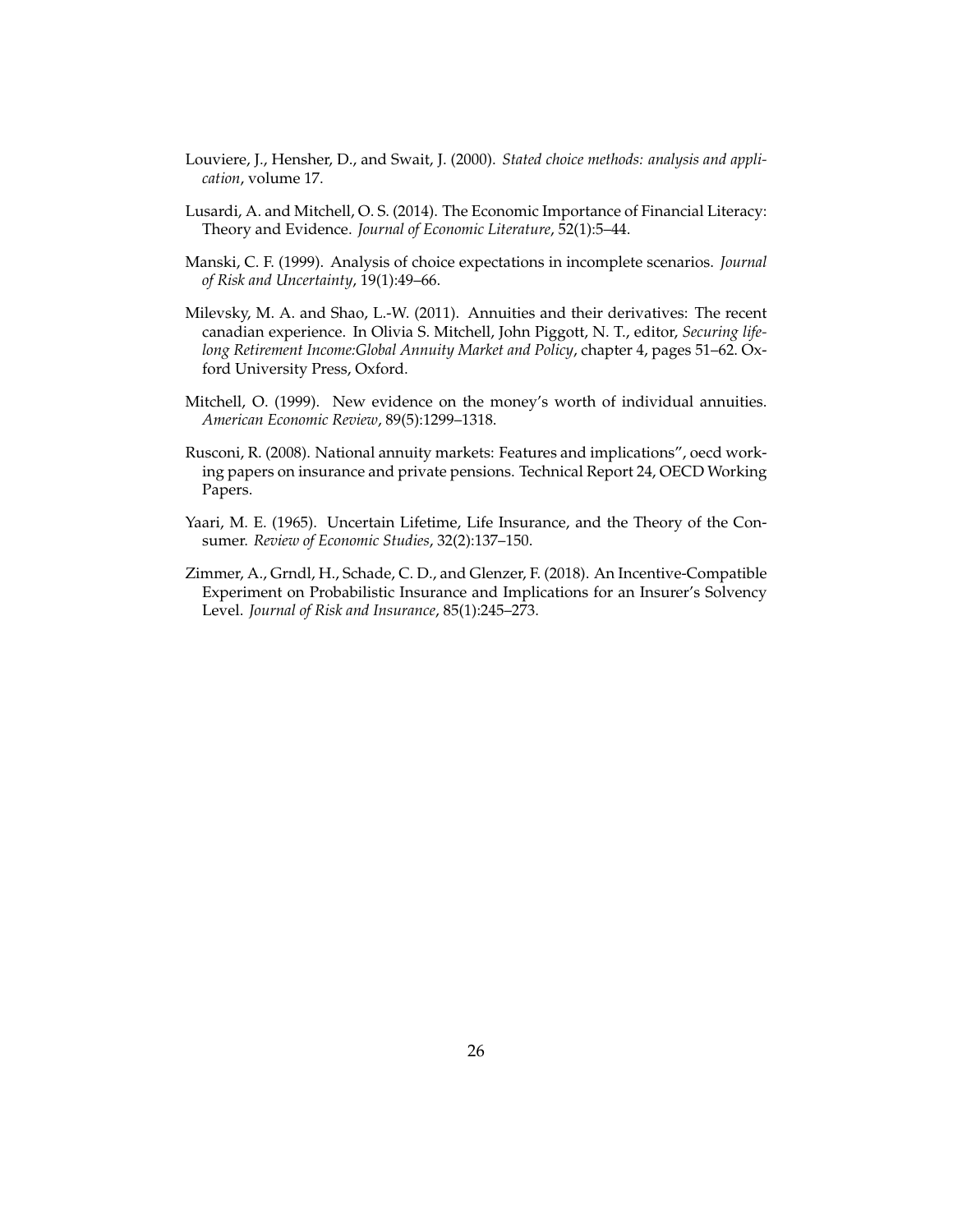

<span id="page-28-0"></span>Figure 1: Distribution of Money's Worth of Annuities listed on CANNEX: Life-table, microsimulation and subjective expectations (Survey)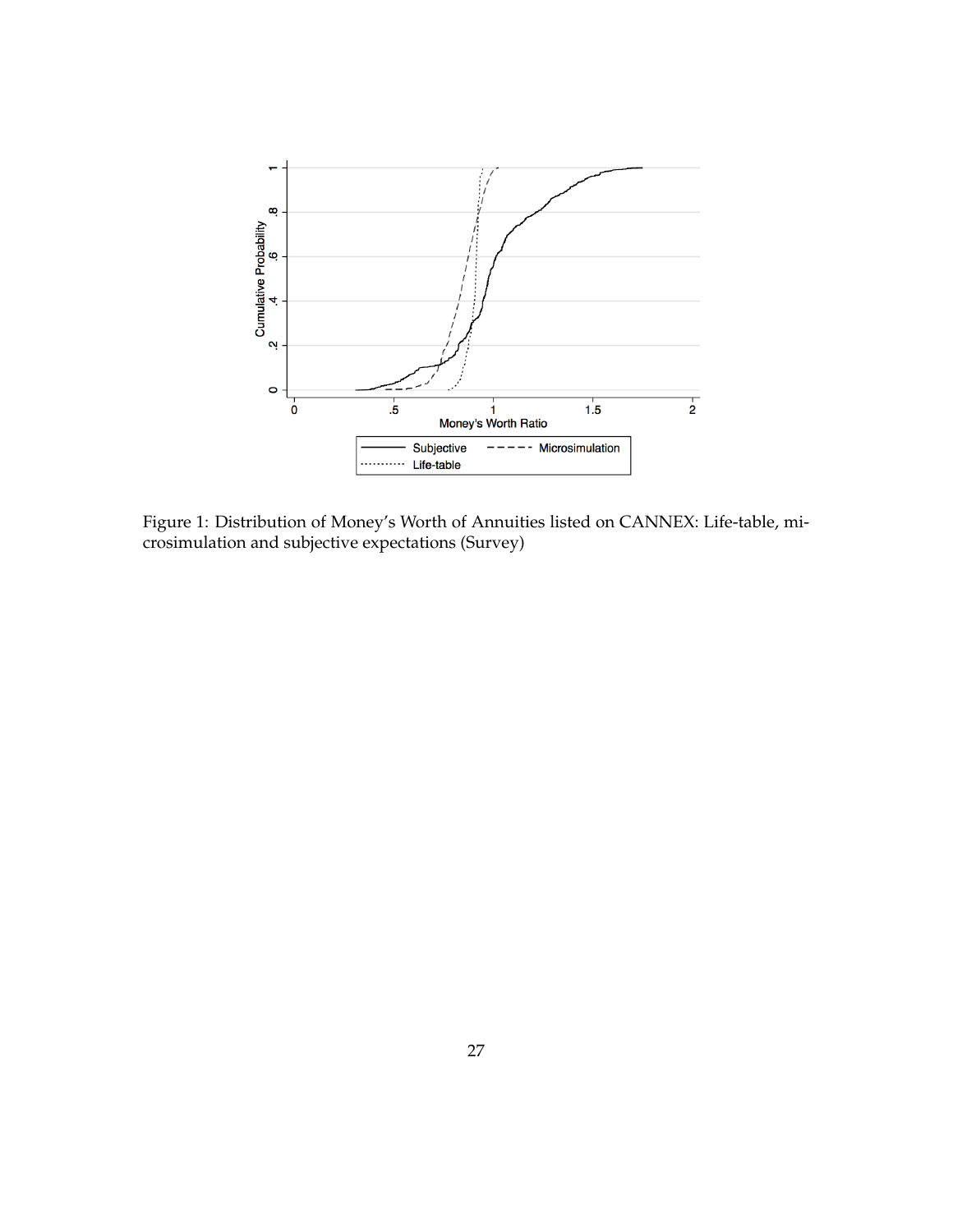| No Annuity                            |       | Annuity                                      |       |
|---------------------------------------|-------|----------------------------------------------|-------|
| Fraction $(\%)$                       | 77.98 | Fraction $(\%)$                              | 10.65 |
| Knowledge of annuities (%)            |       | Knowledge of annuities $(\%)$                |       |
| A lot                                 | 12.36 | A lot                                        | 27.67 |
| A little                              | 62.93 | A little                                     | 65.76 |
| None at all                           | 24.71 | None at all                                  | 6.57  |
| Why don't you have an annuity? $(\%)$ |       | How did you come to purchase annuity? $(\%)$ |       |
| Never offered or thought about        | 19.71 | <i><b>Offered</b></i>                        | 67.39 |
| Not yet made decision                 | 9.43  | Searched myself                              | 21.24 |
| Don't have sufficient savings         | 17.36 | Other                                        | 11.37 |
| Bad value for money                   | 9.19  |                                              |       |
| Doesn't cover my needs                | 8.6   |                                              |       |
| No need                               | 21.28 |                                              |       |
| Don't know what it is                 | 9.01  |                                              |       |
| Other                                 | 5.42  |                                              |       |

<span id="page-29-0"></span>Table 1: Annuity take-up and annuity knowledge: Statistics weighted.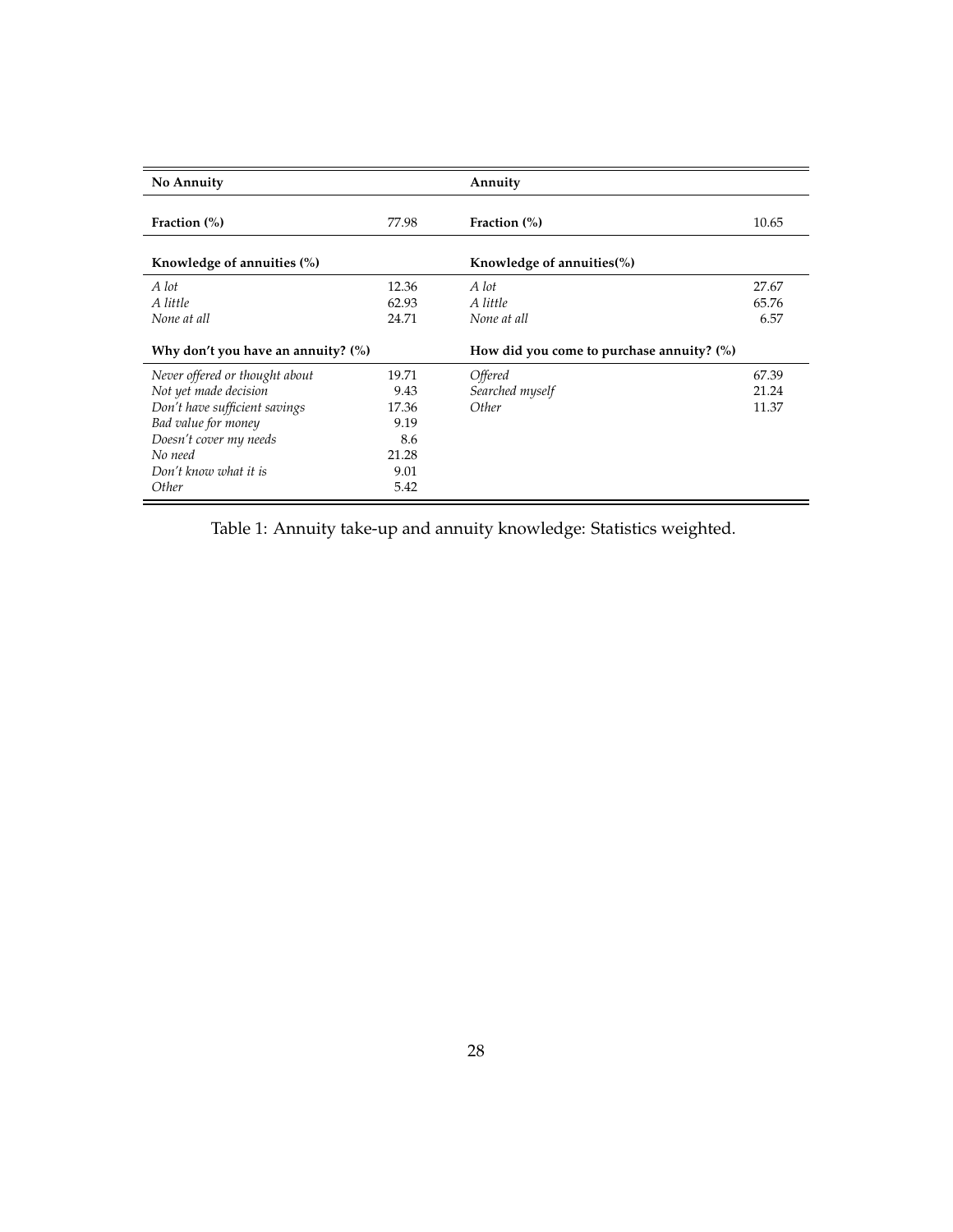| No Annuity                                         |           | Annuity                                            |           |
|----------------------------------------------------|-----------|----------------------------------------------------|-----------|
| Province of residence (%)                          |           | Province of residence (%)                          |           |
| BC.                                                | 18.58     | BC.                                                | 17.74     |
| Ontario                                            | 50.38     | Ontario                                            | 31.62     |
| Ouebec                                             | 31.04     | Ouebec                                             | 50.64     |
| Education (%)                                      |           | Education (%)                                      |           |
| Less than HS                                       | 23.95     | Less than HS                                       | 19.2      |
| HS                                                 | 31.5      | HS                                                 | 36.32     |
| Trade certificate or diploma                       | 4.46      | Trade certificate or diploma                       | 4.27      |
| College or Cegep                                   | 13.46     | College or Cegep                                   | 13.94     |
| Some Undergraduate                                 | 4.74      | Some Undergraduate                                 | 5.3       |
| Undergraduate                                      | 13.37     | Undergraduate                                      | 12.21     |
| Graduate                                           | 8.51      | Graduate                                           | 8.77      |
| Marital status (%)                                 |           | Marital status (%)                                 |           |
| Married                                            | 51.77     | Married                                            | 66.09     |
| Common-law                                         | 12.01     | Common-law                                         | 8.83      |
| Widowed                                            | 7.19      | Widowed                                            | 5.01      |
| Separated                                          | 3.19      | Separated                                          | 1.44      |
| Divorced                                           | 13.44     | Divorced                                           | 8.8       |
| Single, never married                              | 12.4      | Single, never married                              | 9.84      |
| Children                                           |           | Children                                           |           |
| Proportion who have children (%)                   | 72.56     | Proportion who have children (%)                   | 78.73     |
| Mean # of children                                 | 1.58      | Mean # of children                                 | 1.78      |
| Income                                             |           | Income                                             |           |
| Mean household total income                        | \$91,729  | Mean household total income                        | \$86,649  |
| Median household total income                      | \$60,000  | Median household total income                      | \$63,000  |
| Mean household total savings                       | \$265,916 | Mean household total savings                       | \$223,482 |
| Median household total savings                     | \$72,000  | Median household total savings                     | \$100,000 |
| Retirement                                         |           | Retirement                                         |           |
| Retired (%)                                        | 63.66     | Retired (%)                                        | 74.31     |
| Mean projected income at retirement (% of current) | 56.71     | Mean projected income at retirement (% of current) | 58.86     |
| Employer provided pension plan (%)                 | 48.88     | Employer provided pension plan (%)                 | 63.43     |

<span id="page-30-0"></span>Table 2: Demographics: This table presents weighted descriptive statistics of demographic variables from our survey.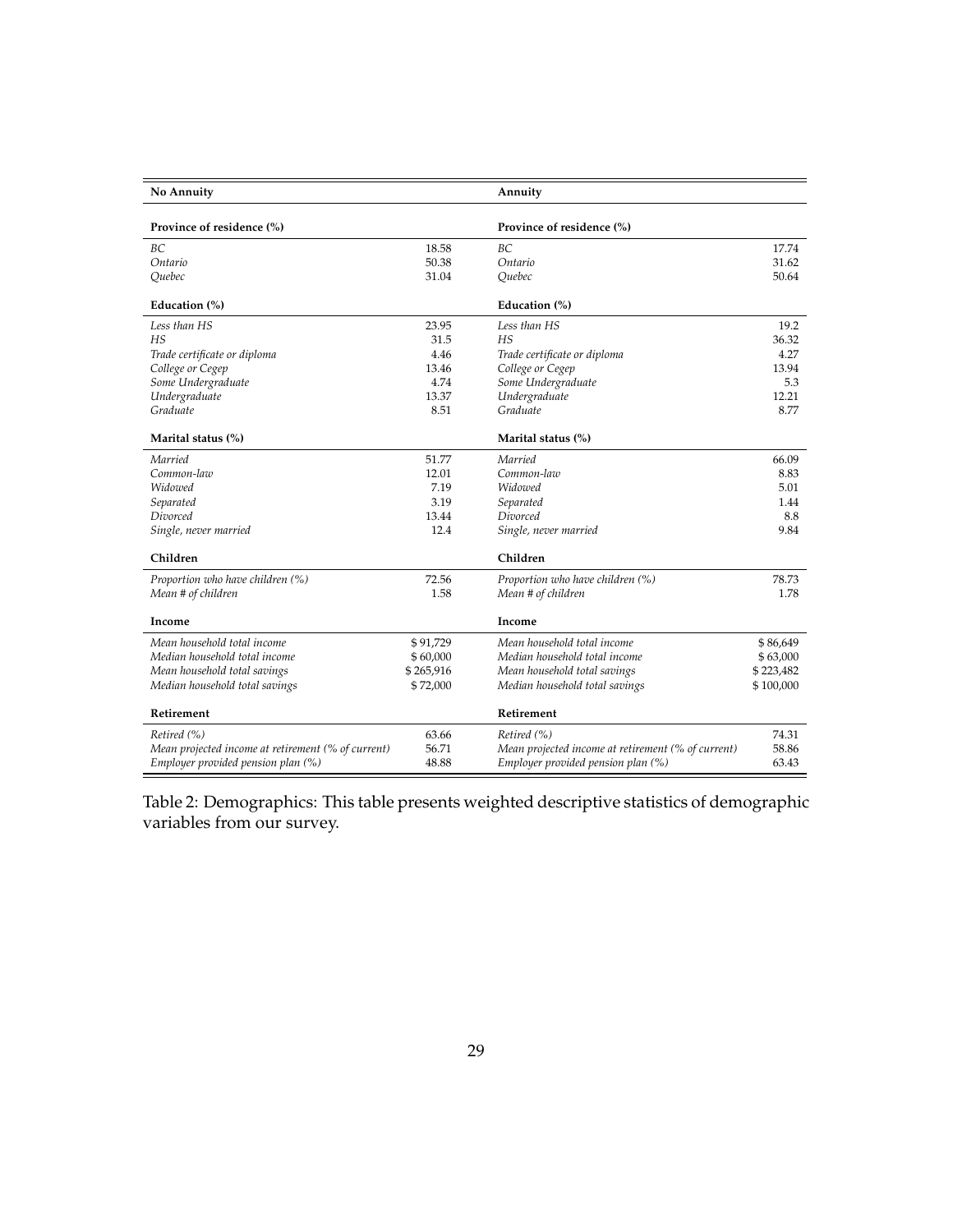|         | type     | Subjective |         |        |      | Microsimulation |        | Life-Table |         |               |
|---------|----------|------------|---------|--------|------|-----------------|--------|------------|---------|---------------|
|         | province | BС         | Ontario | Ouebec | BC   | Ontario         | Ouebec | BC         | Ontario | <b>Ouebec</b> |
| gender  | age      |            |         |        |      |                 |        |            |         |               |
| females | 55       | 32.9       | 32.0    | 36.2   | 28.7 | 31.0            | 27.9   | 31.9       | 31.6    | 31.4          |
|         | 60       | 32.3       | 31.4    | 30.6   | 24.5 | 24.2            | 23.1   | 27.0       | 26.7    | 26.5          |
|         | 65       | 25.4       | 31.6    | 26.3   | 20.0 | 18.8            | 19.2   | 22.2       | 21.9    | 21.8          |
|         | 75       | 20.4       | 16.0    | 15.3   | 12.0 | 12.0            | 12.2   | 13.5       | 13.3    | 13.3          |
| males   | 55       | 35.8       | 33.9    | 35.7   | 27.7 | 27.5            | 26.6   | 29.7       | 29.2    | 28.8          |
|         | 60       | 33.5       | 27.5    | 28.0   | 20.4 | 23.5            | 21.0   | 24.8       | 24.2    | 23.8          |
|         | 65       | 21.3       | 19.4    | 26.6   | 14.6 | 16.9            | 19.4   | 20.1       | 19.5    | 19.1          |
|         | 75       | 17.9       | 14.3    | 20.3   | 10.7 | 11.2            | 11.0   | 11.7       | 11.3    | 11.0          |

<span id="page-31-0"></span>Table 3: Remaining life expectancies by age, province and gender: according to Life-table (Statistics Canada), microsimulation (COMPAS) and subjective expectations (Survey).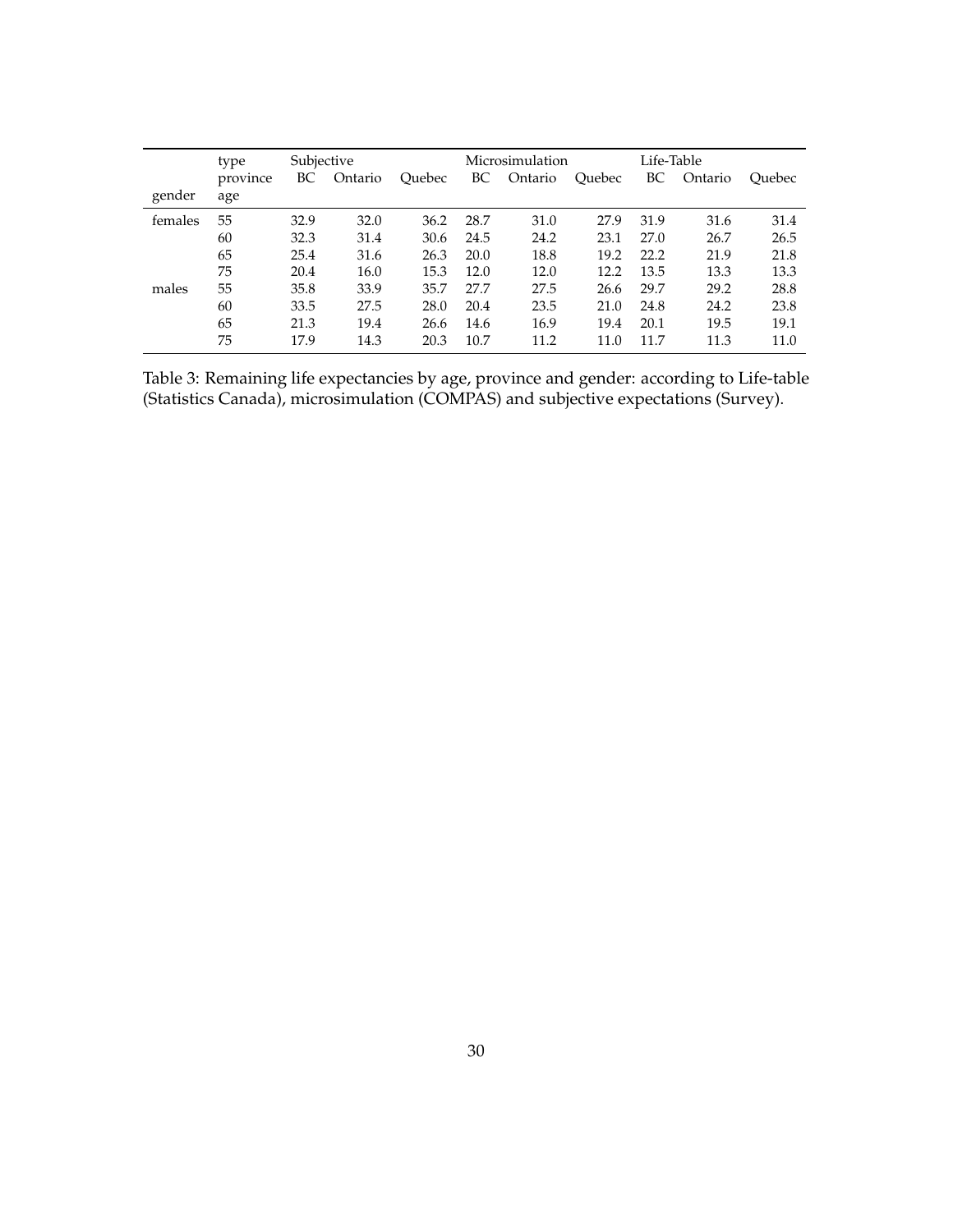|                  |                  | Subjective | Microsimulation | Life-table |
|------------------|------------------|------------|-----------------|------------|
| Age              |                  |            |                 |            |
|                  | 55-59            | 0.98       | 0.88            | 0.92       |
|                  | 60-64            | 1.00       | 0.86            | 0.91       |
|                  | 65-69            | 1.01       | 0.82            | 0.89       |
|                  | $70 - 75$        | 1.03       | 0.77            | 0.85       |
| <b>Sex</b>       |                  |            |                 |            |
|                  | Female           | 0.99       | 0.84            | 0.90       |
|                  | Male             | 1.01       | 0.85            | 0.90       |
| Province         |                  |            |                 |            |
|                  | British Columbia | 1.00       | 0.82            | 0.91       |
|                  | Ontario          | 0.98       | 0.86            | 0.90       |
|                  | Quebec           | 1.03       | 0.84            | 0.89       |
| Education        |                  |            |                 |            |
|                  | Less than HS     | 1.00       | 0.75            | 0.88       |
|                  | High School      | 0.99       | 0.83            | 0.90       |
|                  | More than HS     | 1.01       | 0.92            | 0.90       |
| Household income |                  |            |                 |            |
|                  | 1st tercile      | 0.97       | 0.81            | 0.90       |
|                  | 2nd tercile      | 1.00       | 0.84            | 0.90       |
|                  | 3rd tercile      | 1.03       | 0.88            | 0.90       |
| Savings          |                  |            |                 |            |
|                  | 1st tercile      | 0.96       | 0.81            | 0.90       |
|                  | 2nd tercile      | 1.02       | 0.84            | 0.90       |
|                  | 3rd tercile      | 1.02       | 0.87            | 0.90       |
| Own an annuity?  |                  |            |                 |            |
|                  | Yes              | 1.01       | 0.83            | 0.89       |
|                  | No               | 1.00       | 0.85            | 0.90       |
|                  | Don't know       | 0.99       | 0.82            | 0.90       |
|                  |                  |            |                 |            |
| Total            |                  | 1.00       | 0.84            | 0.90       |

<span id="page-32-0"></span>Table 4: Money's worth of annuities listed on CANNEX: microsimulation and subjective expectations (Survey).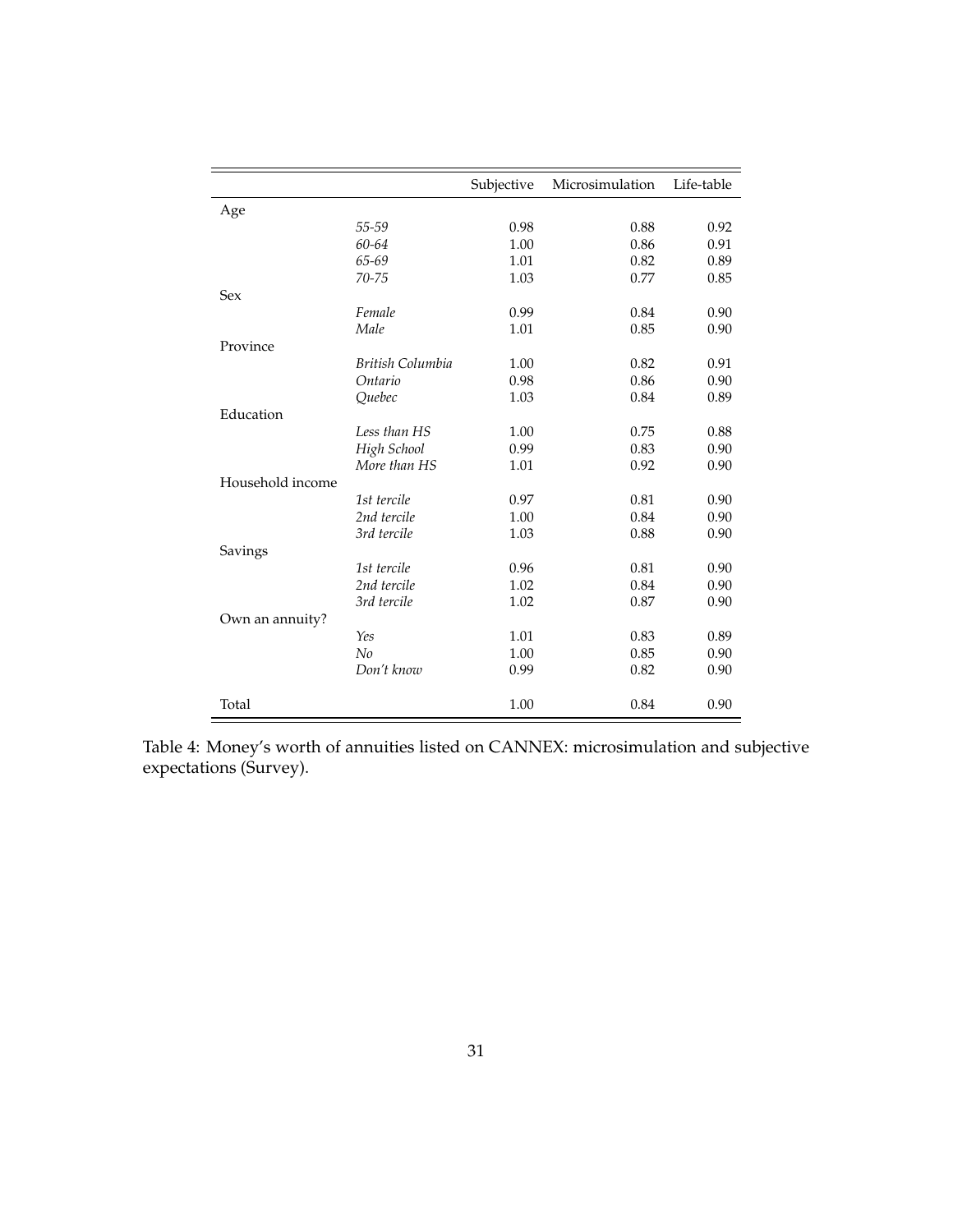|                          | mean   | p50    | sd      | min   | max       |
|--------------------------|--------|--------|---------|-------|-----------|
| age                      | 63.17  | 63.00  | 5.65    | 55.00 | 75.00     |
| high school              | 0.36   | 0.00   | 0.48    | 0.00  | 1.00      |
| college                  | 0.38   | 0.00   | 0.48    | 0.00  | 1.00      |
| married or common-law    | 0.67   | 1.00   | 0.47    | 0.00  | 1.00      |
| British Columbia         | 0.18   | 0.00   | 0.38    | 0.00  | 1.00      |
| Ontario                  | 0.49   | 0.00   | 0.50    | 0.00  | 1.00      |
| home value (thousands)   | 380.53 | 275.00 | 433.84  | 0.00  | 2000.00   |
| total income (thousands) | 88.41  | 60.00  | 350.06  | 0.00  | 13000.00  |
| savings (thousands)      | 246.27 | 75.00  | 1639.60 | 0.00  | 100000.00 |
| bequest motive           | 0.18   | 0.00   | 0.38    | 0.00  | 1.00      |
| risk averse              | 0.45   | 0.00   | 0.50    | 0.00  | 1.00      |
| take care                | 0.67   | 1.00   | 0.47    | 0.00  | 1.00      |
| no annuity knowledge     | 0.27   | 0.00   | 0.45    | 0.00  | 1.00      |
| financial literacy       | 0.44   | 0.00   | 0.50    | 0.00  | 1.00      |
| false probabilities      | 0.21   | 0.00   | 0.41    | 0.00  | 1.00      |

<span id="page-33-0"></span>Table 5: Descriptive statistics, control variables: Statistics weighted.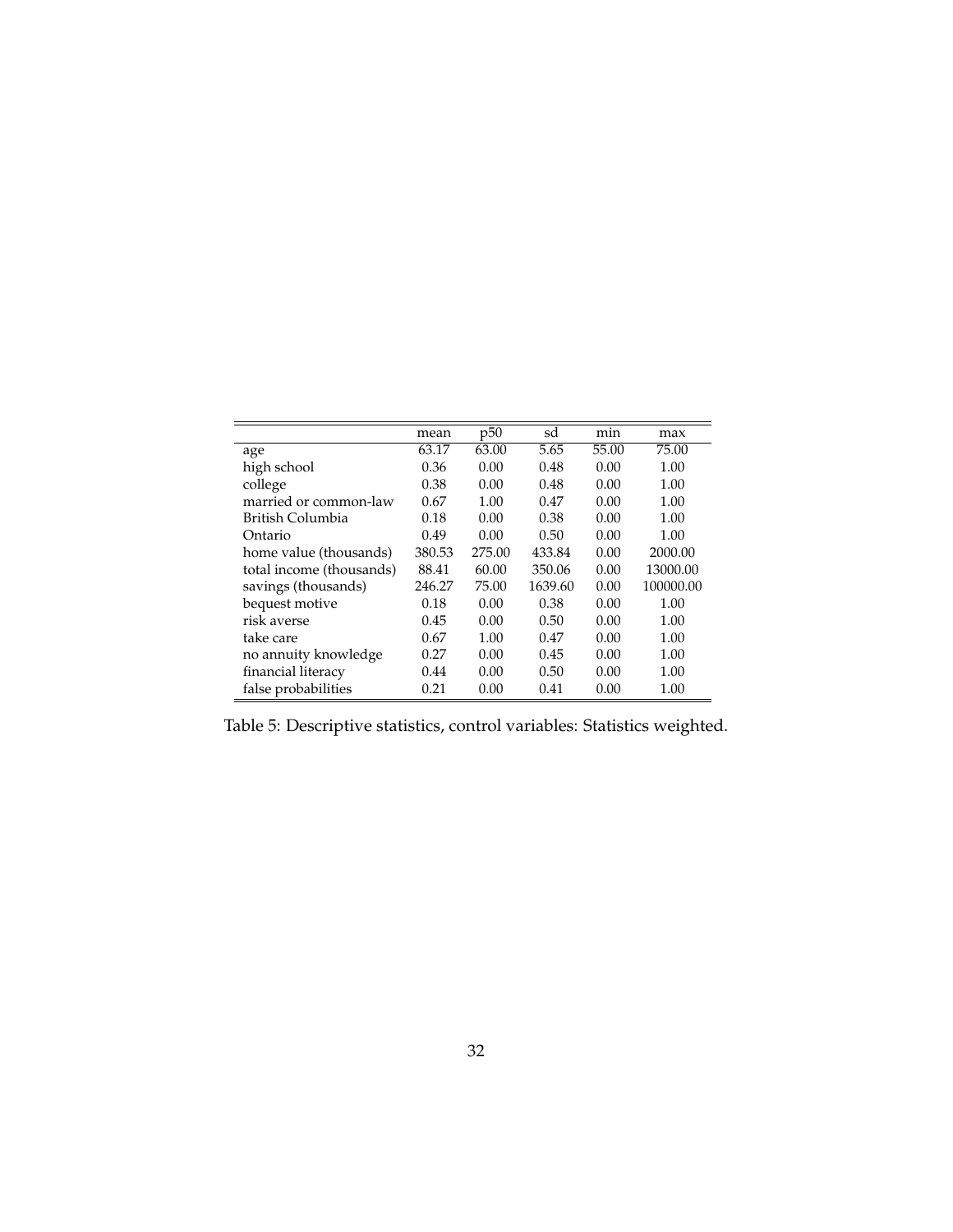|                       | $\overline{(1)}$ | (2)         | $\overline{(3)}$ |
|-----------------------|------------------|-------------|------------------|
|                       | All              | Male        | Female           |
| log money's worth     | $.0903***$       | $.101***$   | $.0801***$       |
|                       | (.0057)          | (.00881)    | (.00708)         |
| male                  | $.0252***$       |             |                  |
|                       | (.00752)         |             |                  |
| age                   | $-.00202***$     | $-.00196*$  | $-.00221**$      |
|                       | (.000668)        | (.001)      | (.0009)          |
| high school           | $-.0273$         | $-.0356$    | $-.0179$         |
|                       | (.0212)          | (.0339)     | (.0228)          |
| college               | $-.0277$         | $-.0382$    | $-.0173$         |
|                       | (.0207)          | (.0326)     | (.0228)          |
| married or common-law | .00383           | .0142       | $-.00232$        |
|                       | (.00813)         | (.0137)     | (.0101)          |
| British Columbia      | $.032***$        | $.0259*$    | $.037***$        |
|                       | (.00905)         | (.014)      | (.0113)          |
| Ontario               | $.0319***$       | .019        | $.0447***$       |
|                       | (.009)           | (.0135)     | (.012)           |
| log homevalue         | $-.000852$       | $-.000171$  | $-.00172*$       |
|                       | (.00075)         | (.00115)    | (.000965)        |
| log income            | $-.0074**$       | $-.0118*$   | $-.00461$        |
|                       | (.00369)         | (.00677)    | (.00422)         |
| log savings           | .00153           | .000256     | $.00282**$       |
|                       | (.000955)        | (.00152)    | (.00117)         |
| bequest motive        | $.0326***$       | $.0347**$   | $.0279*$         |
|                       | (.011)           | (.0146)     | (.0167)          |
| risk averse           | $-.0332***$      | $-.0365***$ | $-.0308***$      |
|                       | (.00796)         | (.0125)     | (.0101)          |
| take care             | $.0245***$       | $.0291***$  | $.0194**$        |
|                       | (.0072)          | (.0111)     | (.00954)         |
| no annuity knowledge  | $-.0405***$      | $-.0579***$ | $-.0305***$      |
|                       | (.00879)         | (.015)      | (.0108)          |
| financial literacy    | $-.00403$        | $-.00514$   | $-.00296$        |
|                       | (.00775)         | (.0122)     | (.00985)         |
| false probabilities   | .0162            | .0236       | .011             |
|                       | (.0101)          | (.018)      | (.0118)          |
| trusted               | $.0184***$       | $.0199*$    | $.019**$         |
|                       | (.007)           | (.0106)     | (.00916)         |
| deferred              | $.00864*$        | .0107       | .0061            |
|                       | (.00446)         | (.00699)    | (.00554)         |
| N                     | 15005            | 7495        | 7510             |
| r2                    | .0591            | .0564       | .0542            |

Standard errors in parentheses

<sup>∗</sup> *p* < 0.1, ∗∗ *p* < 0.05, ∗∗∗ *p* < 0.01

<span id="page-34-0"></span>Table 6: Regression estimates for probability of purchasing annuity contract by gender: Standard errors in parentheses. \* *p* < 0.1, \*\* *p* < 0.05, \*\*\* *p* < 0.01.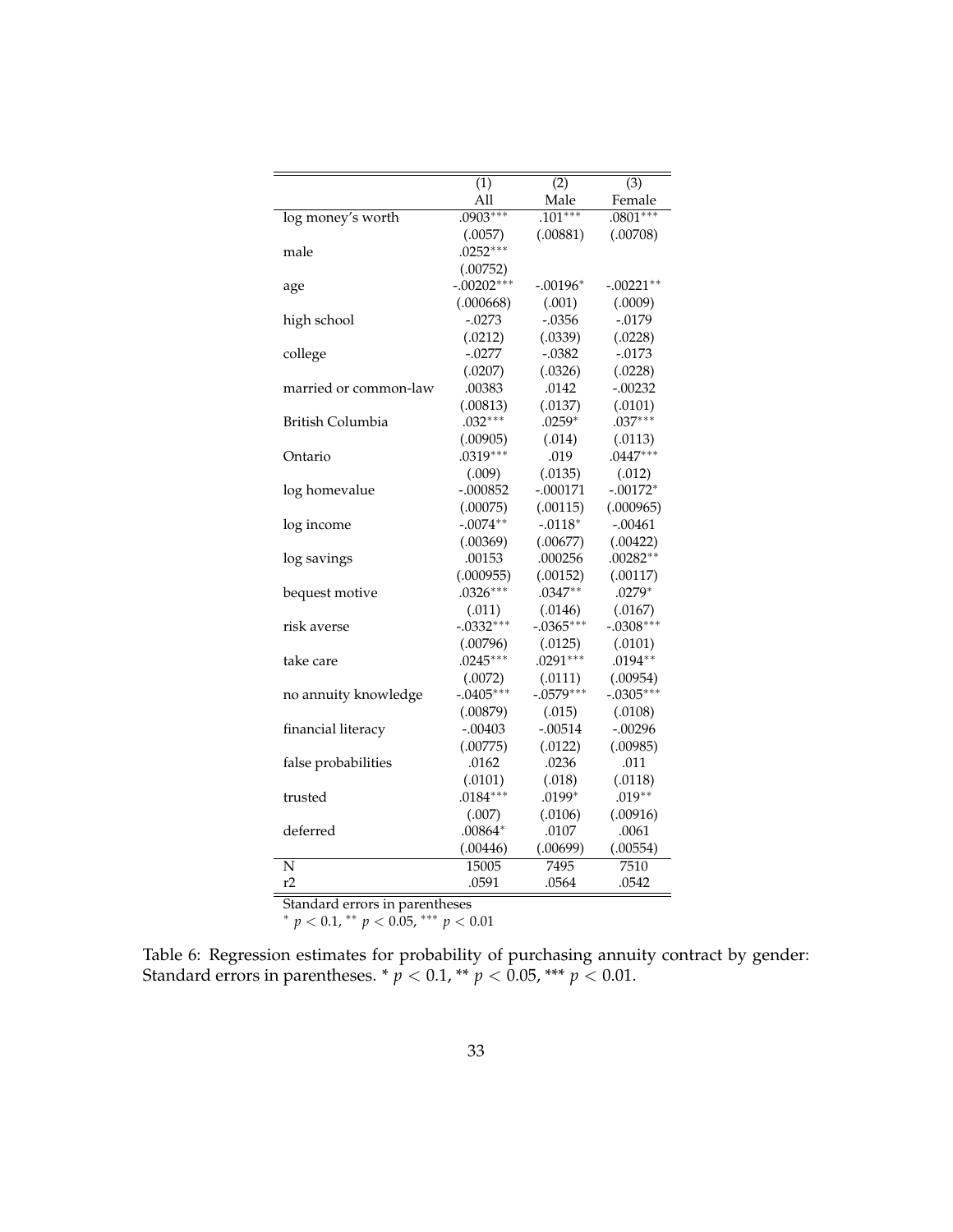|                       | $\overline{(1)}$      | $\overline{(2)}$ | $\overline{(3)}$ |
|-----------------------|-----------------------|------------------|------------------|
|                       | Microsimulation       | Life-table       | Subjective       |
| log money's worth     | $.0903***$            | $.109***$        | $.047***$        |
|                       | (.0057)               | (.00584)         | (.00393)         |
| male                  | $.0252***$            | $.0274***$       | $.029***$        |
|                       | (.00752)              | (.00749)         | (.00747)         |
| age                   | $-.00202***$          | $-.00184***$     | $-.0025***$      |
|                       | (.000668)             | (.000668)        | (.000666)        |
| high school           | $-.0273$              | $-.00683$        | $-.00547$        |
|                       | (.0212)               | (.0212)          | (.0211)          |
| college               | $-.0277$              | .0112            | .012             |
|                       | (.0207)               | (.0208)          | (.0207)          |
| married or common-law | .00383                | .00525           | .00474           |
|                       | (.00813)              | (.00813)         | (.00811)         |
| British Columbia      | $.032***$             | $.0264***$       | $.0345***$       |
|                       | (.00905)              | (.00904)         | (.00907)         |
| Ontario               | $.0319***$            | $.0336***$       | $.0409***$       |
|                       | (.009)                | (.009)           | (.00905)         |
| log homevalue         | $-.000852$            | $-.000679$       | $-.000918$       |
|                       | (.00075)              | (.000749)        | (.000745)        |
| log income            | $-.0074**$            | $-.00724**$      | $-.00791**$      |
|                       | (.00369)              | (.00367)         | (.00362)         |
| log savings           | .00153                | $.00182*$        | $.00162*$        |
|                       | (.000955)             | (.000957)        | (.000946)        |
| bequest motive        | $.0326***$            | $.0328***$       | $.0355***$       |
|                       | (.011)                | (.011)           | (.011)           |
| risk averse           | $-.0332***$           | $-.0331***$      | $-.0308***$      |
|                       | (.00796)              | (.00797)         | (.00796)         |
| take care             | $.0245***$            | $.025***$        | $.0216***$       |
|                       | (.0072)               | (.0072)          | (.00721)         |
| no annuity knowledge  | $-.0405***$           | $-.0408***$      | $-.0401***$      |
|                       | (.00879)              | (.00881)         | (.00876)         |
| financial literacy    | $-.00403$             | -.00336          | $-.00325$        |
|                       | (.00775)              | (.00777)         | (.00775)         |
| false probabilities   | .0162                 | $.0168*$         | .0149            |
|                       | (.0101)<br>$.0184***$ | (.0101)          | (.01)            |
| trusted               |                       | $.0182***$       | $.018**$         |
|                       | (.007)                | (.00699)         | (.00699)         |
| deferred              | $.00864*$             | $-.00227$        | $-.00357$        |
|                       | (.00446)              | (.00442)         | (.00446)         |
| N                     | 15005                 | 15005            | 15005            |
| r2                    | .0591                 | .064             | .0529            |

Standard errors in parentheses

<span id="page-35-0"></span><sup>∗</sup> *p* < 0.1, ∗∗ *p* < 0.05, ∗∗∗ *p* < 0.01

Table 7: Regression estimates for probability of purchasing annuity contract using different sources of longevity risk: Standard errors in parentheses. \*  $p < 0.1$ , \*\*  $p < 0.05$ , \*\*\*  $p < 0.01$ .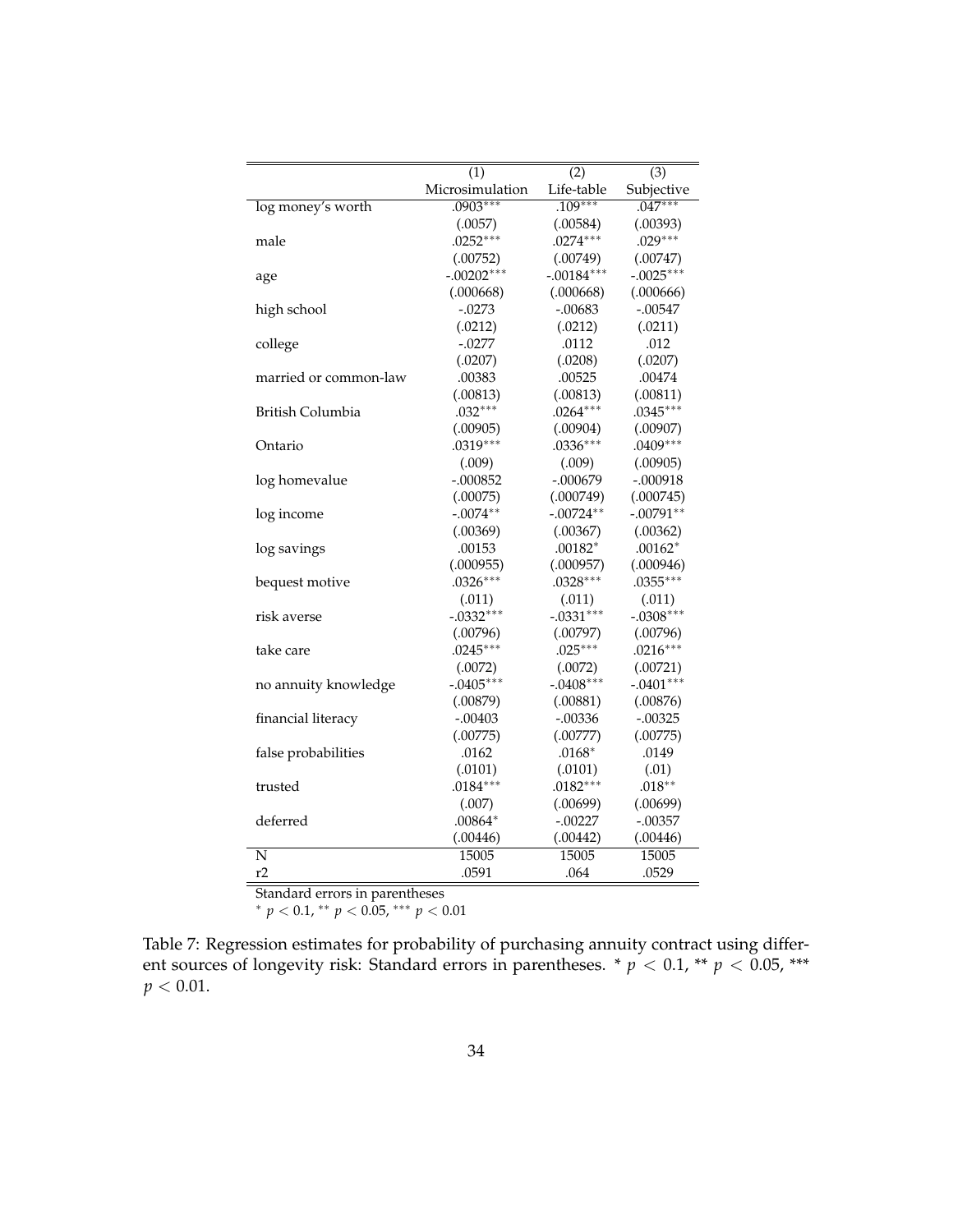|            | (1)        | (2)        | (3)        |
|------------|------------|------------|------------|
|            | All        | Male       | Female     |
| elasticity | $.6841***$ | $.6641***$ | $.7136***$ |
|            | (.0432)    | (.0578)    | (.0635)    |

Table 8: Price elasticity estimates: Standard errors in parentheses.  $*$   $p$  < 0.1,  $*$   $p$  < 0.05, \*\*\*  $p < 0.01$ .

|            | (1)                        | (2)        | (3)        |
|------------|----------------------------|------------|------------|
|            | Microsimulation Life-table |            | Subjective |
| elasticity | .6841***                   | $.8232***$ | $.3552***$ |
|            | (.0432)                    | (.0443)    | (.0298)    |

<span id="page-36-0"></span>Table 9: Price elasticity estimates: Standard errors in parentheses.  $*$   $p$  < 0.1,  $*$   $p$  < 0.05, \*\*\*  $p < 0.01$ .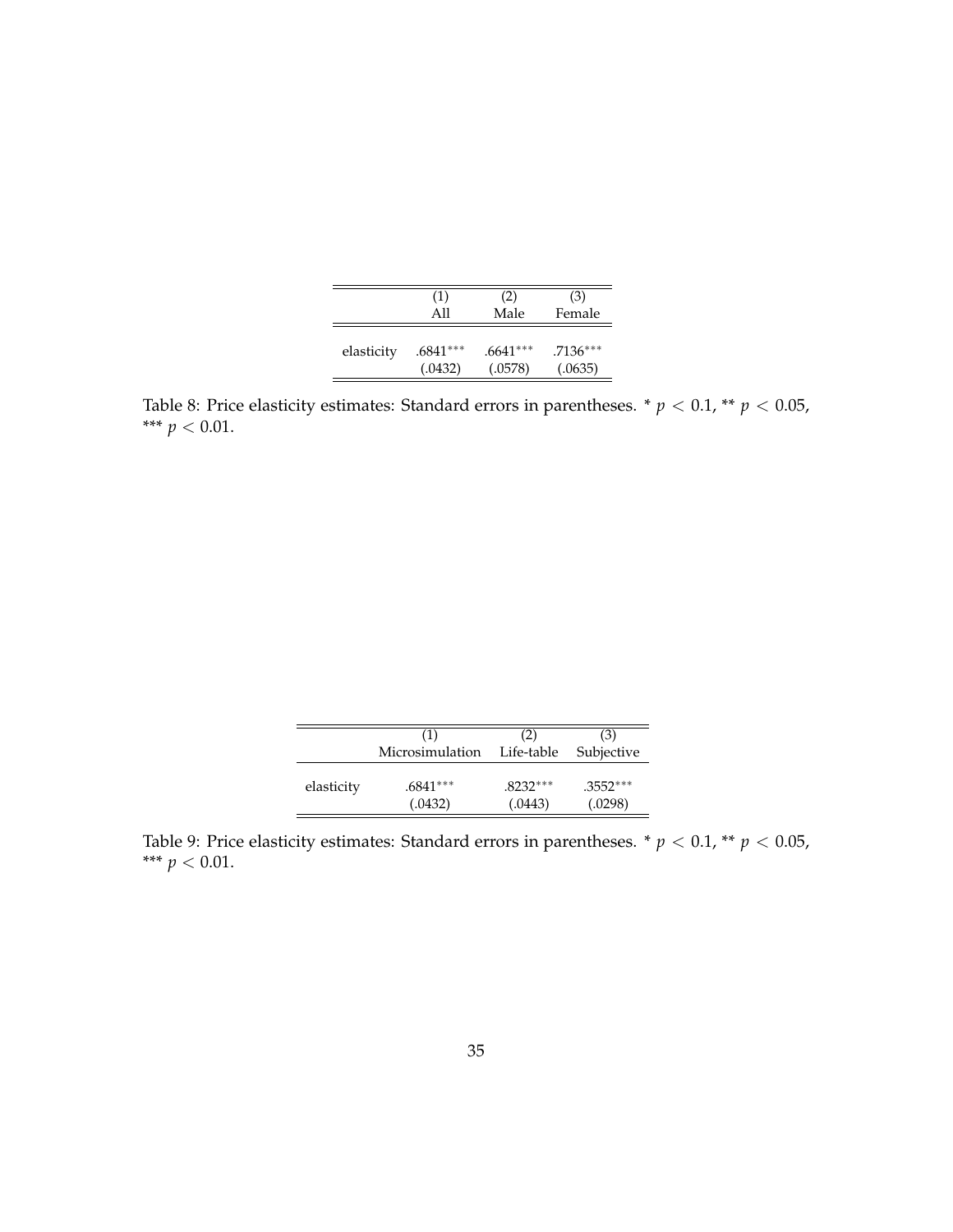|                                                    | (1)           |
|----------------------------------------------------|---------------|
|                                                    | Heterogeneity |
| log money's worth                                  | $.249***$     |
|                                                    | (.0587)       |
| male= $1 \times$ log money's worth                 | .0083         |
|                                                    | (.00819)      |
| $log$ money's worth $\times$ age                   | $-.00148**$   |
|                                                    | (.000711)     |
| high school= $1 \times$ log money's worth          | .00463        |
|                                                    | (.0137)       |
| college= $1 \times \log$ money's worth             | .00898        |
|                                                    | (.0135)       |
| Yes $\times$ log money's worth                     | .00374        |
|                                                    | (.00881)      |
| British Columbia= $1 \times$ log money's worth     | $.0288***$    |
|                                                    | (.0101)       |
| Ontario= $1 \times$ log money's worth              | $.0197**$     |
|                                                    | (.00998)      |
| $log$ money's worth $\times$ log homevalue         | $-.00152*$    |
|                                                    | (.00081)      |
| $log$ money's worth $\times$ log income            | $-.00682***$  |
|                                                    | (.00263)      |
| $log$ money's worth $\times$ log savings           | .000538       |
|                                                    | (.000849)     |
| bequest motive= $1 \times log$ money's worth       | $-.00116$     |
|                                                    | (.0112)       |
| risk averse= $1 \times log$ money's worth          | $-.0172*$     |
|                                                    | (.00904)      |
| take care= $1 \times \log$ money's worth           | .0062         |
|                                                    | (.00768)      |
| no annuity knowledge= $1 \times$ log money's worth | $-.0108$      |
|                                                    | (.00922)      |
| financial literacy= $1 \times$ log money's worth   | .00991        |
|                                                    | (.00886)      |
| false probabilities= $1 \times log$ money's worth  | $-.00356$     |
|                                                    | (.0124)       |
| trusted= $1 \times$ log money's worth              | .00149        |
|                                                    | (.0077)       |
| deferred= $1 \times log$ money's worth             | $-.0699***$   |
|                                                    | (.00731)      |
| N                                                  | 15005         |
| r2                                                 | .064          |

Standard errors in parentheses

<span id="page-37-0"></span><sup>∗</sup> *p* < 0.1, ∗∗ *p* < 0.05, ∗∗∗ *p* < 0.01

Table 10: Regression estimates for probability of purchasing annuity contract, interactions only: Standard errors in parentheses.  $*$   $p$  < 0.1,  $*$   $*$   $p$  < 0.05,  $*$  $*$   $*$   $p$  < 0.01.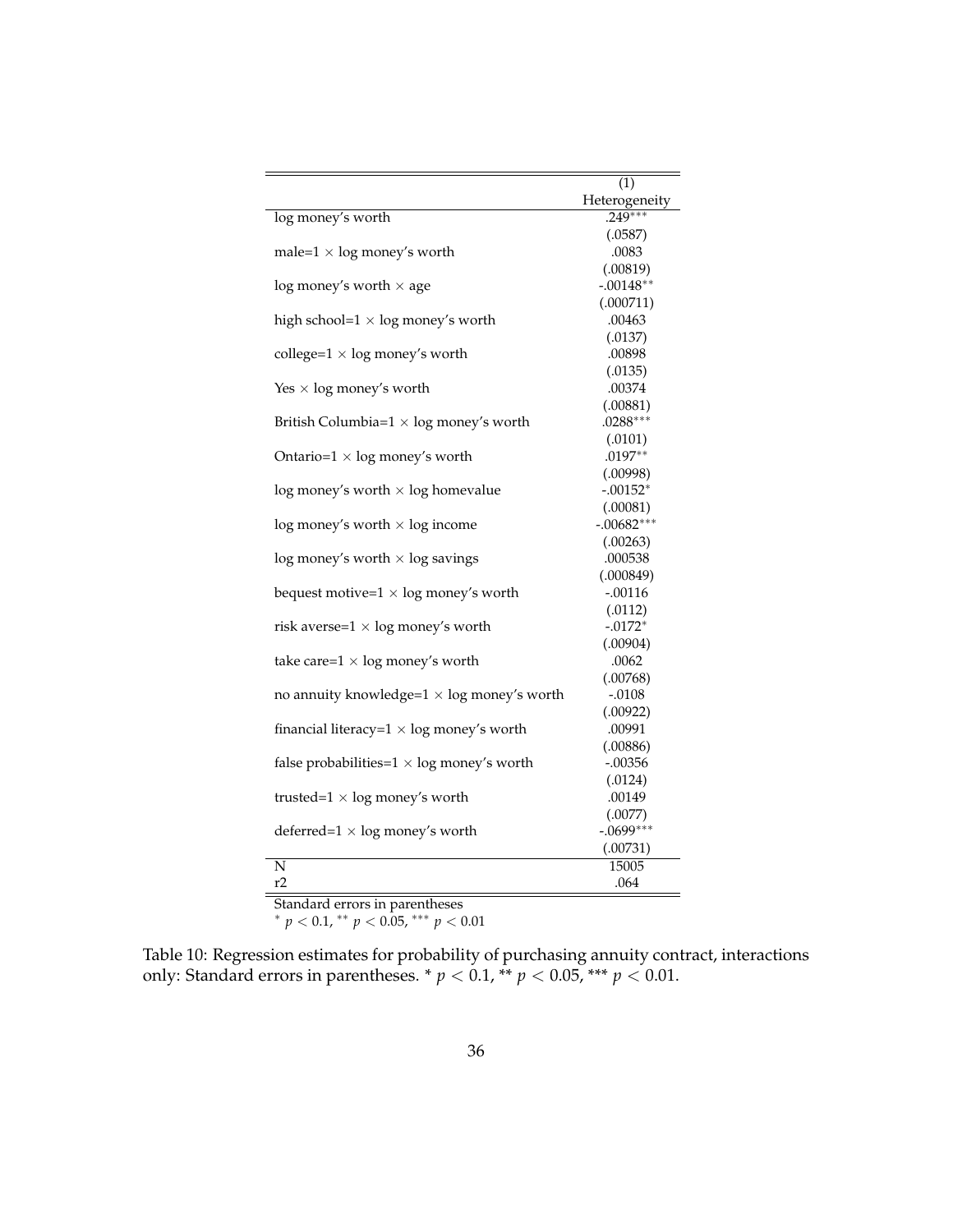## **A Additional Results on Money's Worth**



Figure A.1: Distribution of Money's Worth of Annuities listed on CANNEX: Robustness to Discount Rate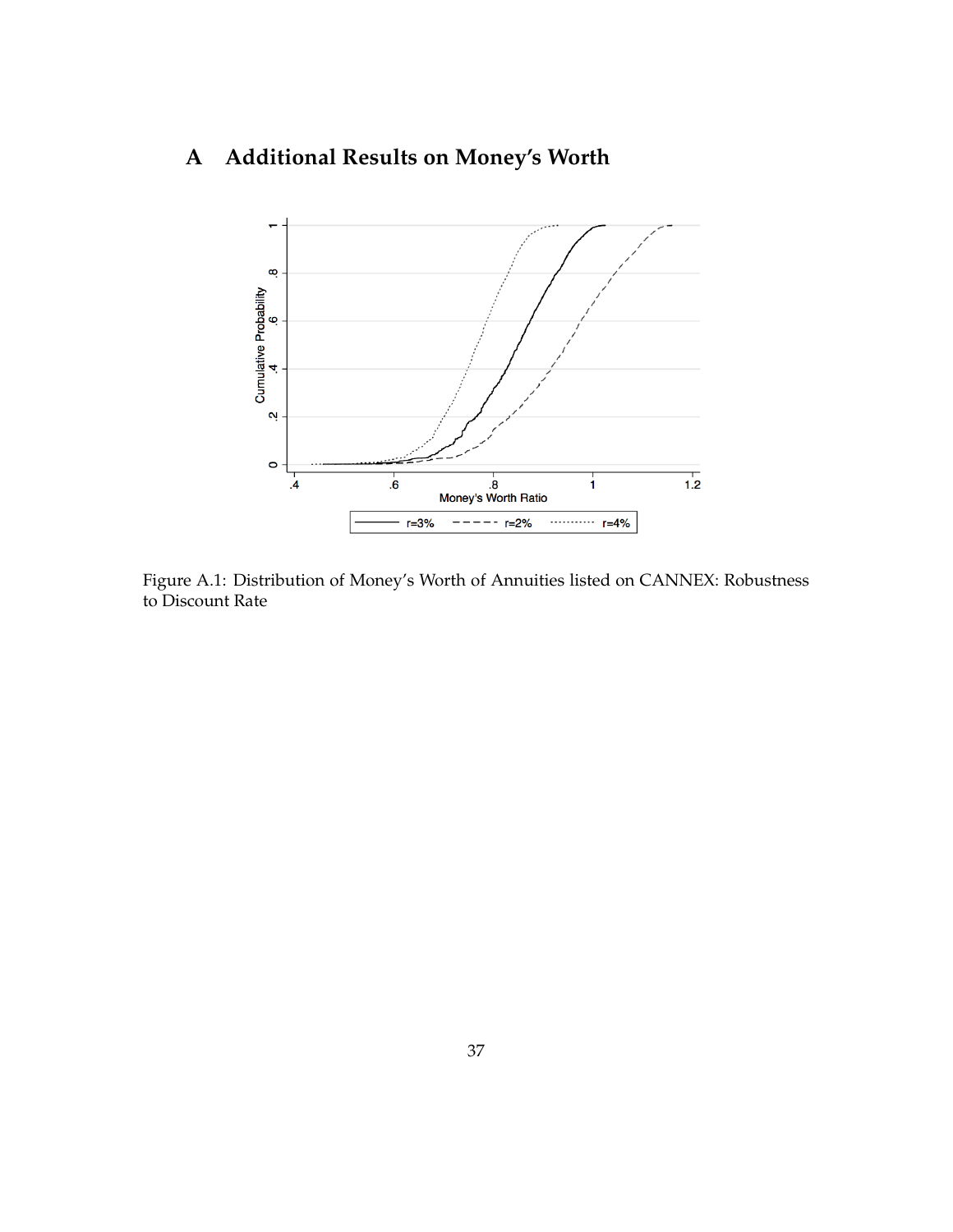## **B Questionnaire**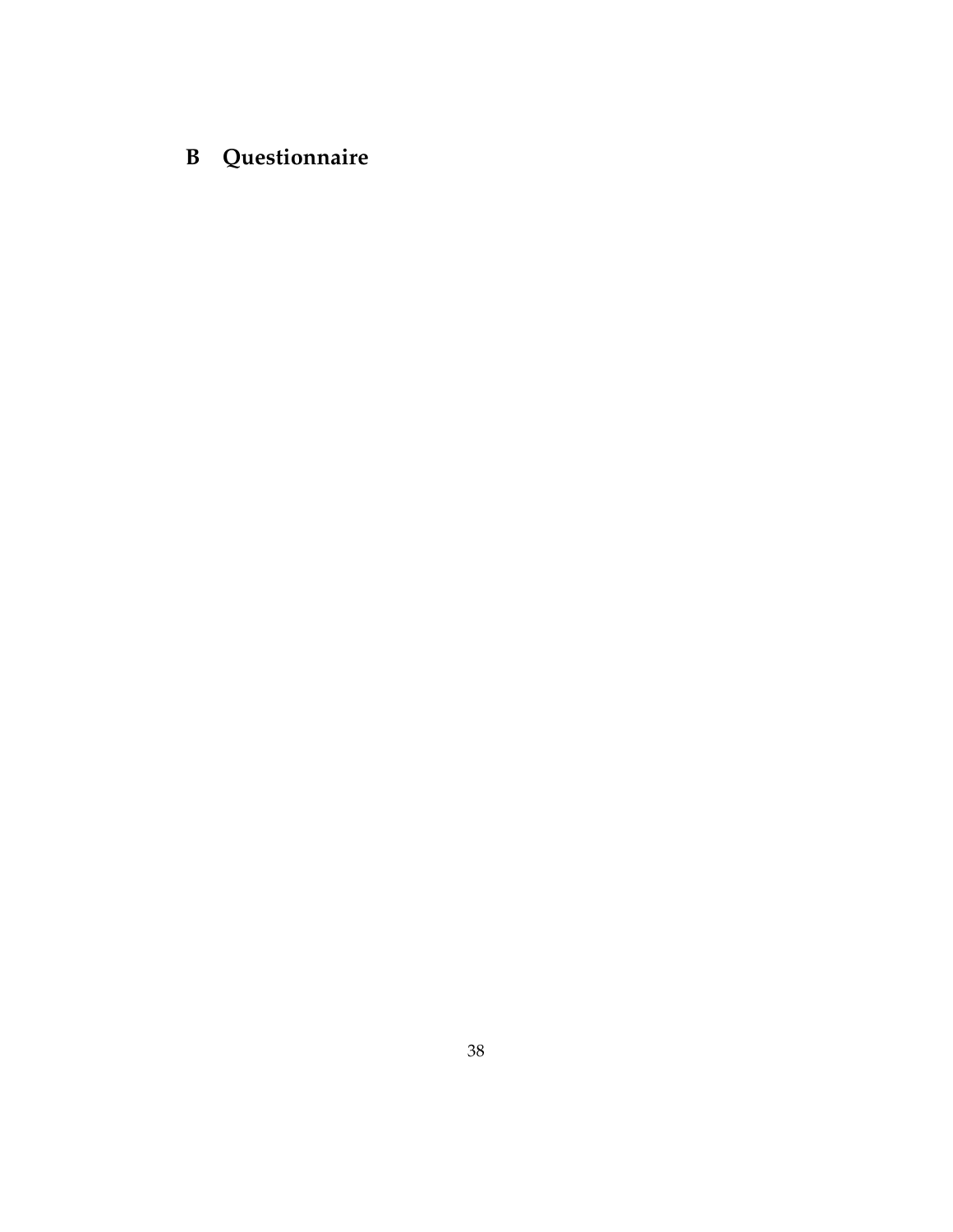#### **Section 1: Background**

- A Are you...?
	- 1.1. Male
	- 1.2. Female
- B How old are you?
	- 2.1. *Please Enter (terminate if not* 55-75 INCLUSIVELY)

[PN: MUST ENTER THE 2 CHARACTERS]

- QC. Which province or territory do you live in?
	- 1.1. British Columbia
	- 1.2. Alberta [Screen Out]
	- 1.3. Saskatchewan [Screen Out]
	- 1.4. Manitoba [Screen Out]
	- 1.5. Ontario
	- 1.6. Quebec
	- 1.7. New Brunswick [Screen Out]
	- 1.8. Nova Scotia [Screen Out]
	- 1.9. Prince Edward Island [Screen Out]
	- Newfoundland [Screen Out]  $1.10.$
	- $1.11.$ Northwest Territories [Screen Out]
	- $1.12.$ Nunavut [Screen Out]
	- 1.13. Yukon [Screen Out]
	- 1.14. None of the above [Screen Out]

Q0 Can you please enter the first 3 characters of your postal code? Please type in below [PN: MUST ENTER FIRST 3 CHARACTERS] \*FSAs validated with FSA file

- Q1 What is the highest degree, certificate or diploma you have obtained?
- 1 Less than high school diploma or its equivalent
- 2 High school diploma or a high school equivalency certificate
- 3 Trade certificate or diploma

4 College, CEGEP or other non-university certificate or diploma (other than trades certificates or diplomas)

- 5 University certificate or diploma below the bachelor's level
- 6 Bachelor's degree (e.g. B.A., B.Sc., LL.B.)
- 7 University degree above the bachelor's level

### Q2 What is your marital status?

- 1 married
- 2 living common-law
- 3 widowed
- 4 separated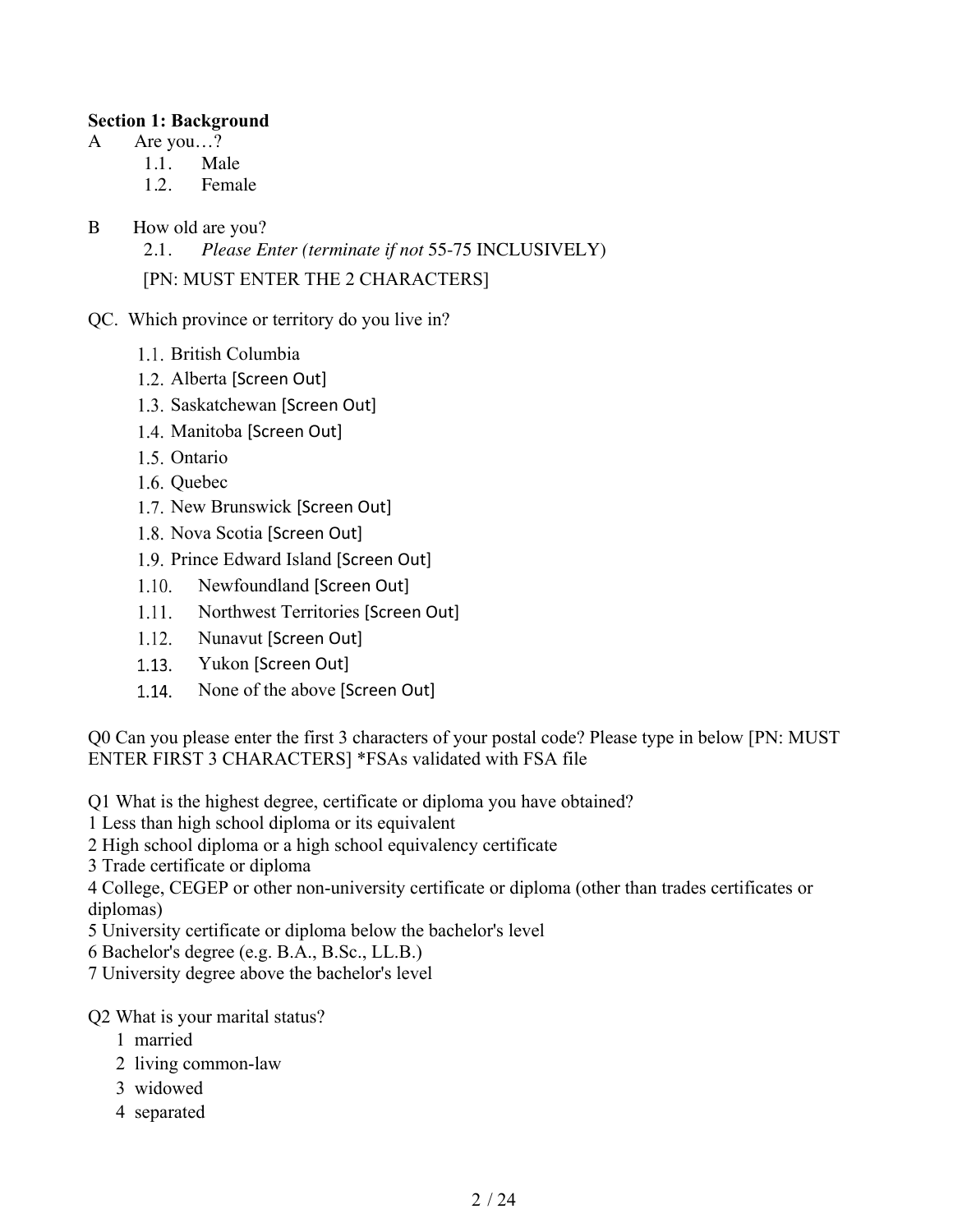```
5 divorced 
   6 single, never married 
IF Q2 = 1,2Q2a How old is your partner (spouse)?
       Numeric (>0)END IF
Q3 Do you have children?
1 Yes
2 No.
IF Q3==1 ask Q3b
IF Q3 = 2 skip to Q4Q3b Have you experienced a loss of a child?
1 Yes
2 No
IF Q3b = 1 ask Q3aIF Q3b = 2 ask Q3cQ3a How many of your children are alive today?
       Numeric (\geq=0)Q3c How many children do you have?
Numeric (\geq=0)
```
END IF

```
Q4 For 2016, what is your best estimate of the total income received by all members of your 
household, from all sources, before taxes and deductions?
Numeric (>0)9999999 Don't know or prefer not to say
IF Q4==9999999
      Q4a Is it more than $60,000? 1 Yes 2 No 8888888 Refuse to answer 7777777 Don't know
      IF Q4a == 1Q4b Is it less than $120,000? 1 Yes 2 No 8888888 Refuse to answer 7777777 Don't 
             know
             IF Q4b == 1Q4c Is it more than $90,000? 1 Yes 2 No 8888888 Refuse to answer 7777777 
                    Don't know
             END IF
      ELSE IF Q4a==2
             Q4d Is it more than $30,000? 1 Yes 2 No 8888888 Refuse to answer 7777777 Don't 
             know
      END IF
END IF
```
Q5 Do you consider yourself retired?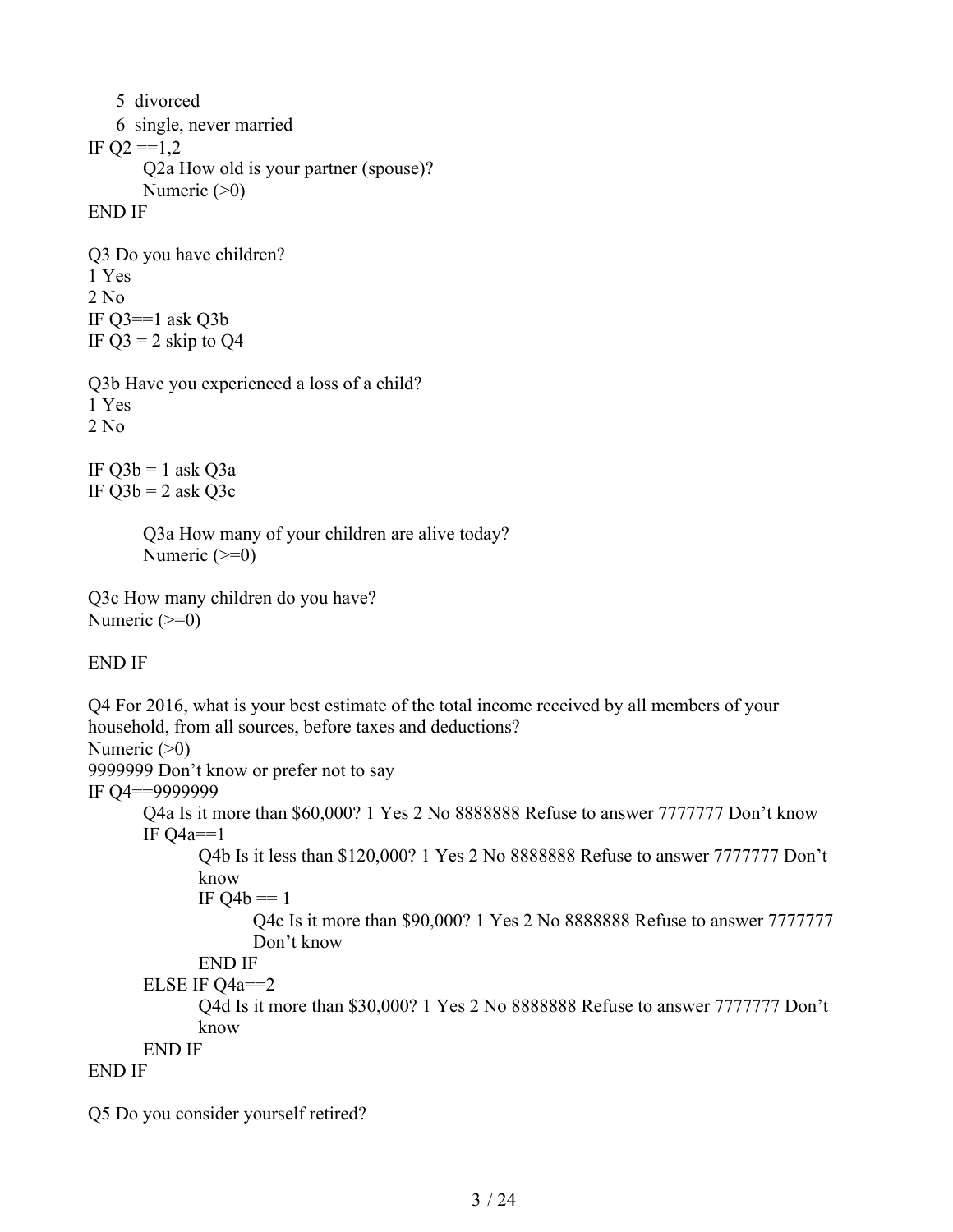1 Yes 2 No IF  $Q5 == 2$ Q5a What is your best estimate of what total income received by all members of your household will be once you are fully retired, as a fraction of your current income? Numeric (0%-200%) 9999999 Don't know IF Q5a==9999999 Q5b Is it more than 50%? 1 Yes 2 No 8888888 Refuse to answer 7777777 Don't know IF  $O5b==1$ Q5c Is it less than 75%? 1 Yes 2 No 8888888 Refuse to answer 7777777 Don't know IF  $Q5c == 1$ Q5d Is it more than 62.5%? 1 Yes 2 No 8888888 Refuse to answer 7777777 Don't know ELSE IF  $O5c == 2$ Q5e Is it less than 87.5%? 1 Yes 2 No 8888888 Refuse to answer 7777777 Don't know END IF ELSE IF  $O5b==2$ Q5f Is it more than 25%? 1 Yes 2 No 8888888 Refuse to answer 7777777 Don't know IF  $Q5f == 1$ Q5d Is it more than 37.5%? 1 Yes 2 No 8888888 Refuse to answer 7777777 Don't know ELSE IF  $O5f == 2$ Q5e Is it less than 12.5%? 1 Yes 2 No 8888888 Refuse to answer 7777777 Don't know END IF END IF END IF END IF Q6 Do you own your primary residence? 1 Yes  $2$  No. IF Q6==1 Q6a Which set of property type best fits your primary residence? 1 Single Family Dwelling / Detached Duplex, Triplex or Quadruplex / Link home / Semi-Detached. 2 Townhouse, Rowhouse / Fiveplex and Sixplex / Attached Duplex, Triplex or Quadruplex / Stratified SFD, Bare Land Strata / Semi-Detached Strata Condo / Modular Home 3 Condo-Townhouse / Mobile Home / Condo – Apartment Style 7777777 Don't know Q7 What is the current market value of your residence? Numeric  $(>0)$ 9999999 Don't know or prefer not to say IF Q7==9999999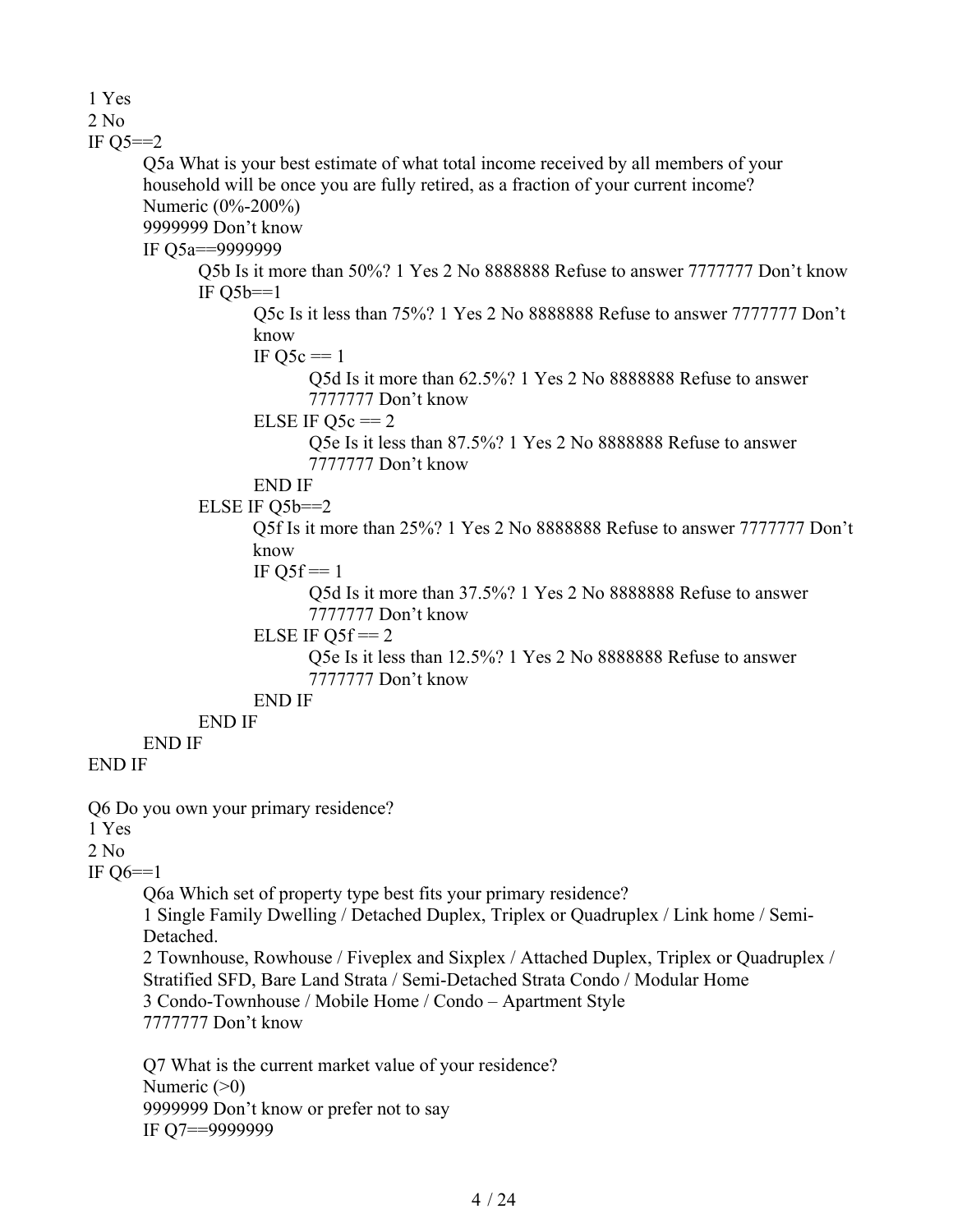Q7a Is it more than \$300,000? 1 Yes 2 No 8888888 Refuse to answer 7777777 Don't know

IF  $Q7a==1$ 

Q7b Is it less than \$600,000? 1 Yes 2 No 8888888 Refuse to answer 7777777 Don't know

IF  $Q7b == 1$ 

Q7c Is it more than \$450,000? 1 Yes 2 No 8888888 Refuse to answer 7777777 Don't know

ELSE IF  $O7b == 2$ 

Q7d Is it less than \$750,000? 1 Yes 2 No 8888888 Refuse to answer 7777777 Don't know

IF  $Q7d == 2$ 

Q7e Is it more than \$900,000? 1 Yes 2 No 8888888 Refuse to answer 7777777 Don't know

END IF

```
END IF
```
ELSE IF  $O7a==2$ 

Q7f Is it more than \$150,000? 1 Yes 2 No 8888888 Refuse to answer 7777777 Don't know

#### END IF

END IF

Q8 What proportion of the current market value of your residence do you still owe on your mortgage? Numeric (0%-200%) 9999999 Don't know or prefer not to say IF Q8 == 9999999 Q8a Is it more than 50%? 1 Yes 2 No 8888888 Refuse to answer 7777777 Don't know IF  $O8a = 1$ Q8b Is it less than 75 %? 1 Yes 2 No 8888888 Refuse to answer 7777777 Don't know IF  $Q8b == 1$ Q8c Is it more than 62.5%? 1 Yes 2 No 8888888 Refuse to answer 7777777 Don't know ELSE IF  $Q8b == 2$ Q8d Is it more than 87.5%? 1 Yes 2 No 8888888 Refuse to answer 7777777 Don't know END IF END IF ELSE IF  $Q8a == 2$ Q8e Is it less than 25 % 1 Yes 2 No 8888888 Refuse to answer 7777777 Don't know IF  $Q8e == 1$ Q8f Is it more than 12.5%? 1 Yes 2 No 8888888 Refuse to answer 7777777 Don't know IF  $O8f == 2$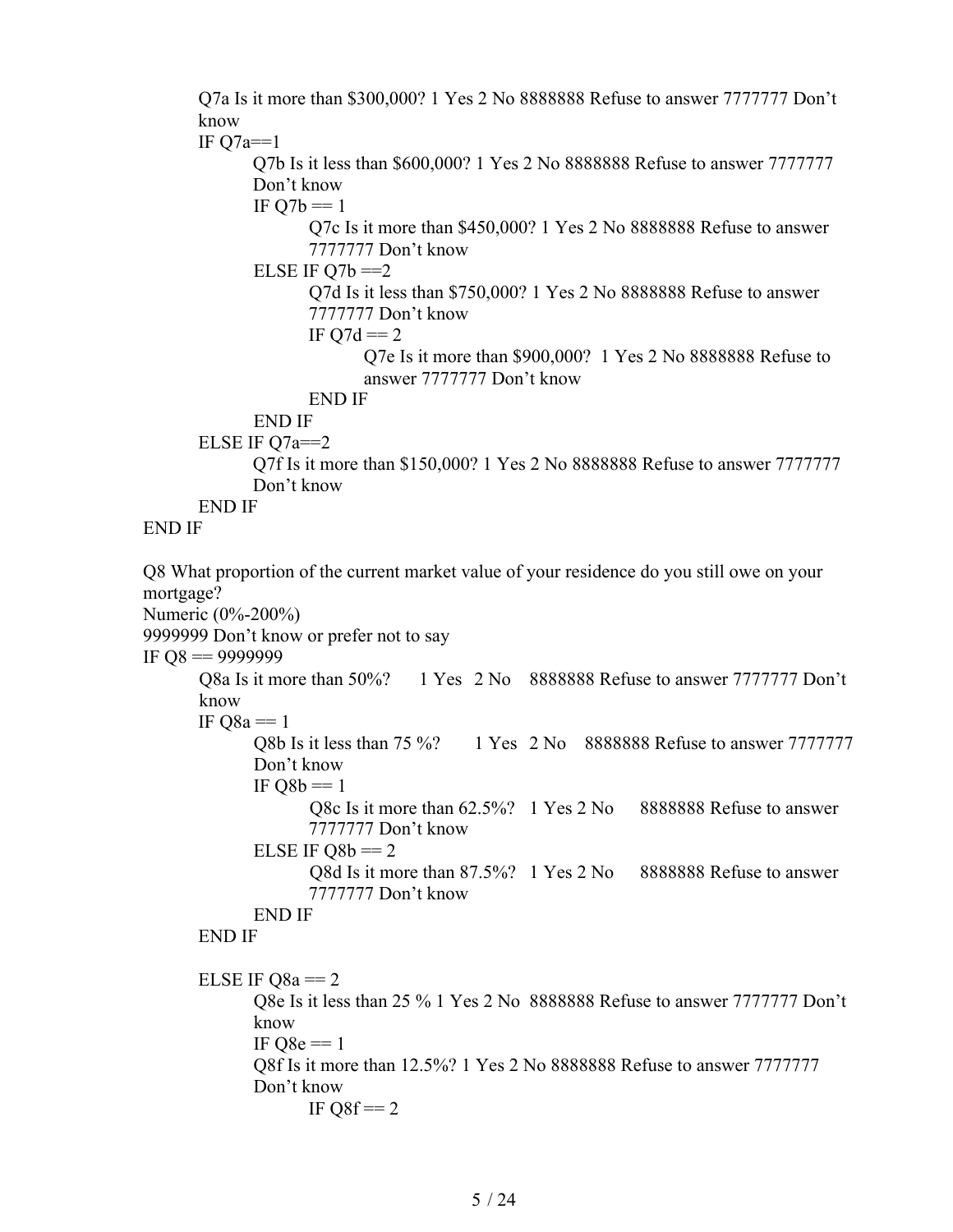```
Q8g Is it less than 5%? 1 Yes 2 No 8888888 Refuse to answer 7777777 
      Don't know
      END IF
ELSE IF Q8e = 2Q8h Is it more than 37.5%? 1 Yes 2 No 8888888 Refuse to answer
      7777777 Don't know
```
END IF

END IF

END IF END IF

Q9 We are interested in your pension plan and its nature, if you have one. Do you currently contribute to, or receive benefits from (in the form of regular payments), an employer-provided pension plan? 1 Yes

 $2$  No.

3 Don't Know

IF  $Q9 == 1$ 

Q9a Do you agree with the following statement: "I have/expect to have sufficient pension income"?

1 Completely disagree

2 Disagree

- 3 Somewhat disagree
- 4 Neither agree nor disagree
- 5 Somewhat agree
- 6 Agree

7 Completely agree

### END IF

Q10 What is your best estimate of how much you have accumulated in Registered Retirement Savings Plans (RRSPs), Tax-Free Savings Accounts (TFSAs) and other non-employer provided savings accounts?

Numeric

9999999 Don't know or prefer not to say

IF Q10==9999999

Q10a Is it more than \$50,000? 1 Yes 2 No 8888888 Refuse to answer 7777777 Don't know IF Q10a==1

Q10b Is it less than \$200,000? 1 Yes 2 No 8888888 Refuse to answer 7777777 Don't know

ELSE IF  $O10a==2$ 

Q10c Is it more than \$10,000? 1 Yes 2 No 8888888 Refuse to answer 7777777 Don't know

END IF

END IF

Q11 Looking at the following list of health conditions, has a doctor ever said you suffered from: [Check any of:] 1 Heart disease

2 Stroke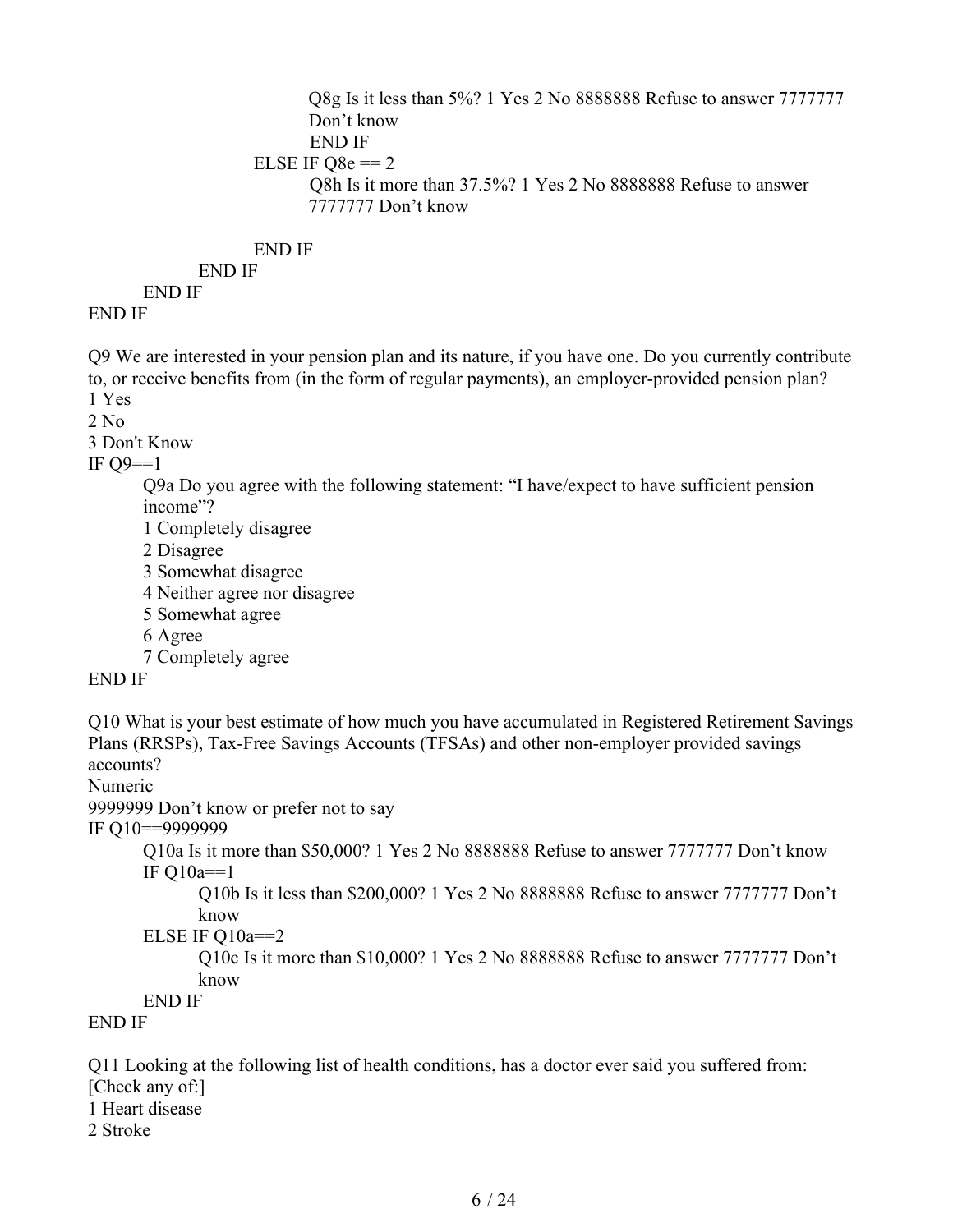3 Lung disease 4 Diabetes 5 Hypertension 6 Depression or other mental health problems 7 Cancer 8 None of the above Q12 At the present time, do you smoke cigarettes daily, occasionally or not at all? 1 Daily 2 Occasionally 3 Not at all IF Q12==1 GOTO Q13 ELSE IF Q12==2,3 Q12a Have you ever smoked cigarettes daily? 1 Yes 2 No IF Q12a==1 GOTO Q13 ELSE IF Q12a==2 Q12b Have you smoked 100 cigarettes or more in your life? 1 Yes 2 No IF Q12b==1 GOTO Q13 ELSE IF  $Q12b==2$ Q12c Have you ever smoked a whole cigarette? 1 Yes 2 No END IF

```
END IF
```

```
END IF
```
### **Section 2: Risk Perception**

Q13 On a scale of 0 to 100, where 0 is absolutely no chance and 100 is absolutely certain, what do you believe is the percent chance you will live to age 85 or more? Numeric (0-100) 9999999 Don't know

IF O2==1,2 & O2a <  $85$ 

Q13a On a scale of 0 to 100, where 0 is absolutely no chance and 100 is absolutely certain, what do you believe is the percent chance your partner (spouse) will live to age 85 or more? Numeric (0-100) 9999999 Don't know END IF

Q14 On a scale of 0 to 100, where 0 is absolutely no chance and 100 is absolutely certain, what do you believe is the percent chance you will leave a bequest of more than \$10,000? Numeric (0-100)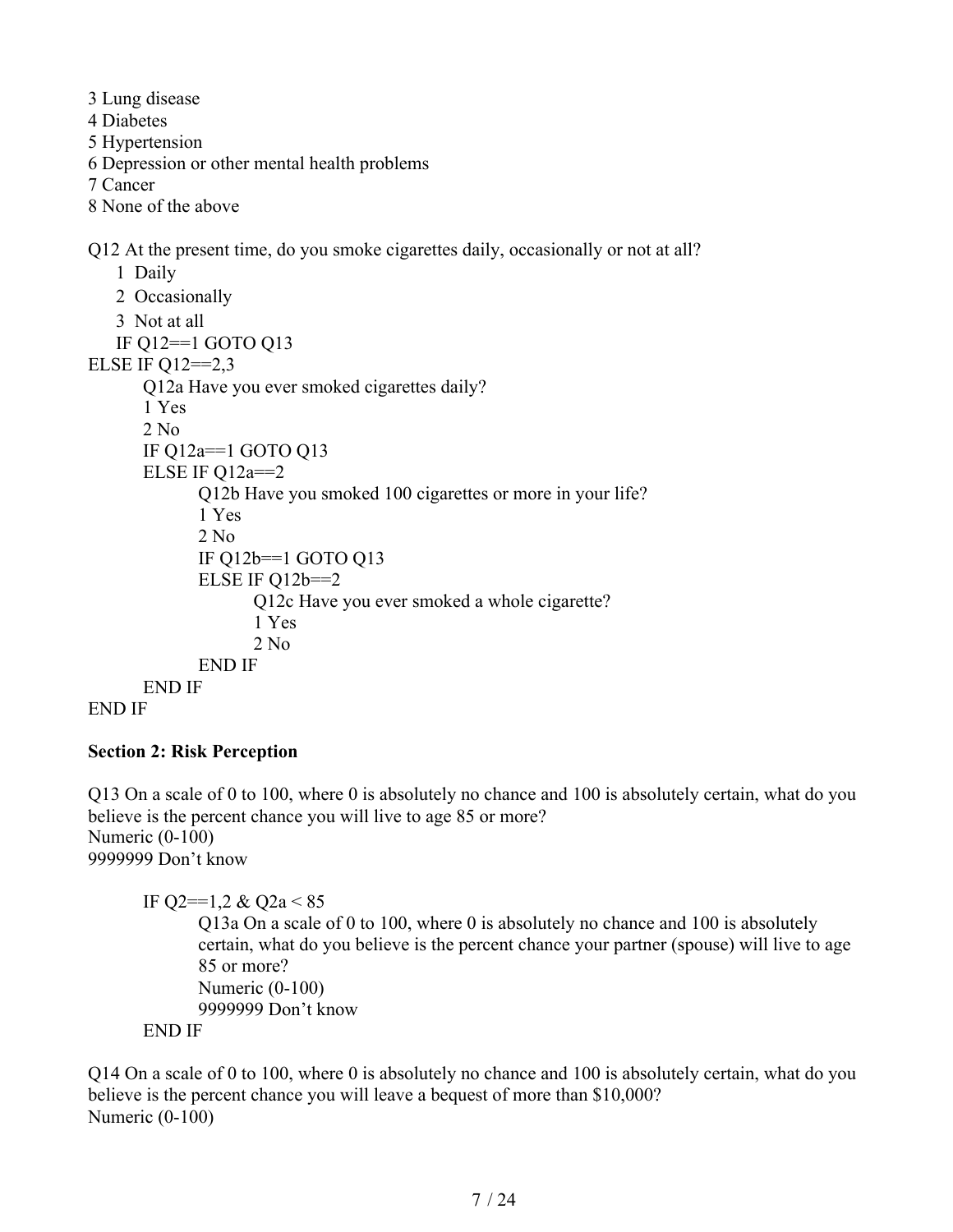### 9999999 Don't know IF Q14  $>0$  & Q6 ==1 Q14a How likely is it that your primary residence will play a role in the bequest you plan to leave? 1 Not likely at all 2 Not very likely 3 Somewhat likely 4 Very likely 5 Extremely likely

END IF

Q15 On a scale of 0 to 100, where 0 is absolutely no chance and 100 is absolutely certain, what do you believe is the percent chance that your family would take up the responsibility of taking care of you if you had important limitations in activities of daily living such as bathing, eating, cleaning?

Numeric (0-100) 9999999 Don't know

Q16 On a scale of 0 to 100, where 0 is absolutely no chance and 100 is absolutely certain, what do you believe is the percent chance that your family would take care of you financially if you needed financial support?

Numeric (0-100) 9999999 Don't know

IF  $O6 == 1$ 

Q17 Here are three possibilities concerning your future expected residence. On a scale of 0 to 100, where 0 is absolutely no chance and 100 is absolutely certain, what is the percent chance that each of these possibilities comes true. Given that only one of these possibilities can occur, the sum of the three probabilities must equal 100.

Q17a I'm going to stay in my current home until I die. Numeric (0-100)

Q17b I will eventually move from my current home to live in another house or apartment.

Numeric (0 to  $(100 - \text{Answer } Q17a)$ )

Q17c I will eventually move from my current home to live in a long-term care home. Numeric (0 to (100 – Answer Q17a – Answer Q17b))

[NOTE: SUM OF ANSWERS TO Q17a, Q17b AND Q17c MUST EQUAL 100.] [NOTE: MAKE SURE THE QUESTION IS PROPERLY NUMBERED ON THE SCREEN.] [NOTE: WOULD IT BE POSSIBLE TO INCLUDE A COUNTER TO LET THE RESPONDENT KNOW HOW MANY % LEFT TO FILL IN?]

Q18 Over the **next** five years, do you think the value of your home will:

1 Increase a lot (greater than 20 %)

2 Increase moderately (between 5% and 20%)

3 remain rather stable (between +5% and -5%)

4 decrease moderately (between -5% and -20%)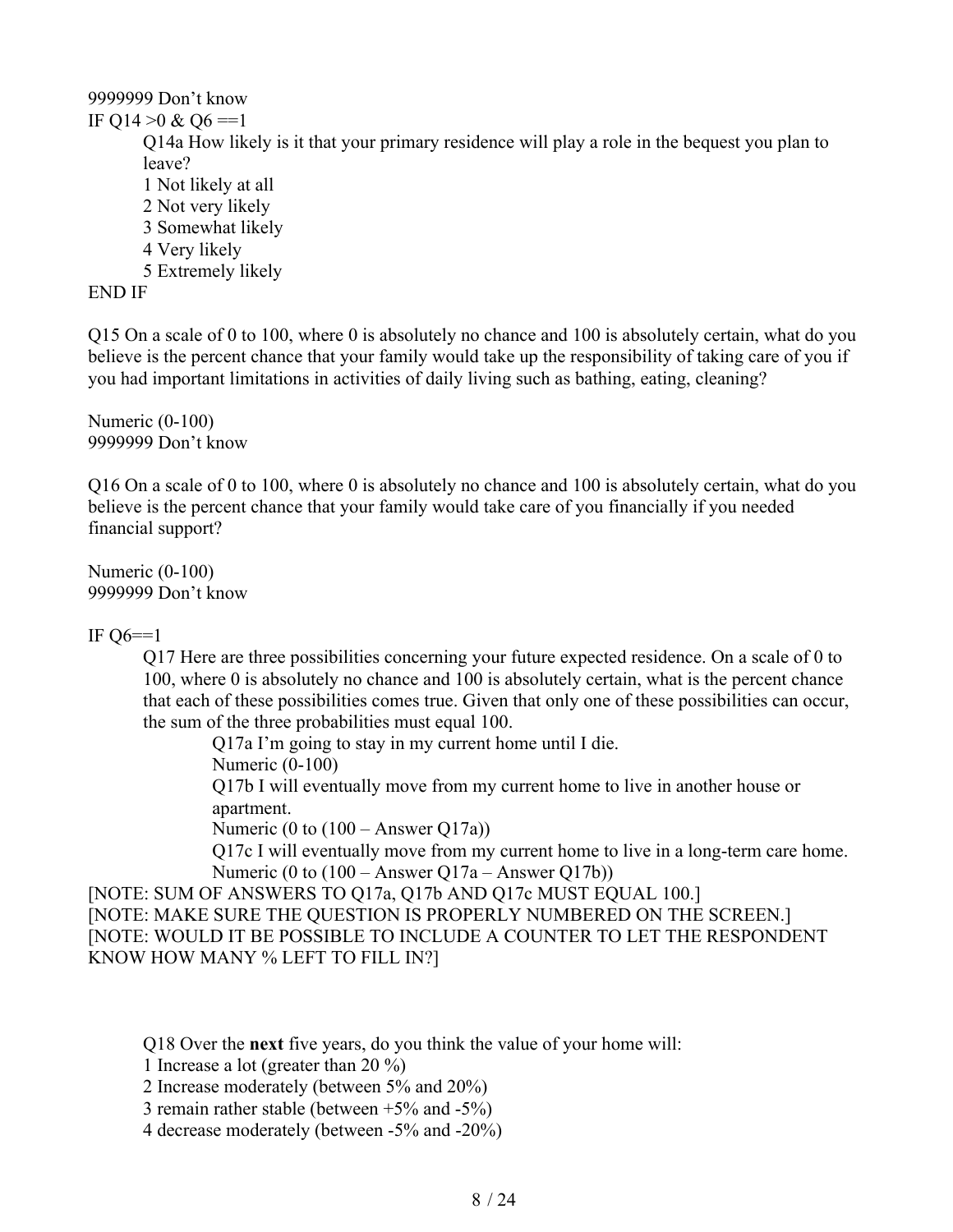5 decrease a lot (less than -20%)

Q19 Do you agree with the following statement: "House prices can fluctuate a lot"?

- 1 Completely disagree
- 2 Disagree
- 3 Somewhat disagree
- 4 Neither agree nor disagree
- 5 Somewhat agree
- 6 Agree
- 7 Completely agree

END IF

Q20 Do you agree with the following statements? (Answers: 5 Strongly Agree; 4 Agree; 3 Disagree; 2 Strongly Disagree; 1 Don't know)

Q20a It is the responsibility of the family, when feasible, to take care of elderly parents

Q20b Parents should set aside money to leave to their children or heirs once they die, even when it means somewhat sacrificing their own comfort in retirement

Q20c Children should inherit their parents' family home

Q20d A house is an asset that should only be sold in case of financial hardship

Q20e Being in debt is never a good thing

[NOTE: Make sure the question is properly numbered on the screen.]

[NOTE: Might the scale for each statement be inverted (i.e. "increasing" from left to right)? We leave this with your expertise.]

Q21 Which of the following statements comes closest to describing the amount of financial risk that you are willing to take when you save or make investments?

1 I am willing to take substantial financial risks expecting to earn substantial returns

2 I am willing to take above average financial risks expecting to earn above-average returns

3 I am willing to take average financial risks expecting to earn average returns

4 I am willing to take below average financial risks expecting to earn below-average returns

5 I am not willing to take any risk, knowing I will earn a small but certain return

### **Section 3: Literacy and Knowledge**

Now we would like to ask some questions about your familiarity and comfort with financial concepts. Please answer these questions the best you can.

Q22 Suppose you have \$100 in a savings account, the interest rate is 2% per year and you never withdraw money. After 5 years, how much will you have in this account in total? 1 More than \$110 2 Exactly \$110 3 Less than \$110 4 Don't know

Q23 True or false? You should invest most of your money in a single stock that you select rather than in lots of stocks or in mutual funds.

- 1 True
- 2 False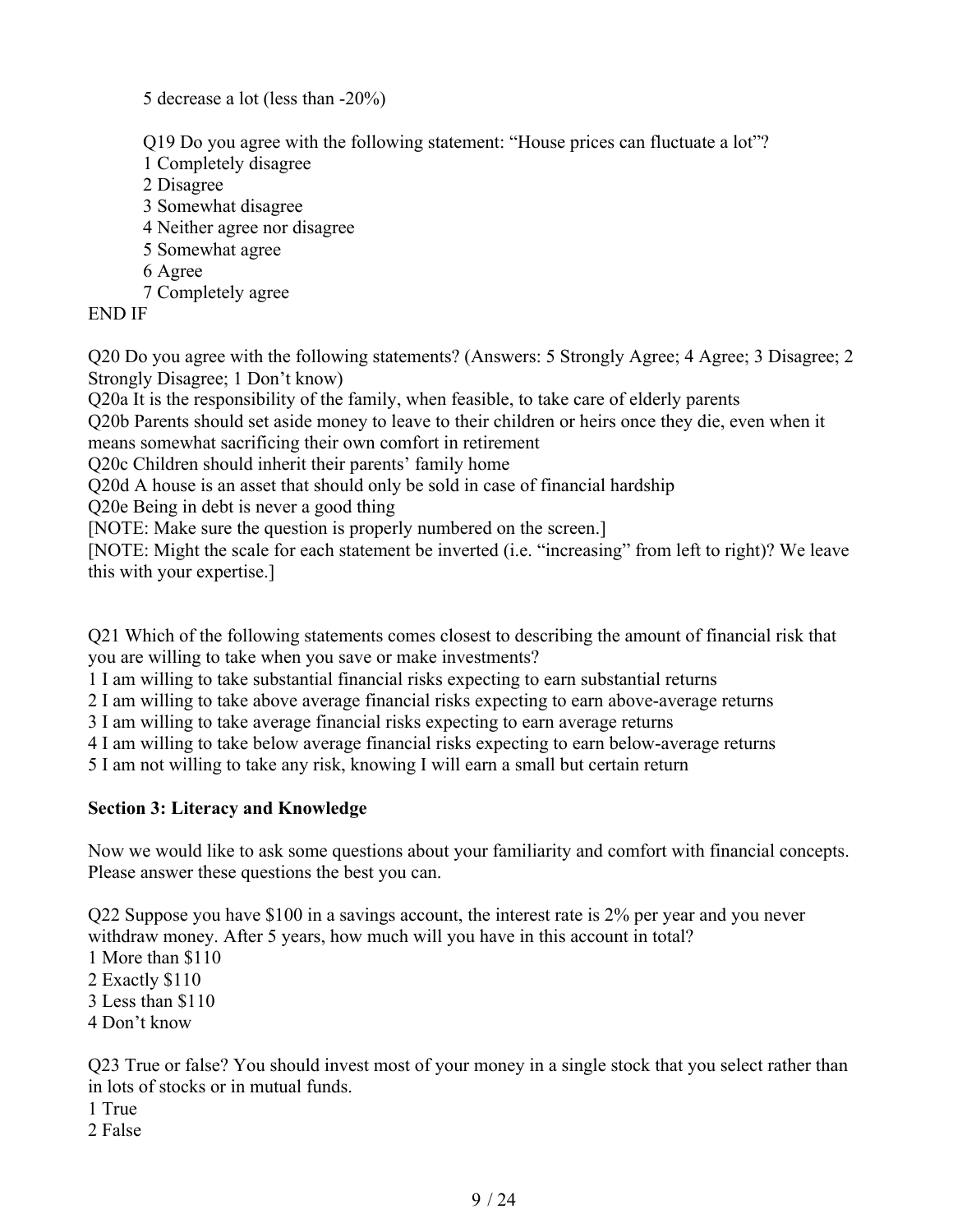### 3 Don't know

Q24 Imagine leaving \$1,000 in a savings account that pays 1% interest and has no charges. Imagine that inflation is running at 2%. Do you think that if you withdraw the money in a year's time you will be able to buy more than, exactly the same as, or less than today with the money in this account? 1 More than today

- 2 Exactly the same as today
- 3 Less than today
- 4 Don't know

Q25 Suppose the chances of someone aged 50 living to age 85 are 60%. What do you think the chances are that this same person will live to age 60?

1 Less than 60%

2 Greater than 60%

3 Don't know

### **Section 4: Annuities**

For the purposes of this section, when we use the term '**annuity'**, we are referring to a financial product that guarantees you a regular payment every month or year until death (the "benefit"), in exchange for an initial one-time payment (the "premium").

Q26 This section is going to ask you questions about annuities. Which of the following best describes your current knowledge about this type of product?

1 A lot

2 A little

3 None at all

Q27 Have you purchased an annuity in the private market, for which you are currently receiving or will eventually receive benefits (please exclude all government provided annuities such as your provincial pension plan, the Canada Pension Plan and Old Age Security)?

1 Yes, I have purchased an annuity

2 Yes, I have purchased more than one annuity

3 No

4 Don't know

IF Q27==4(Don't know) GOTO Q28

ELSE IF  $Q27 == 3$  (No)

Q27a Why haven't you bought an annuity? Choose the main reason.

1 I never thought about buying one, and I have never been offered one (for instance by a financial advisor).

2 I thought about buying one, but I have not (yet) made a decision.

3 I do not have sufficient savings to purchase one.

4 Such products do not offer good value for money.

5 Such products do not cover my needs.

6 I do not think I will need such a product.

7 I don't know what an annuity is.

8 Other, open...

GOTO Q28

ELSE IF  $Q27 = 1,2$  (Yes)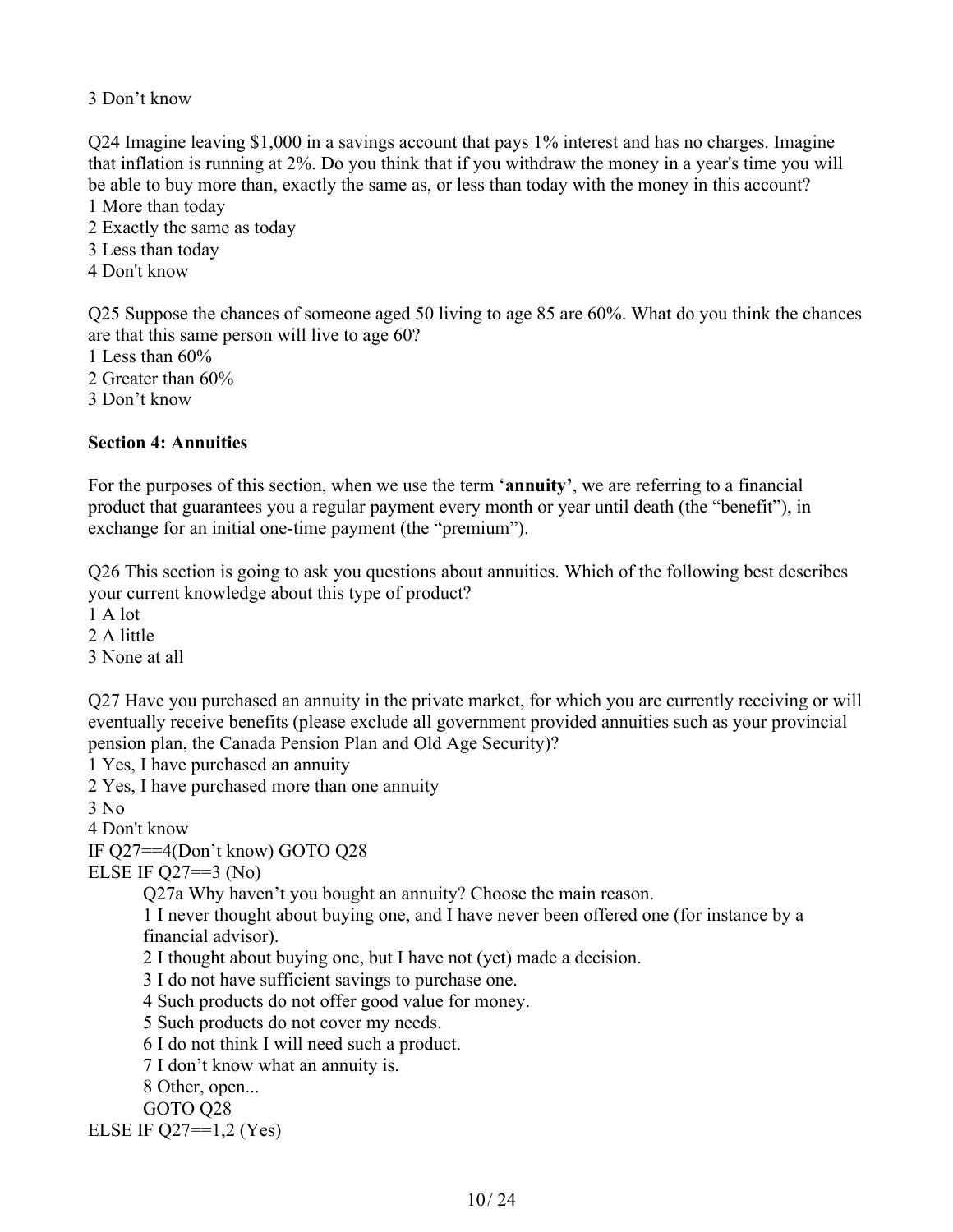Q27b How did you come to purchase the annuity? If you have purchased more than one annuity, please think about the one you purchased most recently.

1 I was offered an annuity (by my financial advisor, pension plan representative, insurance company, etc.)

2 I searched myself for an annuity

3 Other, open …

Q27c What was the premium of the annuity (what did you pay)? If you have purchased more than one annuity, please indicate what you paid for the one you purchased most recently. Numeric (>\$0) 7777777 Don't know IF Q27c==7777777 Q27d Was it more than \$250,000? 1 Yes 2 No 8888888 Refuse to answer 7777777 Don't know IF  $Q27d==1$ Q27e Was it less than \$1,000,000? 1 Yes 2 No 8888888 Refuse to answer 7777777 Don't know IF  $Q27e == 1$ Q28f Was it more than \$500,000? 1 Yes 2 No 8888888 Refuse to answer 7777777 Don't know END IF ELSE IF  $Q27d == 2$ Q27g Was it more than \$150,000? 1 Yes 2 No 8888888 Refuse to answer 7777777 Don't know IF  $Q27g = 2$ Q27h Was it less than \$100,000? 1 Yes 2 No 8888888 Refuse to answer 7777777 Don't know IF  $Q27h==1$ Q27i Was it more than \$50,000? 1 Yes 2 No 8888888 Refuse to answer 7777777 Don't know END IF END IF END IF END IF

Q27j What is the benefit amount the annuity pays out (monthly)? If you have purchased more than one annuity, please indicate the benefit paid by the one you purchased most recently. Numeric (>\$0) 7777777 Don't know IF Q27j==7777777 Q27k Is it more than \$1,000? 1 Yes 2 No 8888888 Refuse to answer 7777777 Don't know IF Q27k==1 Q27l Is it less than \$4,000? 1 Yes 2 No 8888888 Refuse to answer 7777777 Don't know IF  $Q27l == 1$ Q27m Is it more than \$2,000? 1 Yes 2 No 8888888 Refuse to answer 7777777 Don't know END IF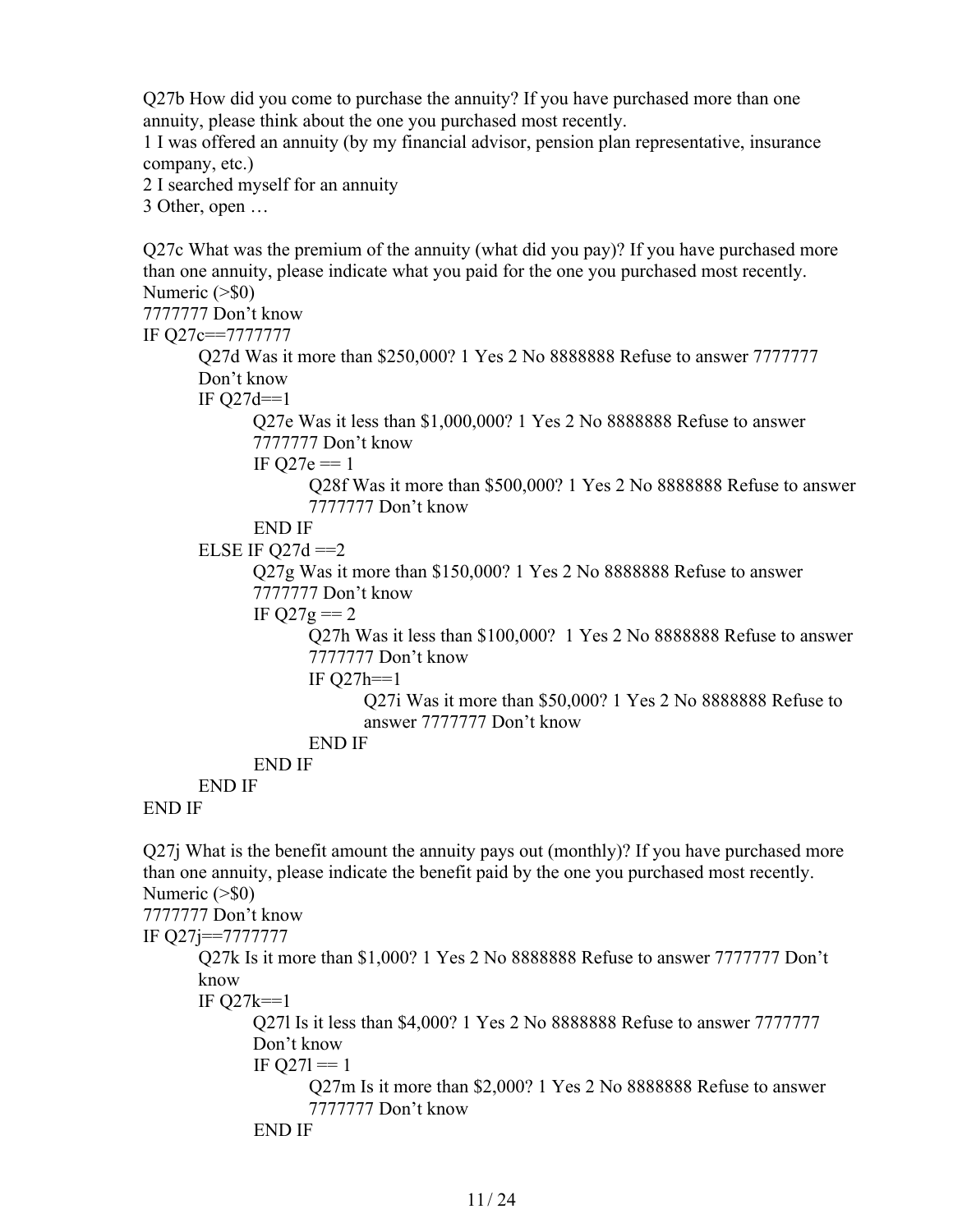```
ELSE IF Q27k == 2Q27n Is it more than $600? 1 Yes 2 No 8888888 Refuse to answer 7777777 
      Don't know
      IF Q27n == 2Q27o Is it less than $400? 1 Yes 2 No 8888888 Refuse to answer
             7777777 Don't know
             IF Q27o==1
                   Q27p Is it more than $200? 1 Yes 2 No 8888888 Refuse to answer
                   7777777 Don't know
             END IF
      END IF
END IF
```
END IF

### END IF

Q28 Do you have life insurance for which you currently pay a premium or that is fully paid and still in force?

1 Yes

 $2$  No.

3 Don't Know

IF  $Q28 == 1$  (Yes)

Q28a What type of life insurance policy do you have?

1 Term life insurance

2 Whole life insurance or Universal life insurance

3 Don't know

4 Other, open…

END IF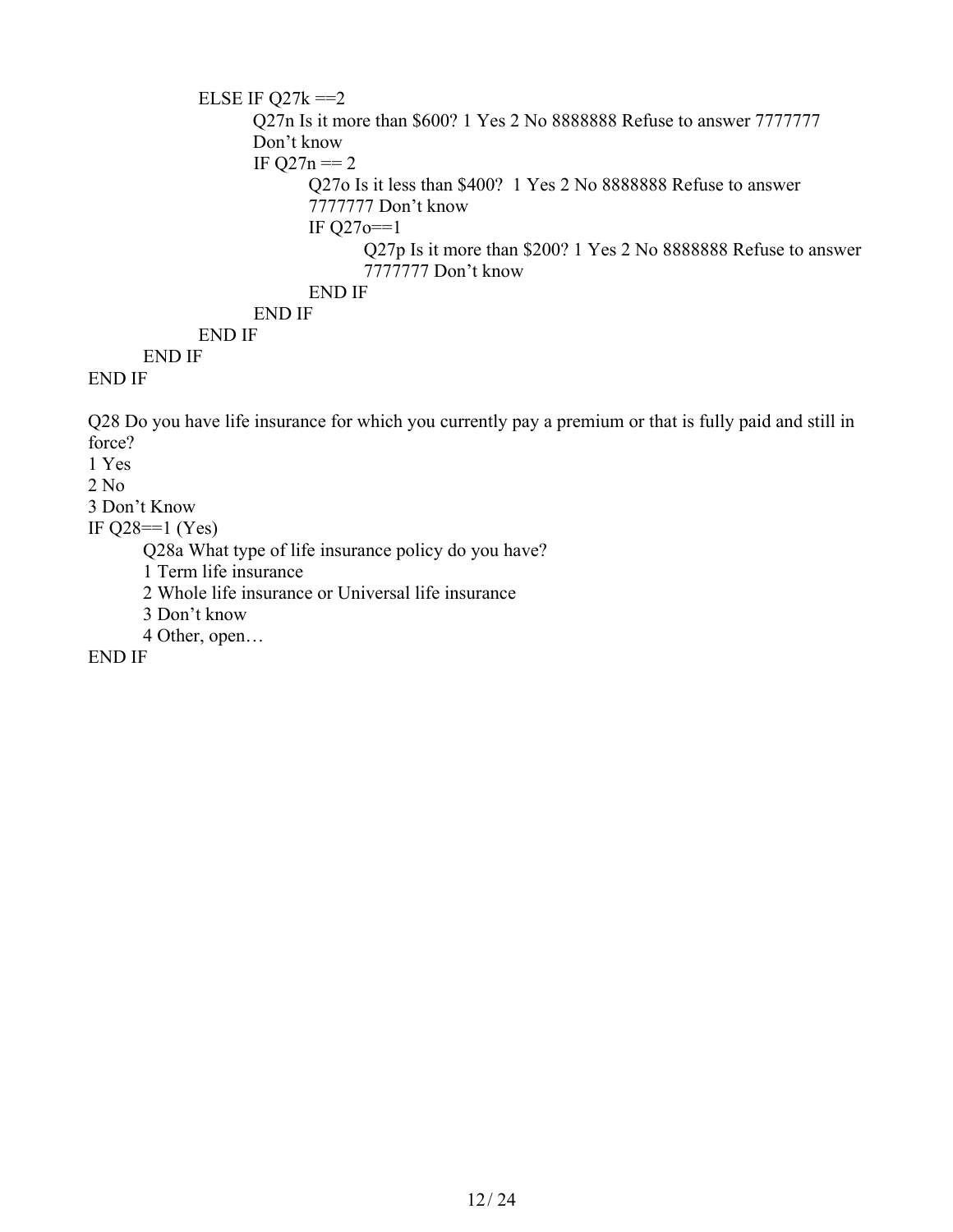### **Section 6: Preferences for Annuities [SCENARIOS]**

We are going to show you some simple annuities and ask you to rate them. You can assume that the institution offering the annuity will pay the monthly benefit no matter the circumstances. Once you pay the premium, you receive monthly benefits and have nothing else to pay.

Each product has two attributes: a) a premium you have to pay; b) a monthly benefit starting at a given age and lasting until death.

The benefit is adjusted for inflation (indexed).

Q30-34 [SCENARIOS]

What are the chances, 0% meaning no chance and 100% meaning for sure, that you would purchase this product if it were offered to you by [a trusted / an] insurance company within the next year? Numeric (0-100) \*\*\*\*\*

**Randomize** [a trusted / an] across individuals with probability 0.5, and keep constant for each respondent for questions 30-34 (i.e., present all of Q30-34 either with [a trusted] or with [an] for a given individual).

\*\*\*\*\*

*Scenarios randomization scheme*

Parameters:

Age benefit =  $[(age+1), 75,85]$  with probability  $[2/5, 2/5, 1/5]$ *where (age+1)=the age of the respondent+1*

Benefit =  $[200,600,1000]$  each with probability  $1/3$ 

Load = [0.5, 0.6, 0.7, 0.8, 0.9, 1.0, 1.1, 1.2, 1.3, 1.4, 1.5, 1.6, 1.7, 1.8, 1.9, 2.0] each with probability 1/16

For each combination of Age benefit and Benefit we provide EPremium, which is the fair premium by age and sex  $(3 \times 3 = 9)$  data points; see table attached).

The premium for the contract is given by (please round to nearest \$500):

prem = EPremium x Load

Randomize Age benefit, Benefit and Load independently  $(3 \times 3 \times 16)$  possibilities) for 5 draws (i.e., each respondent is presented with 5 combinations of Age benefit, Benefit, and "prem" according to the above probabilities).

Present each draw following this example:

*When you buy the annuity Starting at age [Age\_benefit]*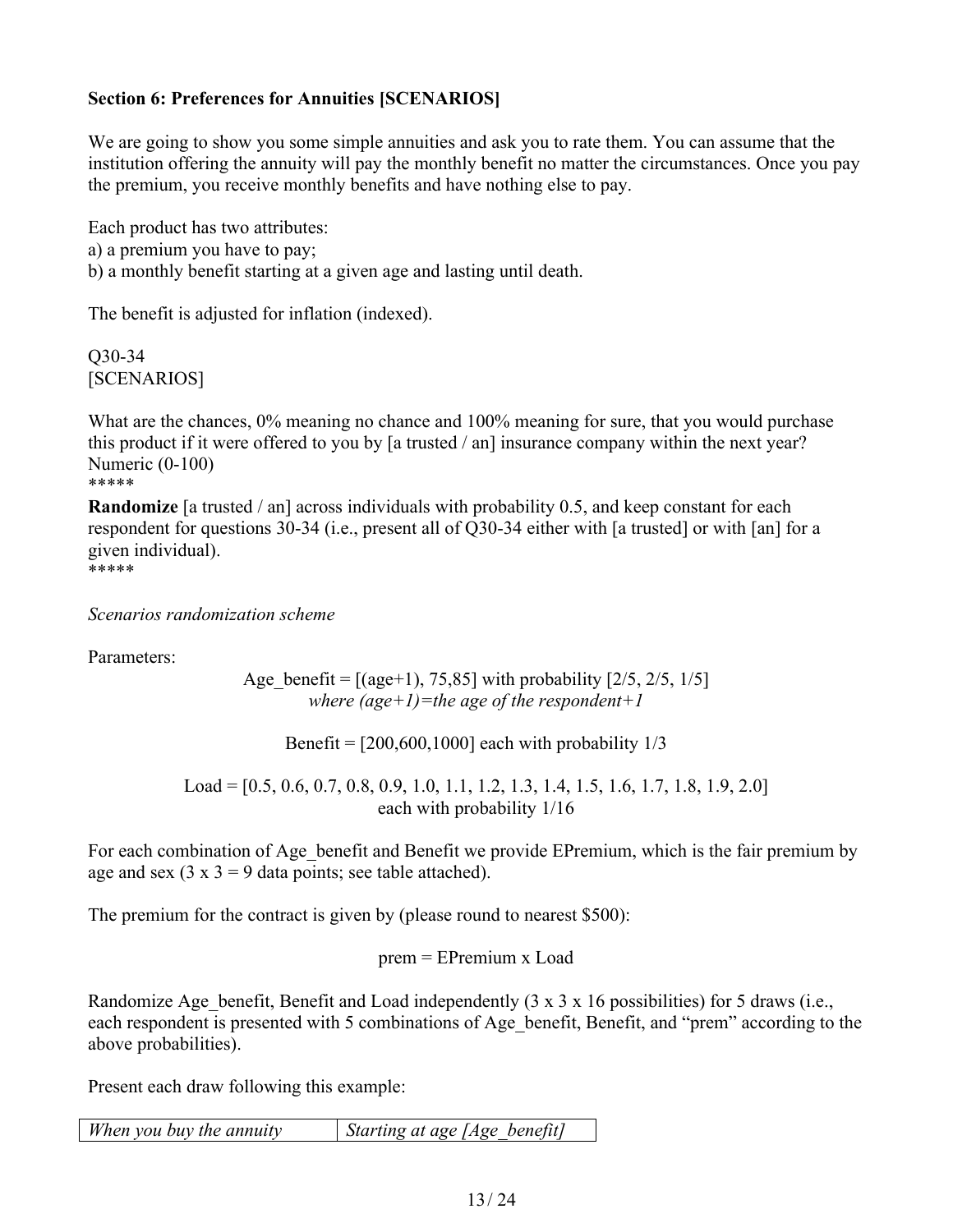| You pay \$[prem] | You receive \$[Benefit] per |
|------------------|-----------------------------|
|                  |                             |
|                  | month until death, indexed  |
|                  | annually for inflation      |

\*\*\*\*\*